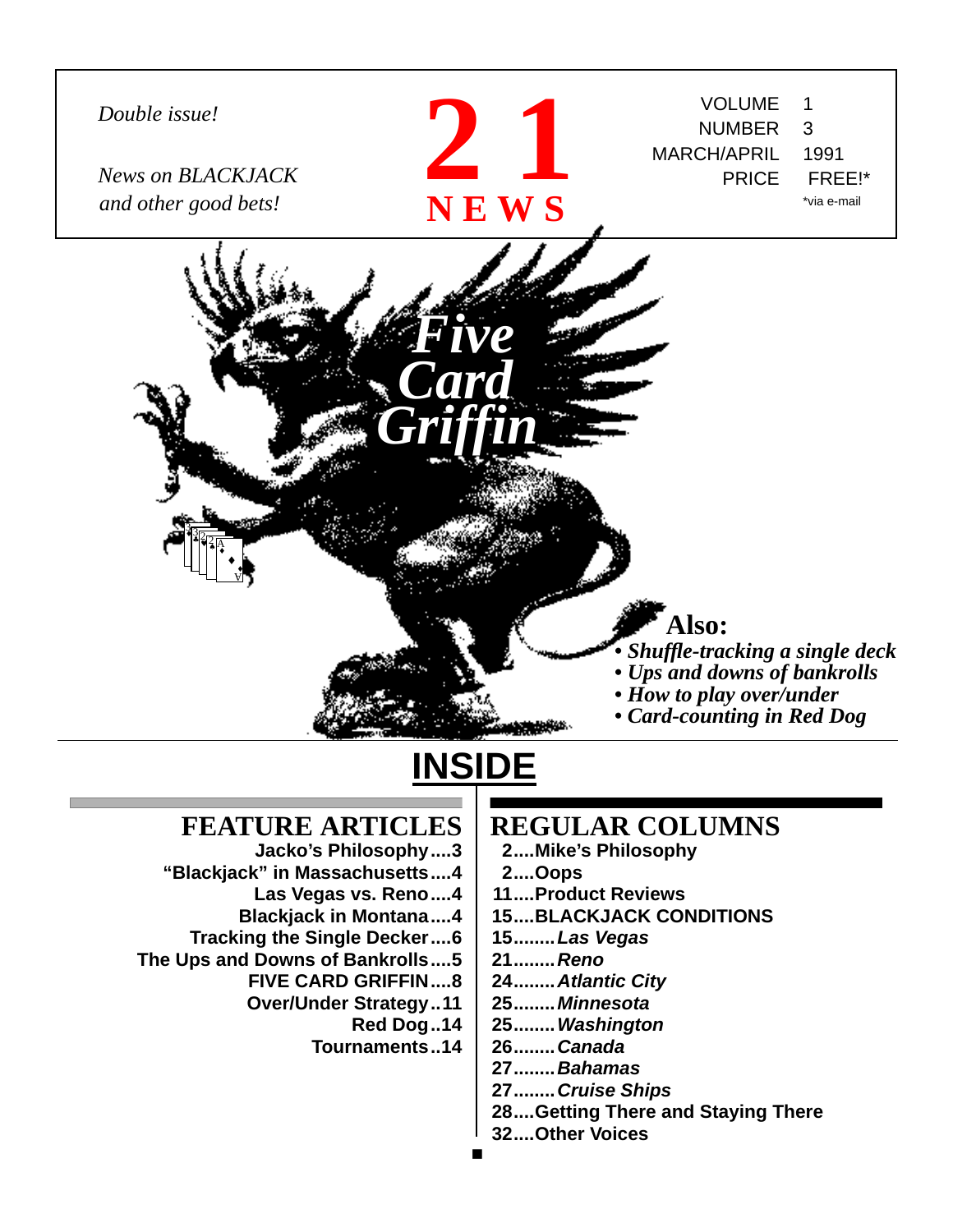![](_page_1_Picture_0.jpeg)

*21 NEWS* is by and for a computer networked group of blackjack players. This nonprofit publication is composed of direct submissions as well as edited excerpts from articles posted on computer bulletin boards or news groups. Contributions of articles and assistance are welcome and will be of benefit to all. It is published monthly or bimonthly.

*21 NEWS* is absolutely free when received electronically via computer mail. It is distributed in Postscript, which is a format understood by many printers. Get placed on the regular distribution list by sending e-mail to the address below.

*21 NEWS* discourages postal mailing of hard copies. A fee may be charged for postage and printing costs. Inquire to make arrangements.

*21 NEWS* charges \$0.00 per word for classified advertising. Block advertisements are \$0.00 per square inch. Advertisement space is allocated on the basis of availability and the editor's discretion.

;-) or :-) is a smiley face, meaning "ha ha"

*21 NEWS* circulation is 100+ world-wide.

**USENET e-mail address:** 21NEWS@ishmael.leis.bellcore.com

**Postal mail address:** *21 NEWS* P.O. Box 5901

Somerset, NJ 08875-5901 USA

Copyright 1991. All rights reserved.

**Editor and publisher:** Michael Hall

**Contributors:** See attributions (in many cases computer addresses are used to protect the identity of an author.) Views of contributors are not necessarily those of the editor.

# *21 NEWS* **Mike's Philosophy Michael Hall**

I must say, I'm totally blown away. The quality and quantity of casino reports has improved immensely. Just look at all the

casino reports in this issue! We have very detailed coverage of Las Vegas, Reno, and Atlantic City plus tidbits from a lot of other places. No reports from Tahoe this time, but I guess I can't blame people for preferring Reno.

You may notice that there is some redundancy in the reports. I include redundant reports, so that you can see whether information is confirmed by multiple sources. In some cases, you'll see that there are contradictory reports.

Also, the less editing, the better, as far as I'm concerned.

The quality and quantity of articles has improved tremendously... so much so, that I had to cut out some very good articles from this issue, saving them for next time. The articles lost to the "cutting menu selection" included casino errors, which casino has the best cocktail waitresses, the ruin formula, and blackjack in Australia. If you have any thoughts you'd like to toss at these subjects, write them up and maybe I can include your thoughts in these articles.

On the other side of things, I have been making incremental improvements to the layout of *21 NEWS.* Any suggestions are welcome. For this issue, you'll note that I've introduced two different bars above articles - the solid bars, like the one above this article, indicate that it's a regular column. The fuzzy bars, like the one on the next page, indicate that it's a feature article.

I also merged and reformatted the columns on "Packages, Lodging, and Travel" and "Food, Freebies, & Fun." You'll now find all this information under "Getting There and Staying There" (page 28 of this issue.) The major grouping is now by city, with each category (i.e., Travel, Packages, etc.) repeated under each city.

Page 28... that reminds me. My how you've grown! 32 pages in this issue! This is getting up to Real Magazine Size.

![](_page_1_Picture_22.jpeg)

This graph shows the growth...

## **GROWTH IN PAGES FOR** *21 NEWS*

![](_page_1_Figure_25.jpeg)

My fear is that at this exponential rate, *21 NEWS* may be close to 60 pages next issue!

Actually, we may indeed get that kind of growth once I get hooked up to CompuServe and GEnie, two other major computer networks.

Meanwhile, keep those casino reports and articles coming! ♠

## **Oops**<br>The Edi **The Editor**

There were a few mistakes last issue (January/February, #2.) Here's the important ones:

- ❏ On page 9, a report for "Binion's" was listed, but this should have been included on page 10 under "Horseshoe Club." Same difference.
- ❏ On page 16, Vishal would like to correct his review of *Theory of Gambling and Statistical Logic*; the review says that the book does not discuss ruin or money-management, but it does.♠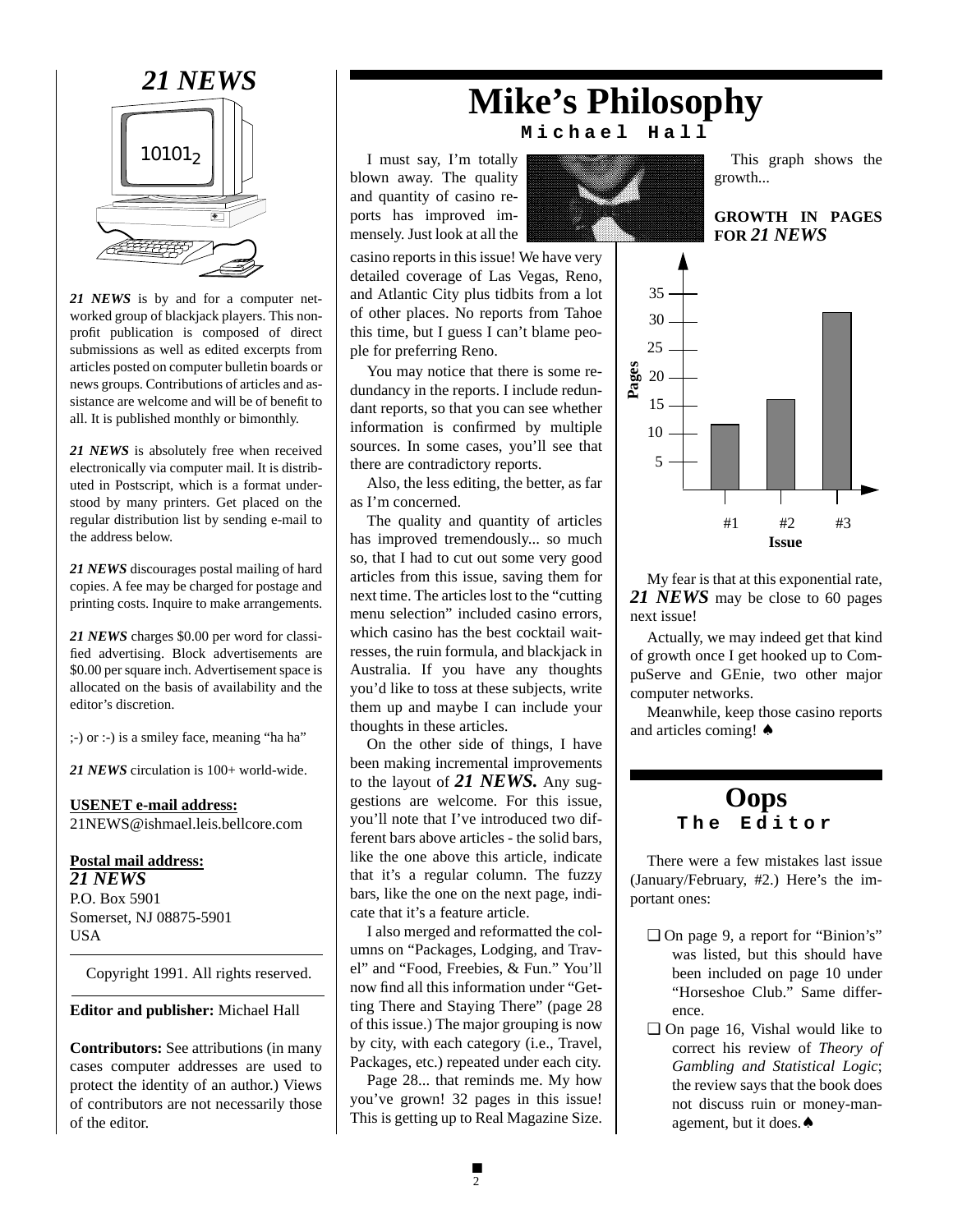# **Jacko's Philosophy**

It must be a full moon because all kinds of crazy ideas are coming out of the woodwork into the computer network. Here are some rambling comments about this and that.

## **Single Deck Game**

**Shuffle Tracking:** Forget it. This game is so easy to beat to begin with.

**3% Advantage:** Cumulative over all your action? Forget it.

**Penetration:** No way you are going to see 90% or even 70% penetration in a heads up single deck game. At an average of 5.4 cards per round, you will probably get 5 rounds, 6 max. Playing 2 hands (8.1 cards/round), you might get 4 rounds if they're feeling charitable or the count is negative for the last round. The standard game is 3 rounds of 3 hands or 2 rounds of 4 hands or more. One time I had a dealer at the Horseshoe deal three rounds of four, until one time I bumped up my bet on the third round and that was the end of that. The moral of the story is that if you're stuck at a table with four players and empty spots, play extra hands. Avoid those tables downtown with only 5 playing spots. I doubt it's worth playing the 7 spot single deck games on the strip like the Frontier or Trop with bad doubling rules (although I think the Frontier stands on soft 17, if you believe what's printed on the felt) in preference to double-any single deck games.

## **Comps**

**How it Works:** Assuming they think you're a "normal" player your comp rate is about half of your average bet per hour. The normal requirement for a room only comp at a lot of places on the Strip or in Atlantic City is 4 hours a day at a \$50 average bet. You should always get rated in Atlantic City, since you have absolutely nothing to lose. The worst case is that you get rated "3" (tight player) or worse yet "4" (undesirable). I got a "3"

## **jacko**

last time in Atlantic City. Bummer. Lower comp rate. I think it probably makes sense to get up and leave a table after you have run through a positive shoe/deck and made some large bets so that the floorman will think you make higher average bets. If you depart from a negative shoe making table minimum bets, your rating will probably suffer. Leaving at a shuffle is kind of natural too.

**Comps in Vegas:** Getting rated in Vegas is a toss up. First off, rooms and food are cheap to begin with, so it's worth less to you. However, one idea is to approach the floorman after a big losing session and ask for a meal comp. This way he'll have to get your name and your losing session will go into his personal memory banks as well as the casino's institutional memory, the computer. Some places pound on you to get rated, others ignore you. Go with the flow. The Horseshoe gives out \$4 food comps at the drop of a hat. I doubt they'd even ask your name for that one. Remember that it's natural for a normal (losing) player to want to get rated and comped to recoup some of his playing losses. Only shifty card counters refuse ratings.

**Rule of Thumb:** They expect to win about 20% of your trip bankroll from you each visit (maybe less from day trippers to AC). Thus your buy-in at the table becomes a part of the formula used to determine your comp value to the house. It helps to pad this statistic somewhat. I suspect a guy who comes in with \$500 and plays to a \$100 average bet for four hours (i.e. gets lucky and isn't wiped out right away) isn't going to get comped as well as the same \$100 bettor with a \$5k buy-in.

**Credit Line:** It's generally easier to get comps when you have a credit line with the casino, however, once they approve you for a line, they will expect you to "play to the line" (i.e. make average bets commensurate with your credit line, i.e. 1% or 1.5% of your line) which is more pressure than I care to get involved with, personally.

## **Drinking in the Casino**

**Acting Drunk:** In my opinion the "drunk act" has the greatest potential for playing unmolested or with the bosses' encouragement. My high rolling friend and card counter Mr. X put down the drunk act at the normally very tight Circus Circus over New Years and had them eating out of his hand. Of course, to do it right you have to really get drunk. Why not? You can still keep a good count. Especially at single deck, where you start over every other hand.

 **Staying Sober:** If you don't like to drink or fear losing control (or really do lose control) then the way to act is not the Kalhua and Cream routine (where you drink just the cream on top - this fools nobody, especially at the Horseshoe). Instead, you want to look like a poker player who's taking a break at the 21 tables. Get Evian water or other bottled water. They understand that poker players don't booze it up. Hold your cards like a poker player would. This is not really a great "act" but it's somewhat internally consistent at least.

## **Tipping**

**Morality of Tipping:** In Vegas, the dealers make not much more than minimum wage, plus the toke rate. Worse yet, the poor cocktail waitresses have to pay the sales tax on the price of your drinks out of their tip money! (As I understand it). So give these poor people a break and toss them some money once in a while. Don't stiff the poor cocktail waitress. I find that the best time to toke dealers is when nobody else is giving them anything. (Unfortunately this is often when they are winning!). Don't worry about impressing the floorman or any of that bullshit. *Just Do the Right Thing*.

**Benefits of Tipping:** A lot of the time, the dealer will find a way to make it up to you. Sadly AC dealers are hamstrung in this regard and generally unfriendly anyway, so they get less than Vegas dealers. Also, dealers get real irate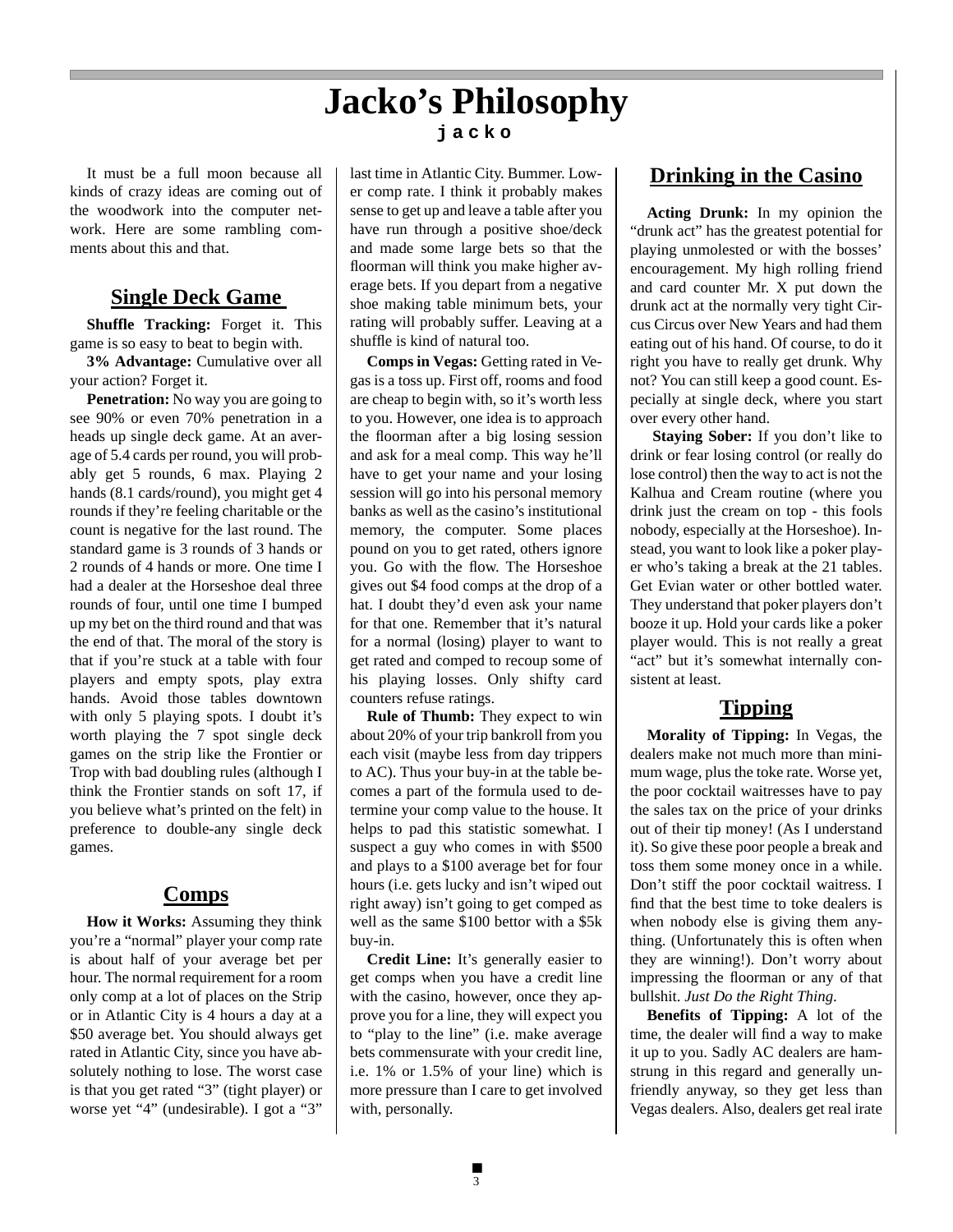if you're a red or green chip player and they see you hoarding piles of silver on the table from your blackjack wins. They like to see that stuff getting bet for them. So if you're not going to give it to them or the cocktail waitress, get it off the table so at least their relief won't give you dirty looks too.

## **"Going South"**

The above notwithstanding, a dealer I know told me that people who pocket chips really piss them off - *especially* credit customers. So if you're playing on a marker, or getting rated, it's probably a good idea not to do this, or certainly *do not get caught*. I guess it depends on the club. If they're assholes and don't tolerate winners, I suppose you'd have to.

## **Gambler or Counter?**

**How to Look Like a Gambler:** It helps to show at least a passing interest in the other games in the casino, especially the sports book. It makes you look more like the compulsive gambler (that you really have become, anyway) and helps the dealers and floormen see you as a "regular guy", not some computer nerd card counter scum.

**How to Look Like a Counter:** By the way, do not *ever* back count a single or double deck game in Vegas. Dealers and floormen are incredibly alert to this, and will tag you as the lowest form of life on earth when they catch you doing it. Believe me, they'll remember you for a long time.

## **Money Management**

**Normal is Noticeable:** I think normal card counter money management is kind of a give-away. Even if you mix up your bets they see you working in the same general range.

**Wild is Wonderful:** A better approach, I think, is to go hell-for-leather and look for an infrequent 10x win rather than trying to double or lose your bankroll each time out. When you feel a nice streak, stick your neck out and double or quadruple your unit size. If you get stung, fall back to your normal bet size. How many times have you been sitting there at the table playing for hours with no profit, when some bozo rolls up with a \$100 "money plays" and turns it into a few grand right in front of your eyes? When the dealer seems to be busting more than usual, or you've won 8 of the last 10 hands, or you're catching 10's every time you double, go for it. I think this has the nice result of making you look like more of a "gambler" - you probably end up with more losing sessions than usual which is also good for your cover, and when you win big they figure you "just got lucky". I'll bet you get better comps too - as well as the "hot babes" who come out of the woodwork when they see stacks of purple chips on the table.

That's about all I have to say right now. Take it or leave it. I hope you find this helpful. ♠

# **"Blackjack" in Massachusetts**

#### irwin:

So I go into a convenience store tonight, to get some milk. I'm feeling lucky, so I figure, "What the hey, I'll buy myself a lottery ticket." Well, the Massachusetts Lottery Commission has about umpteen billion (give or take a couple) different types of the scratch-and-win type of lottery tickets. Since they didn't have one on craps (can't have the hot babes loitering around the convenience stores, now, can we?), I got the "Blackjack" ticket.

Game three: "your hand" - 15, "dealer's hand" - 16.

Hold the phone, Jackson!!!! The dealer's gotta hit that 16!

#### someone else:

I got one that was even worse: "your hand" - 11, "dealer's hand" - 12. I guess the people at the Mass. Lottery don't play Blackjack much. :-) ♠

# **Las Vegas vs. Reno**

blackstock:

Reno is a lot like downtown Las Vegas - perhaps a bit smaller. The nice thing is that you can walk just about everywhere. Driving up and down the strip, and dashing across it on foot, really got to me. Downtown Reno is somewhat nicer than Downtown LV, too.

True, Reno has mostly D10/11 rules, but I don't know of a single casino there that doesn't offer a single deck game. The heat is generally less, and the penetration is better. The over/under bet is more widespread. The Flamingo Hilton in Reno has a better game than any I saw in Las Vegas. It's the only game I've ever seen that gives the player an advantage off the top. Bally's is right behind, with the only difference being that the dealer hits soft 17. For a comparison, the Bally's Reno game is actually better (because of DAS) than the Binion's game (and the penetration is better, too).

After a recent trip to Vegas, I'm starting to think that the Reno is a better place than Vegas to make money, especially if

you want to bet only nickels or dimes. That doesn't mean Reno is a better trip. Vegas certainly has more to offer for entertainment. And the blackjack there is certainly beatable. But I believe it may be more beatable in Reno. ♠

# **Blackjack in Montana**

ieemd:

The Montana Legislature received a blackjack bill in the last few weeks. I am still waiting for my copy of the bill, so I don't know exactly what's in it. I do know that the game would have to be dealt from a 5 deck shoe and that a maximum bet limit will be around \$20.

The sponsors of the bill say that right now it doesn't have a very good chance of passing, but when the legislators begin discussing the budget they may find a need for extra revenue. That is when the bill will be pushed hard (about March).

Montana already has video poker and keno, live poker and keno, bingo, lottery, and horses.

More when I get the bill...  $\triangle$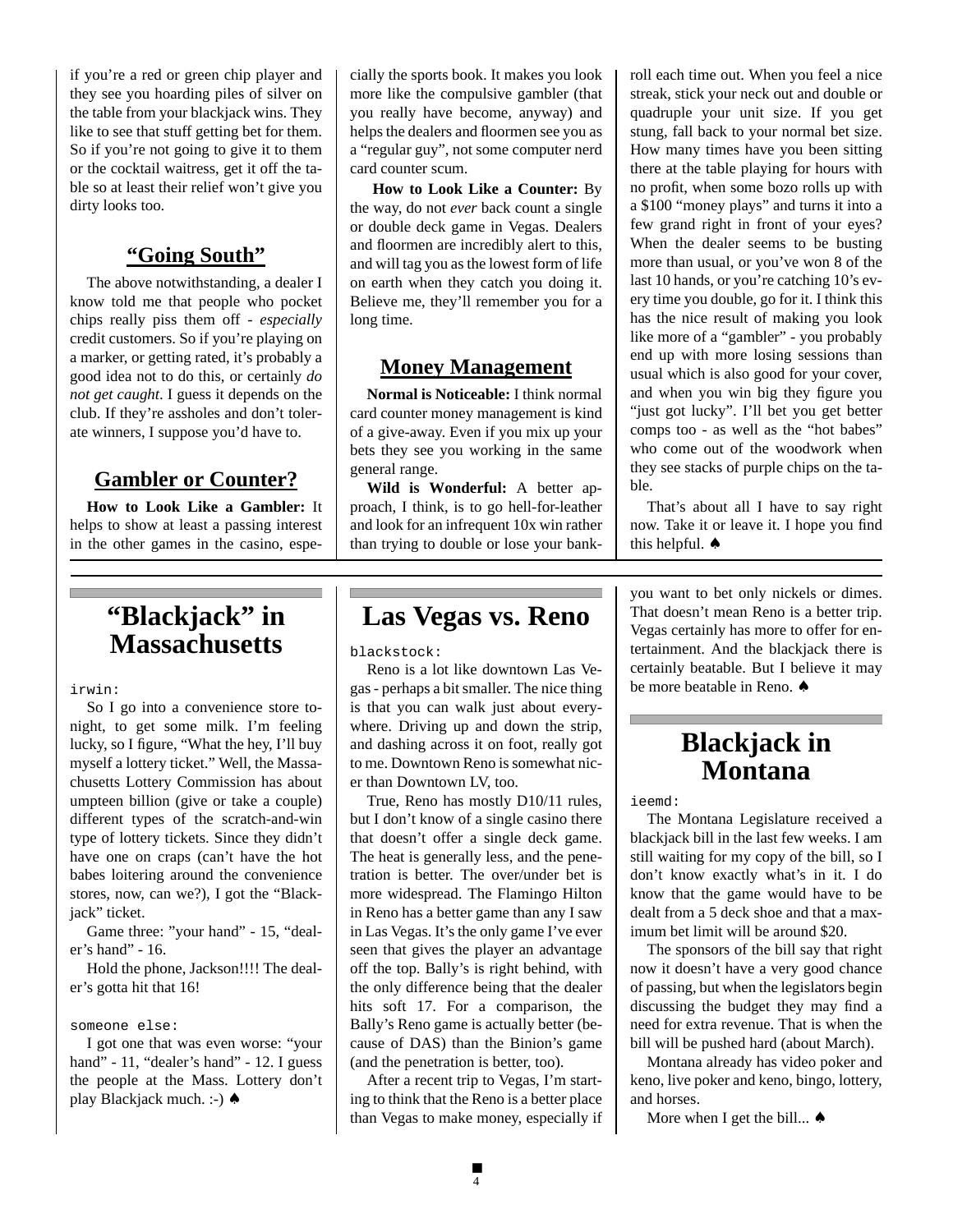# **The Ups and Downs of Bankrolls**

jacobs:

Here is some output from my simulator, for a very short run of 10 sessions of 10,000 hands each.

The conditions were as follows:

Cards are dealt from 1 deck with 71% penetration. Dealer must stand on any 17. Player may double-down only on first two-cards. Double-down allowed on soft hands. Pairs may be split 3 times. No double-down allowed after splitting pairs. Player may take insurance when dealer has an ace showing. Surrender is not allowed. Head-on play.

The first table to the right was obtained using a 4:1 bet spread (minimum bet of 2 units, maximum bet of 8 units.) As you can see, the results varied quite a bit between the different sessions, but the player came out ahead in each session. If more sessions were run, there would undoubtedly be some losing sessions. The average bets size was about 3.8 units, and overall gain was about 1%. A second run would probably give a significantly different value for overall gain. The columns labelled "low" and "high" show the extremes in the player's loss/profit during each session.

The results in the second table were obtained under the same playing conditions, but a flat bet of 2 units was used.

This time they overall result is slightly negative, but it is apparent from the individual sessions that the overall result is only accurate to about ±0.5%. The player lost in 7 of the 10 sessions.

My whole point is that you can pick a good strategy, play it perfectly under realistic conditions, and still lose money. I consider 100,000 hands to be a realistic number of hands to play in some number of years, and what I'm curious about is what would my chance be of losing money over this kind of time scale.

If you could consistently get good playing conditions, then I would say your chance of coming out ahead after 100,000 hands is very good. However, you are likely to lose big time on many gambling trips during this time. ♠

![](_page_4_Figure_10.jpeg)

**Next time in Part 2 - what to expect for a single blackjack session**

## **10 Rounds of 10,000 Hands with 4:1 Spread**

| round          | action  |       | bank change | low    | high | gain    |
|----------------|---------|-------|-------------|--------|------|---------|
|                |         |       |             |        |      |         |
|                | 44,206  | 892   | 892         | $-90$  | 1055 | 2.0178% |
| $\overline{2}$ | 44,462  | 1,411 | 519         | $-210$ | 566  | 1.1673% |
| 3              | 44,186  | 1,982 | 571         | $-397$ | 573  | 1.2923% |
| 4              | 43,286  | 2,506 | 524         | $-477$ | 524  | 1.2106% |
| 5              | 44,175  | 2,517 | 11          | $-122$ | 731  | 0.0249% |
| 6              | 43,387  | 2,844 | 327         | $-242$ | 447  | 0.7537% |
|                | 43,383  | 3,477 | 633         | $-129$ | 693  | 1.4591% |
| 8              | 43,464  | 4,020 | 543         | $-83$  | 617  | 1.2493% |
| 9              | 44,853  | 4,262 | 242         | $-353$ | 298  | 0.5395% |
| 10             | 44,378  | 4,473 | 211         | $-461$ | 767  | 0.4755% |
| total          | 439,780 | 4,473 |             |        |      | 1.0171% |

## **10 Rounds of 10,000 Hands with Flat Bets**

| round          | action  |        | bank change | low    | high | gain        |
|----------------|---------|--------|-------------|--------|------|-------------|
|                |         |        |             |        |      |             |
|                | 22,956  | $-125$ | $-125$      | $-338$ | 3    | $-0.5445%$  |
| $\overline{2}$ | 22,916  | $-167$ | $-42$       | $-182$ | 9    | $-0.1833%$  |
| 3              | 22,952  | 115    | 282         | $-17$  | 301  | 1.2287%     |
| $\overline{4}$ | 22,984  | $-222$ | $-337$      | $-337$ | 55   | $-1.4662%$  |
| 5              | 23,108  | 184    | 406         | $-13$  | 473  | 1.7570%     |
| 6              | 22,897  | 32     | $-152$      | $-168$ | 171  | $-0.6638%$  |
| 7              | 23,025  | $-8$   | $-40$       | $-194$ | 81   | $-0.1737%$  |
| 8              | 22,970  | 6      | 14          | $-56$  | 172  | 0.0609%     |
| 9              | 23,020  | $-61$  | $-67$       | $-194$ | 44   | $-0.2911%$  |
| 10             | 23,045  | $-69$  | $-8$        | $-108$ | 178  | $-0.0347%$  |
| total          | 229,873 | $-69$  |             |        |      | $-0.0300\%$ |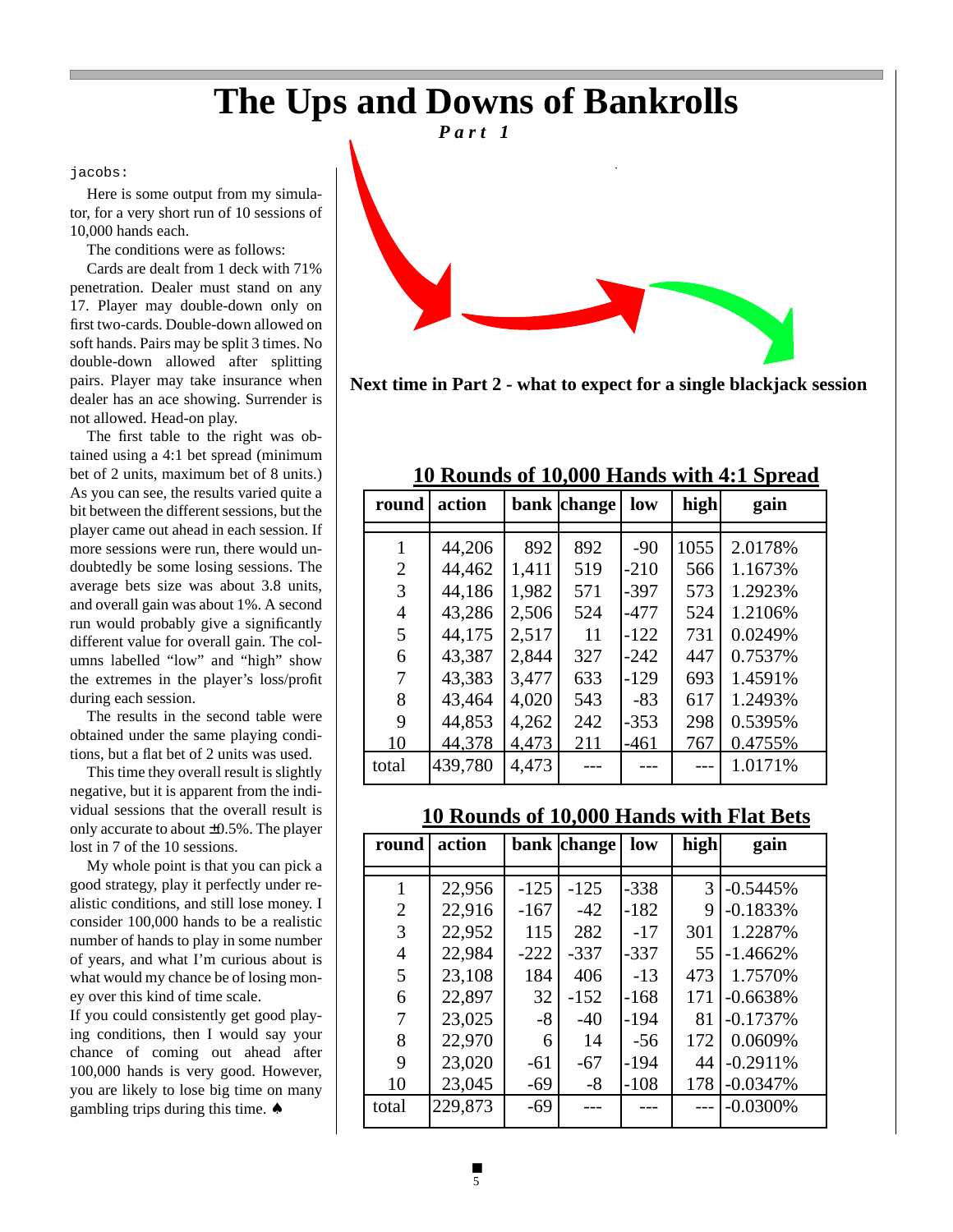# **Tracking the Single Decker Michael Hall**

I know someone who claims to successfully shuffle-track a single deck, making a profit with just flat-betting.

At first, my knee-jerk response was that the shuffle-tracking of the many decks outweighs the shuffle-tracking of the few or the one. After all, it takes only seven imperfect riff shuffles to randomize a single deck, but exponentially more shuffles to randomize multiple decks.

 However, many casinos are moving to complicated zone shuffles and/or stutter shuffles to make shuffle-tracking of multiple decks difficult or impossible. Meanwhile, a typical single deck shuffle is riff, riff, fine strip, riff, riff, which is pretty thorough but possibly easy to track. Even if you can cut out just one little low card on average, this translates into a large advantage for single deck, while you need to cut out about 8+8=16 low cards for an equivalent advantage on 8 decks (8 low cards for the true count of  $+1$ , plus another 8 to boost it to  $+2$  to have the same percent advantage as single deck, because of the large negative basic strategy expectation for 8 decks.)

I have run computer simulations to study shuffle-tracking for single deck games. Although I intend to apply these results to blackjack, the same results would also apply for poker, bridge, or any other card game played with a single deck.

I studied the RRSRR shuffle, which is Riff, Riff, Strip, Riff, Riff. The computer did the riffs by cutting the cards in half  $(\pm)$ 2 cards) and then imperfectly interlacing them (66% 1 card dropped, 26% 2 cards, 5% 3 cards, 2% 4 cards, and 1% 5 cards.) The strip was accomplished by taking a random 3-5 cards off the top repeatedly, dropping the strips onto a pile, reversing the order of the cards except within each strip.

The shuffle was repeated 100,000 times. I then plotted the distributions of the cards.

Below and on the next page you'll find graphs for the RRSRR shuffle.

As an example of how to read the graphs, at (1,52) you'll find the number 5 on the numeric chart (top left hand corner). This means that about 5% of the time, the card at the very bottom position (1) will wind up at the very top (52). On the 3D plot, this is represented as the peak at the right side.

What you should note from this is that you can track certain cards accurately.

You can, with some confidence, cut in or out of play the card that was on the bottom before the shuffle (i.e., the burn card.) For example, suppose the dealer does not deal the last 20 cards. If the bottom card was a "10", then you should cut as close to the bottom as they allow; cutting off 10 cards will give you about a 75% chance of cutting the "10" card in to play. If the bottom card was a "5", then you should cut 20 cards off the top, which gives you about a 60% chance of cutting the "5" out of play.

Unfortunately, you rarely know the value of the bottom card (except in Reno where the first card is not burned), and the other cards aren't so predictable. Aside from a few cards at the top, bottom, and middle, the cards are essentially randomly ordered; the abundance of 2's in the chart on the next page is an indication of the even, random distribution, because 100%/52 is about 2%. This is not just an artifact of rounding; you see the essentially the same thing on the higher resolution 3D graph below. This randomness is perhaps not too surprising, because there are theoretical results "proving" that 7 imperfect riffs are sufficient to randomly order a single deck.

![](_page_5_Figure_13.jpeg)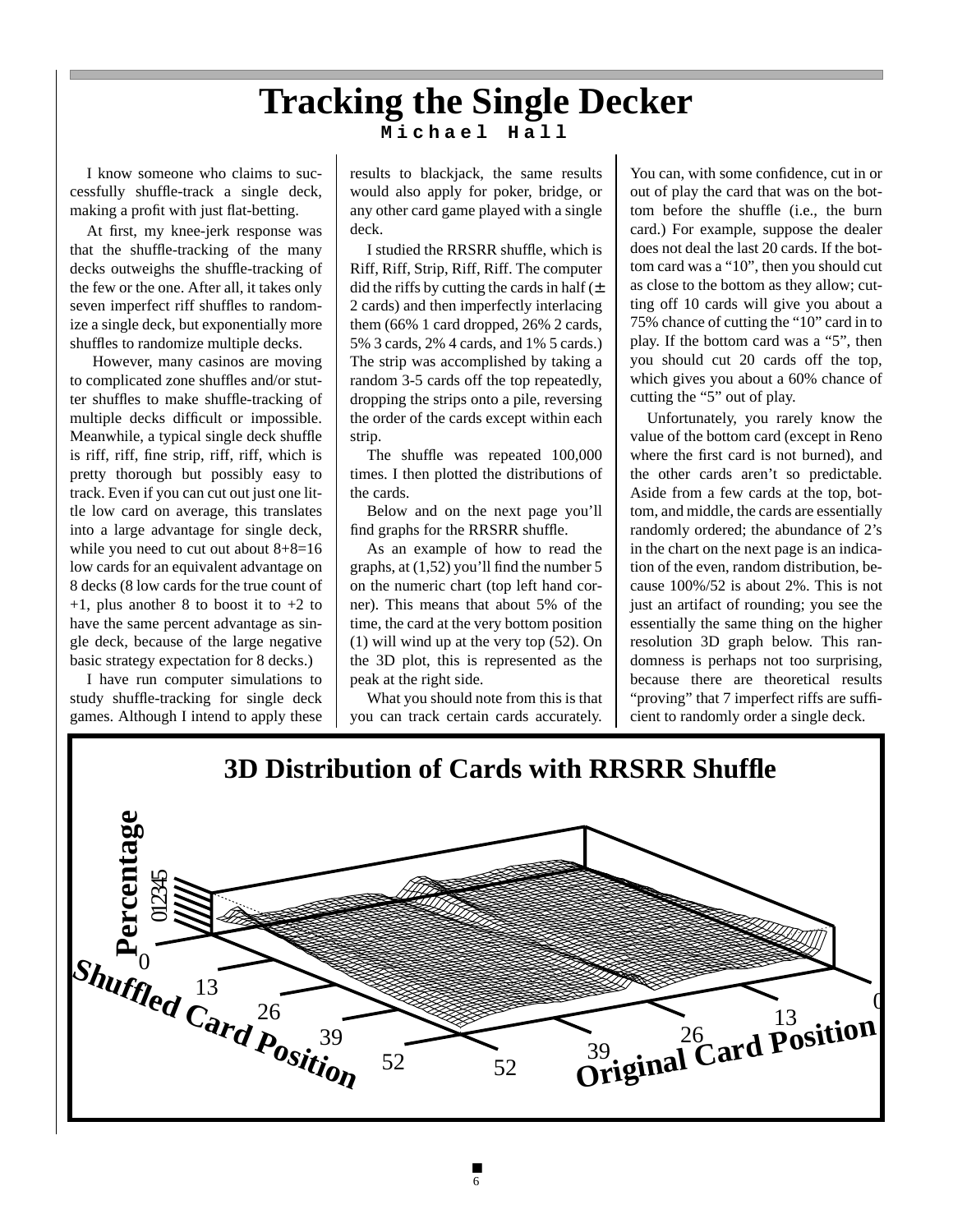# **Distribution of Cards with RRSRR Shuffle**

**(in rounded percent)** 

| 50  |                                                      |
|-----|------------------------------------------------------|
|     |                                                      |
|     |                                                      |
|     |                                                      |
| 46  |                                                      |
|     |                                                      |
| 44  |                                                      |
|     |                                                      |
|     |                                                      |
| 41  |                                                      |
| 40  |                                                      |
|     |                                                      |
|     |                                                      |
|     |                                                      |
|     |                                                      |
|     |                                                      |
| 33  |                                                      |
|     |                                                      |
|     |                                                      |
|     |                                                      |
| 29  |                                                      |
| 28. |                                                      |
| 27  |                                                      |
| 26  |                                                      |
|     |                                                      |
|     |                                                      |
| 23  |                                                      |
|     |                                                      |
| 21  |                                                      |
| 20  |                                                      |
|     |                                                      |
| 18  |                                                      |
| 17  |                                                      |
| 16  |                                                      |
| 15  |                                                      |
|     |                                                      |
|     |                                                      |
|     |                                                      |
|     |                                                      |
|     |                                                      |
|     |                                                      |
|     |                                                      |
|     |                                                      |
|     |                                                      |
|     |                                                      |
|     |                                                      |
|     |                                                      |
| 1.  |                                                      |
|     |                                                      |
|     |                                                      |
|     | 1234567890123456789012345678901234567890123456789012 |
|     | <b>Original Card Position</b>                        |
|     | $(1 = bottom, 52 = top)$                             |
|     | ♠                                                    |

**Shuffled Card Position Shuffled Card Position**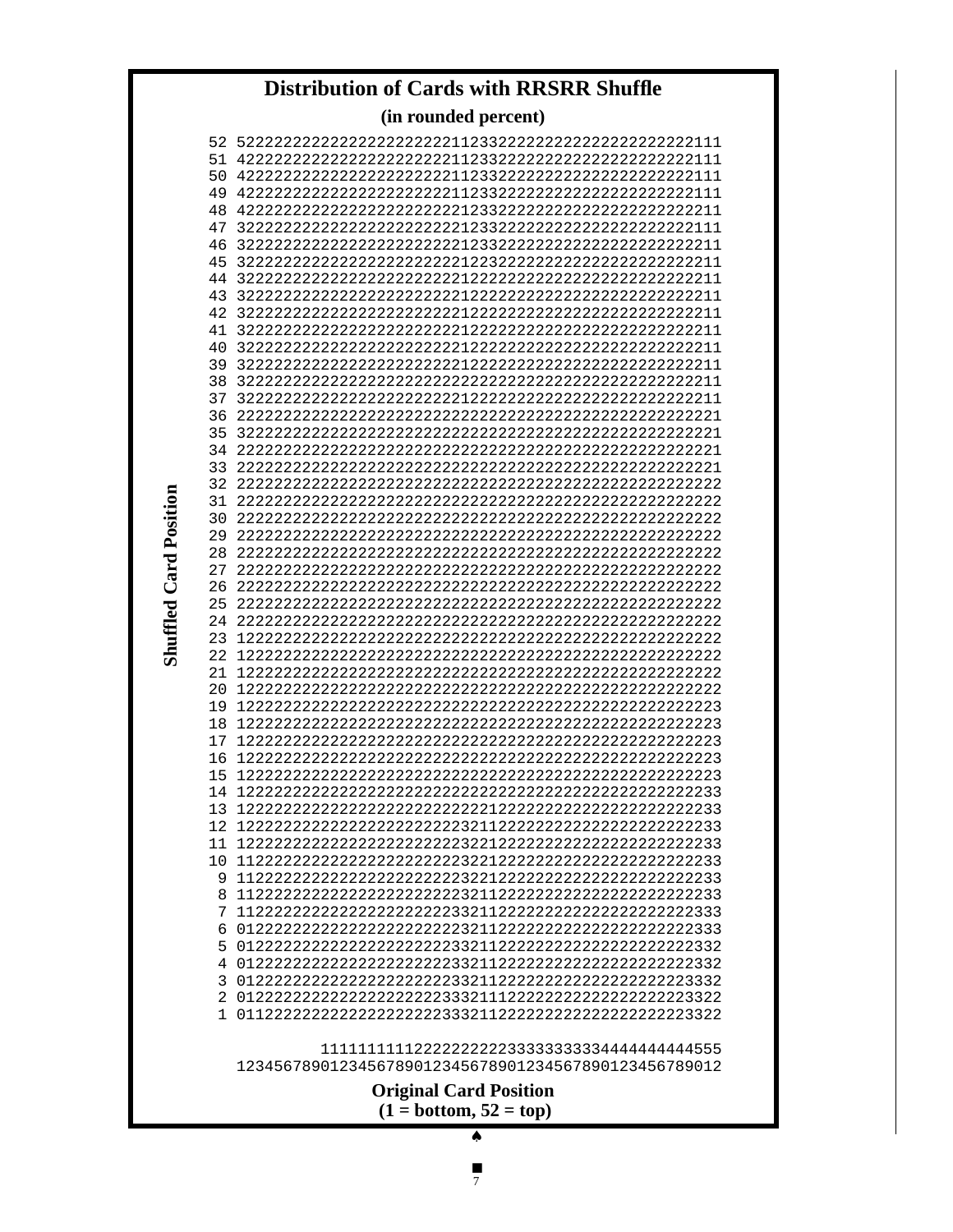## **FIVE CARD GRIFFIN Michael Hall Steve Markowitz**

The Five Card Griffin can now be found at Resorts in Atlantic City. A Five Card Griffin is just a 2:1 payoff bonus for getting exactly 21 on exactly five cards when the dealer does not also have 21. (When the dealer has 3+ card 21 or blackjack, a player's Five Card Griffin pushes or loses, respectively.) This rule is also known as "5 Card 21."

The authors have written analytic and simulation software to determine how best to play with this rule and how much it's worth. The charts associated with this article summarize these findings.

It turns out that the Five Card Griffin is a decent bonus - not a worthless gimmick. The other rule variation currently available in Atlantic City is late surrender. Basic strategists will find Griffins much more valuable than surrender, while card counters will find Griffins a

bit less valuable than surrender. The value of these options is summarized in the table "Gains from Griffins and Surrender."

The table below, "A Comparison of the Effects of AC Options on Advantage, Profit and Risk," gives you a detailed look at the simulation results. Advantage is the total amount won divided by the total amount bet. Profit is the average win. Risk is shown by giving the chance of doubling 500 units before going broke; the risk of ruin before doubling is just 100 minus this number.

As you can see on the facing page in a table, "Gain from Griffins at Various Counts," Griffins are more valuable at lower counts. This is simply because they are more common when there are lots of low cards left; however, this does not mean you should increase your bet

during negative counts, as the gain from Griffins just isn't big enough to justify that.

The simulations realistically recreated the Resorts shuffle; this shuffle is described in a box on the next page. The penetration used was 75%, but lately Resorts has slipped back to their old habit of giving just 60% penetration, which isn't doing them or us any good.

For a thorough discussion of these findings, we refer you to our article in the March 1991 issue of *Blackjack Confidential*.

The proper strategy to use with the Five Card Griffin rule is shown on the next page for basic strategists. (Use normal basic strategy for situations not indicated.) Strategy adjustments for card counters are shown on the subsequent page, for High-Low and Hi-Opt I counts.

# **A Comparison of the Effects of AC Options on Advantage, Profit, and Risk**

**8 Decks, 75% penetration, realistic simulation of Resorts shuffle, 7 players, 100 million hands apiece, AC rules**

|              |                                              | <b>Basic Strategy, Flat Bets</b> |            | <b>Counting, 1-8 Spread</b>                  |                                   |                                 |  |
|--------------|----------------------------------------------|----------------------------------|------------|----------------------------------------------|-----------------------------------|---------------------------------|--|
|              |                                              | Percent Profit per 9% double     |            |                                              |                                   | Percent   Profit per   % double |  |
| <b>Rules</b> | Advantage 100 hands 500 units<br>$(\pm .01)$ | $(\pm .01)$                      | $(\pm .4)$ | Advantage 100 hands 500 units<br>$(\pm .02)$ | $(\pm .02)$                       | $(\pm .4)$                      |  |
| AC           | $-.47$                                       | $-.53$                           | 2.6        | $+.48$                                       | $+0.9$                            | 81.5                            |  |
| $AC+Griffin$ | $-.31/-.29$                                  | $-.35/-.32$                      | 7.8/8.0    |                                              | $+.61/+.63$ + 1.2/+ 1.2 86.9/87.4 |                                 |  |
| $AC+Surface$ | $-.40$                                       | $-.45$                           | 3.7        | $+.66$                                       | $+1.3$                            | 89.3                            |  |

Note: When there is a slash dividing two numbers, the first is the result of regular basic strategy, and the latter is the result of using proper 4 card strategy, as described in this article. The results in the basic strategy columns were with basic strategy and flat bets, while the results in the counting columns were with High-Low count, 1-8 spread and strategy adjustments -1 to +10, leaving the table when the count hit -1.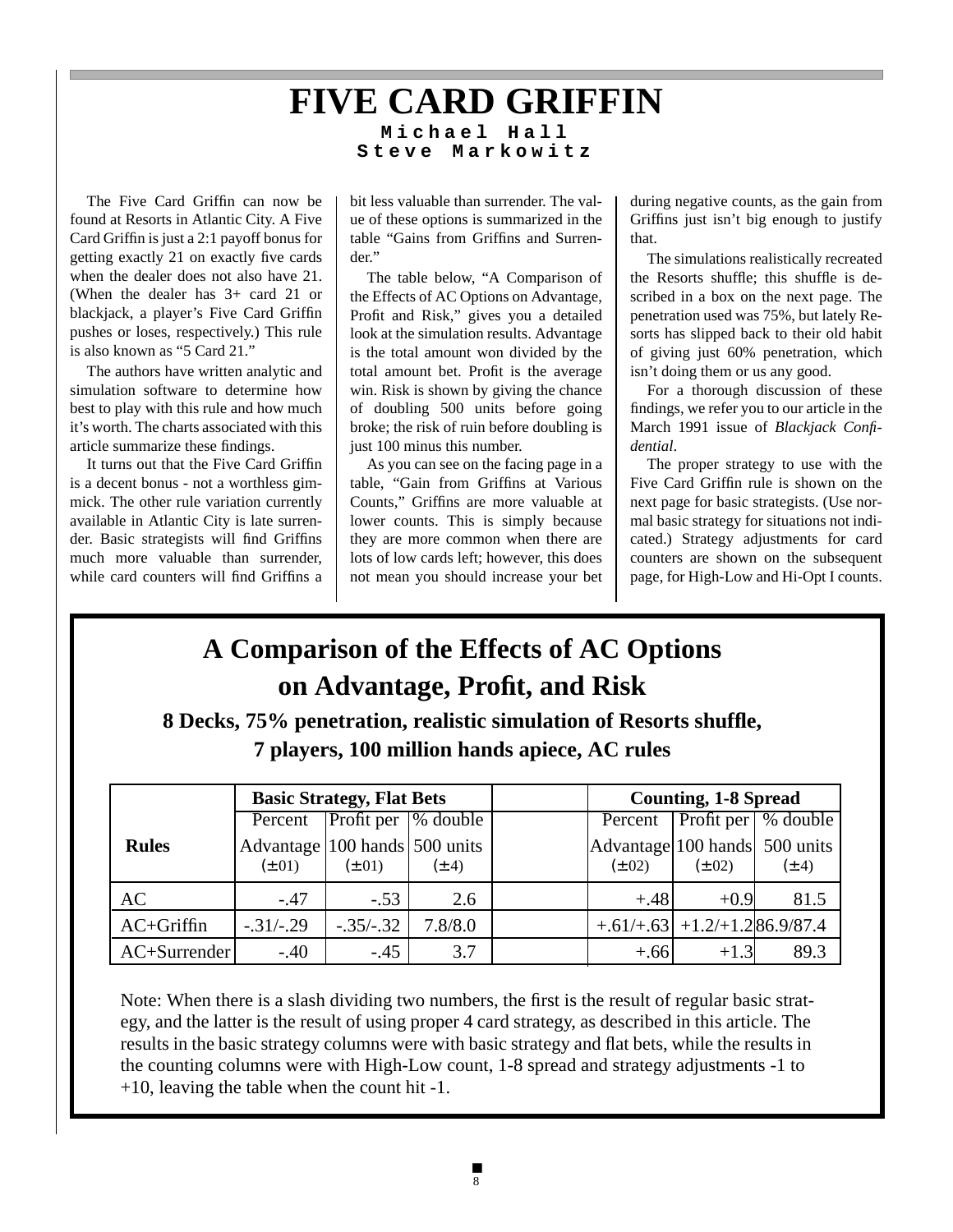![](_page_8_Figure_0.jpeg)

![](_page_8_Picture_1.jpeg)

# **Gain from Griffin and Surrender**

|                       | un percent        |               |
|-----------------------|-------------------|---------------|
|                       | <b>Basic</b>      | Card          |
|                       | <b>Strategist</b> | <b>Counte</b> |
| <b>Rules/Strategy</b> | $+-.015$          | $+(-0.03)$    |

Griffin with regular strategy  $\vert$  .16  $\vert$  .13

Griffin with proper strategy | .18 | .15

Late surrender 1 .07 1 .18

**(in percent)**

## **Gain from Griffins at Various Counts (in percent)**

| True           |          | <b>Counting Method</b> |
|----------------|----------|------------------------|
| Count          | High-Low | Hi-Opt                 |
| $+10$          | .07      | .06                    |
| $+9$           | .08      | .06                    |
| $+8$           | .09      | .07                    |
| $+7$           | .10      | .09                    |
| $+6$           | .11      | .10                    |
| $+5$           | .12      | .11                    |
| $+4$           | .14      | .13                    |
| $+3$           | .15      | .15                    |
| $+2$           | .16      | .16                    |
| $+1$           | .18      | .17                    |
| $\overline{0}$ | .19      | .19                    |
| $-1$           | .20      | .20                    |
| $-2$           | .22      | .22                    |
| $-3$           | .24      | .25                    |
| $-4$           | .26      | .28                    |
| $-5$           | .29      | .32                    |
| $-6$           | .32      | .36                    |
| $-7$           | .36      | .41                    |
| $-8$           | .40      | .46                    |
| $-9$           | .44      | .51                    |
| $-10$          | .49      | .58                    |

## **Six Zone Random Pick Shuffle**

**Basic Card** Counter

Resorts as of February 1991 (also TropWorld) is using a six zone shuffle described here and emulated by my realistic shuffle blackjack simulator. Unplayed cards (approximately 2 decks) are plugged into discards (approximately 6 decks) in three random spots. The eight decks are cut in two, usually to the dealer's right. Then each pile is broken into three as shown in the figure.

![](_page_8_Figure_8.jpeg)

Half of one of the piles A, B, or C (dealer's random choice) is shuffled with half of one of the piles D, E, or F (dealer's random choice). The cards are shuffled with two riffs and the result is placed in the "done" pile. This process repeats until all the cards are in the "done" pile. The "done" pile to the right in the diagram represents the results of one possible order of picks.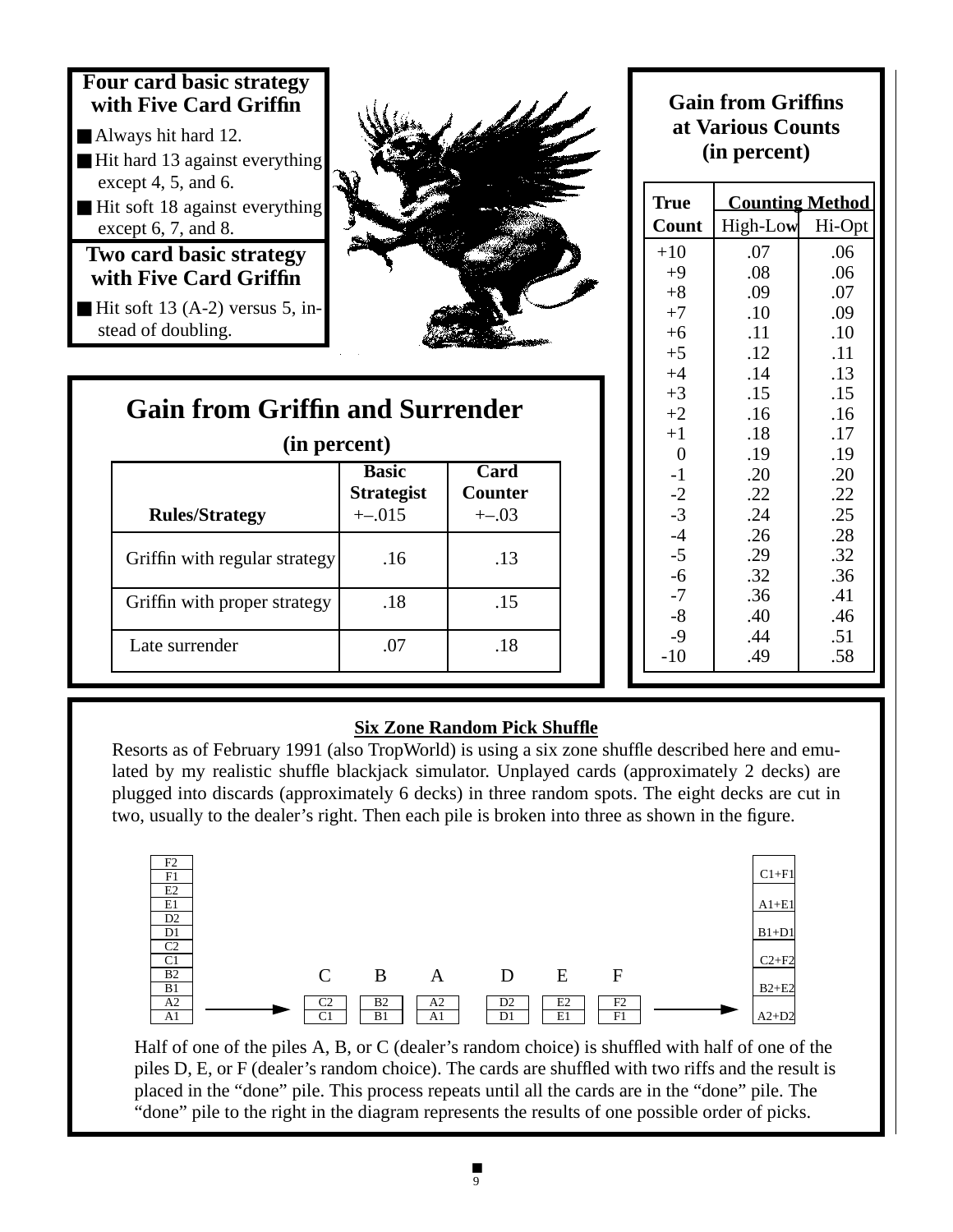# **4 Card Hand Hit/Stand Strategy Adjustments 8 decks, Atlantic City Rules plus Five Card Griffin**

|                 |                |                        |      |      | High-Low $(2-6 = +1; 7-9 = 0; 10-A = -1)$ |   |      |      |       |      |
|-----------------|----------------|------------------------|------|------|-------------------------------------------|---|------|------|-------|------|
| <b>Player's</b> |                | <b>Dealer's Upcard</b> |      |      |                                           |   |      |      |       |      |
| <b>Total</b>    | $\overline{2}$ | 3                      | 4    | 5    | 6                                         | 7 | 8    | 9    | 10    | A    |
| Hard 18         | S              | S                      | S    | S    | S                                         | S | S    | S    | S     | S    |
| Hard 17         | S              | S                      | S    | S    | S                                         | S | $-8$ | $-9$ | S     | $-1$ |
| Hard 16         | $-5$           | $-7$                   | $-8$ | $-9$ | $-10$                                     | H | H    | H    | $+10$ | H    |
| Hard 15         | $-2$           | $-4$                   | $-5$ | $-6$ | $-7$                                      | H | H    | H    | H     | H    |
| Hard 14         | $-0$           | $-1$                   | $-3$ | $-4$ | $-4$                                      | H | H    | H    | H     | H    |
| Hard 13         | $+4$           | $+2$                   | $-0$ | $-1$ | $-1$                                      | H | H    | H    | H     | H    |
| Hard 12         | $+8$           | $+6$                   | $+4$ | $+3$ | $+4$                                      | H | H    | H    | H     | H    |
|                 |                |                        |      |      |                                           |   |      |      |       |      |
| Soft $19+$      | S              | S                      | S    | S    | S                                         | S | S    | S    | S     | S    |
| Soft 18         | H              | H                      | H    | H    | $-8$                                      | S | $-1$ | H    | H     | H    |
| Soft 17         | H              | H                      | H    | H    | H                                         | H | H    | H    | H     | H    |

# **Hi-Opt I (3–6 = +1; 2,7–9,A = 0; 10 = –1)**

| <b>Player's</b> |                |      |                         |      |         | <b>Dealer's Upcard</b> |      |       |        |       |
|-----------------|----------------|------|-------------------------|------|---------|------------------------|------|-------|--------|-------|
| <b>Total</b>    | $\overline{2}$ | 3    | $\overline{\mathbf{4}}$ | 5    | 6       | 7                      | 8    | 9     | 10     | A     |
| Hard 18         | S              | S    | S                       | S    | S       | S                      | S    | S     | S      | S     |
| Hard 17         | S              | S    | S                       | S    | S       | S                      | $-7$ | $-7$  | $-10$  | $-1$  |
| Hard 16         | $-4$           | $-5$ | $-6$                    | $-8$ | $-7$    | H                      | H    | $+10$ | $+7$   | $+10$ |
| Hard 15         | $-2$           | $-3$ | $-4$                    | $-5$ | $-5$    | H                      | H    | H     | $+9$   | $+10$ |
| Hard 14         | $-0$           | $-1$ | $-2$                    | $-4$ | $-3$    | H                      | H    | H     | H      | H     |
| Hard 13         | $+3$           | $+2$ | $-0$                    | $-1$ | $^{-1}$ | H                      | H    | H     | H      | H     |
| Hard 12         | $+6$           | $+5$ | $+3$                    | $+2$ | $+3$    | H                      | H    | H     | H      | H     |
|                 |                |      |                         |      |         |                        |      |       |        |       |
| Soft 19         | S              | S    | S                       | S    | S       | S                      | S    | S     | $+10*$ | S     |
| Soft 18         | H              | H    | H                       | H    | $-8$    | S                      | $-0$ | H     | Н      | H     |
| Soft 17         | H              | H    | H                       | H    | H       | H                      | H    | H     | Η      | H     |
|                 |                |      |                         |      |         |                        |      |       |        |       |

∗ Hit when count is greater than +10

Note: Stand if the true count is above the listed number or if there is an "S"; hit when the true count is below the listed number or when there is an "H". The exception to this rule is Soft 19 vs. 10 on the Hi-Opt I chart. Basic strategy is to stand four card hard 13 versus 4, stand on four card 14 versus 2, and stand soft 18 versus 8.

■ 10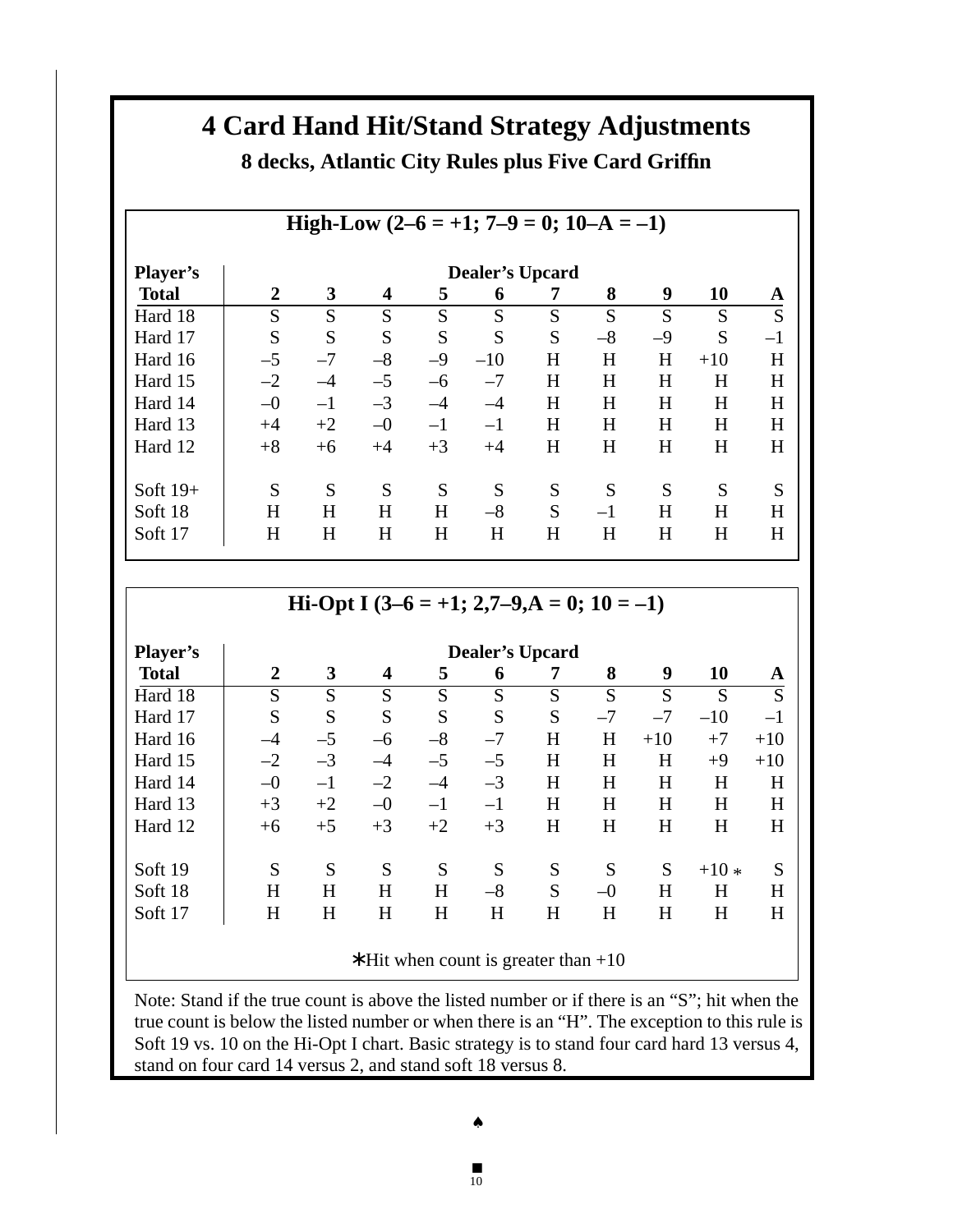# **Product Reviews**

# **Over/Under Report**

hall:

The Over/Under Report by Arnold Snyder is available for \$29.00, plus \$4 for shipping and handling, from RGE, 414 Santa Clara Ave., Oakland, CA 94610.

This is 17 pages printed on a single side and stapled together. In this sense, it is definitely a disappointment. But we shouldn't judge a book by its cover (or lack there of.)

Here's what you get:

- ❏ effects of card removal on o/u bets
- ❏ correlations of many popular counting systems to over and under bets
- $\Box$  correlations of six o/u systems
- ❏ recommendation of the "Over/Under Count"  $(A,2,3,4=+1; 10=-1)$
- ❏ hit/stand strategy adjustments and insurance cut-off for over/under
- ❏ value of each over/under true count point compared to normal true count
- ❏ advantage for blackjack, over, and under bets for each true count
- ❏ combined advantage for blackjack, over, and under bets
- ❏ frequency of true counts for 1, 2, 4, 6, 8 decks, 65%, 75%, 85% penetration
- ❏ estimates of player advantage for flat betting, 1-2 spread, 1-4 spread

The charts with advantage and frequency of true counts for 1, 2, 4, 6, 8 decks, 65%, 75%, 85% penetration are valuable. They will let you estimate your advantage for whatever betting scheme you choose for those numbers of decks and those penetrations. It's a poor man's computer simulator, if you will.

From a purely practical view, I doubt if the Over/Under Report is going to pay for itself for many people. Of course, if you are a big-time over/under player, then any little bit of information could save you lots of money in the long run. So, the \$29 comes cheap to some, and to others it's just too expensive. ♠

# **Over/Under Strategy**

**ginsberg, jj, and hall**

#### hall:

You may place up to the amount of your blackjack bet on the over/under side bet. If you predict whether your first 2 cards are over or under 13, then you win. Ace counts as 1 for this bet.

#### ginsberg:

Here are the results of an afternoon's analysis on over/under.

The first thing I did was to compute, for a single deck, exactly what the likely sums were for two cards selected at random; it turns out that on a clean deck, your chance of winning the over bet is .466 and your chance on under is .449.

Next, I modified the deck to include one more/one fewer of each of the various ranks, and recomputed the chances of winning. Since I wanted to have a *single* number for each rank, and the effects on the over and the under bets are different, I weighted the over bet by a factor of 2.5 relative to the under bet, since you are about 2.5 times as likely to make the over bet. I also assumed that seeing cards below 7 was good for over, and seeing cards 7 or above was good for under. (This isn't quite right; it turns out that taking a single 6 out helps *both* bets!) Here is the effect on the over bet of removing each card:

|                | card effect | <u>А</u> | $\overline{\mathbf{B}}$ | $\bf C$ |
|----------------|-------------|----------|-------------------------|---------|
| А              | .019        | $+3$     | $+2$                    | $+1$    |
| 2              | .019        | $+3$     | $+2$                    | $+1$    |
| 3              | .016        | $+3$     | $+2$                    | $+1$    |
| $\overline{4}$ | .006        | $+1$     | 0                       | $+1$    |
| 5              | .003        | 0        | 0                       | 0       |
| 6              | 0           | 0        | 0                       | 0       |
| 7              | $-.003$     | 0        | 0                       | 0       |
| 8              | $-.006$     | -1       | -1                      | 0       |
| 9              | $-.009$     | -1       | -1                      | 0       |
| 10             | -.012       | $-2$     | - 1                     | -1      |

Columns "A", "B", and "C" are three different systems for over/under - the integer values approximate the true ones.

To decide when to bet, I included the fact that the effects on over and under are different. For count A, the break-even points are +3.66 for an over bet and -5.30

for an under bet. So you should bet when the count hits +4 or -6.

For count B, the break-evens are at +6.09 and -8.83. Since the count being +6 really means that it's somewhere between  $+5.5$  and  $+6.5$ , you shouldn't bet at  $+6$ , though. Bet at  $+7$  and  $-9$ .

#### hall:

Snyder recommends Count C, which is his "Over/Under Count". It's easier, plus it has a better insurance correlation (same as Hi-Opt I.)

For this count, you should bet on under for counts of -4 or lower, and on over for counts +3 and up. You should raise your bet size for counts of -5 or lower and for counts of  $+3$  and higher.

Insurance should be taken for counts of +3 and up, just like Hi-Opt I. Each over/under true count is worth a whopping 2.70% for over and 2.58% for under and .35% for blackjack; compare this to a High-Low or Hi-Opt I true count point, which is worth .5% for blackjack (and is not very good for over/under at all.) For the over/under count, when you average the over/under advantage together with the blackjack advantage, you wind up with more like 1% advantage for each positive over/under count, and a .5% advantage for each negative over/under count (though it's not a very linear function.)

#### jj:

The over/under count  $(A234 = +1, X)$  $= -1$ ) has only a 0.60 blackjack betting correlation, a 0.85 insurance correlation, and a 47% playing efficiency. Playing variations are not going to provide much gain with only a 47% efficiency. But on the next two pages, you'll find the singledeck strategy variations that I derived.

#### hall:

Over/under strategy adjustments for late surrender can be found in the March 1991 issue of *Blackjack Forum* (also that issue has an unbalanced over/under count.)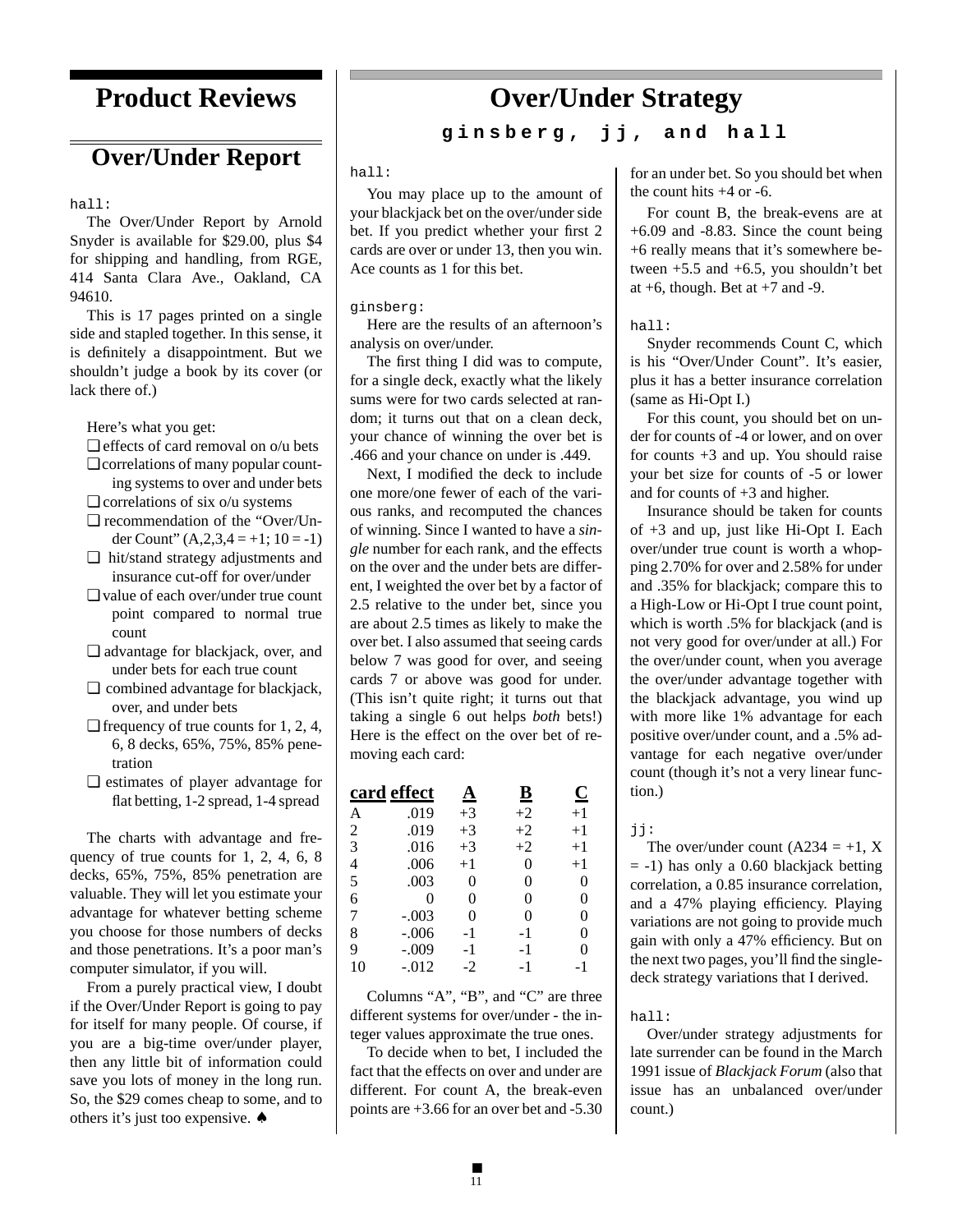# **Over/Under Strategy Adjustments (For Single Deck, Pair Hands)**

# **Split Pair?**

| <b>Player's</b> |                |                 |                  |        |           | <b>Dealer's Upcard</b> |                |                 |                 |         |
|-----------------|----------------|-----------------|------------------|--------|-----------|------------------------|----------------|-----------------|-----------------|---------|
| Hand            | $\overline{2}$ | 3               | $\boldsymbol{4}$ | 5      | 6         | 7                      | 8              | 9               | 10              | A       |
| AA              | Y              | Y               | Y                | Y      | Y         | $> -8$                 | >–6            | >–6             | $> -7$          | $> -3$  |
| XX              | $> +23$        | $> +18$ $> +13$ |                  | $> +7$ | $>+6$     | N                      | N              | N               | N               | N       |
| 99              | >1             | $>-2$           | $>-4$            | $> -7$ | >–6       | N                      | >17            | >13             | N               | $> +5$  |
| 88              | Y              |                 | Y                | Y      | Y         | Y                      | Y              | $< +7$          | $<+3$           | $> = 3$ |
| 77              | Y              | Y               | Y                | Y      | Y         | Y                      | $\leftarrow$ 2 | N               | N               | N       |
| 66              | $>-2$          | $>-4$           | >–7              | Y      | Y         | $<-0$                  | $\leftarrow$ 7 | N               | N               | N       |
| 55              | N              | N               | N                | N      | N         | N                      | N              | N               | N               | N       |
| 44              | N              | N               | N                | $>+6$  | $>+5$     | N                      | N              | N               | N               | N       |
| 33              | $> +15$        | $> +4$          | $> -3$           | >–6    | >–6       | Y                      | $<-27$         | $\leftarrow 35$ | $<-28$          | N       |
| 22              | N              |                 | >–8              | >–5    | $\geq -6$ | $\leq +32$             | $\leq -18$     | $\epsilon$ -26  | $\epsilon - 26$ | N       |

|                 | <b>Double Pair?</b>    |                       |    |   |                                                     |  |              |    |  |  |
|-----------------|------------------------|-----------------------|----|---|-----------------------------------------------------|--|--------------|----|--|--|
| <b>Player's</b> | <b>Dealer's Upcard</b> |                       |    |   |                                                     |  |              |    |  |  |
| Hand            |                        | $\boldsymbol{\Delta}$ | 5. | 6 |                                                     |  | 9            | 10 |  |  |
| 55              |                        |                       |    |   | $>15$ $>18$ $>20$ $>24$ $>22$ $>10$ $>7$ $>4$ $>13$ |  |              |    |  |  |
|                 |                        |                       |    |   | $>>15$ $>>11$ $>>7$ $>>2$ $>>1$ $>>14$ N            |  | $\mathbb{N}$ |    |  |  |

# **Hit Pair?**

| 3<br>Y<br>N | 4<br>v     | 5<br>Y          | 6              |         | 8                                          | 9       | 10        | A       |
|-------------|------------|-----------------|----------------|---------|--------------------------------------------|---------|-----------|---------|
|             |            |                 |                |         |                                            |         |           |         |
|             |            |                 | Y              | Y       | Y                                          | Y       | Y         | Y       |
|             | N          | N               | N              | N       | N                                          | N       | N         | N       |
| N           | N          | N               | N              | N       | N                                          | N       | N         | N       |
| $<-8$       | $<-9$      | $<-10$          | $<-9$          | $< +9$  | $< +10$                                    | $<+3$   | $< +0$    | $< +4$  |
| $<-8$       | $\leq -10$ | $\leftarrow 10$ | $\epsilon$ -10 | $< +11$ | $< +17$                                    | $< +11$ | $\leq -3$ | $< +4$  |
| $< +0$      | $\leq -1$  | $\leftarrow$ 3  |                |         | $< +39$                                    | $< +29$ | $< +41$   | $< +20$ |
| Y           | Y          | Y               | Y              | Y       | Y                                          | Y       | Y         | Y       |
| Y           | Y          | Y               | Y              | Y       | Y                                          | Y       | Y         | Y       |
| Y           | Y          | Y               | Y              | Y       | Y                                          | Y       | Y         | Y       |
|             |            |                 | Y              | Y       |                                            | Y       | Y         | Y       |
|             |            |                 |                |         | $\langle -3 \rangle$ $\langle +43 \rangle$ |         |           |         |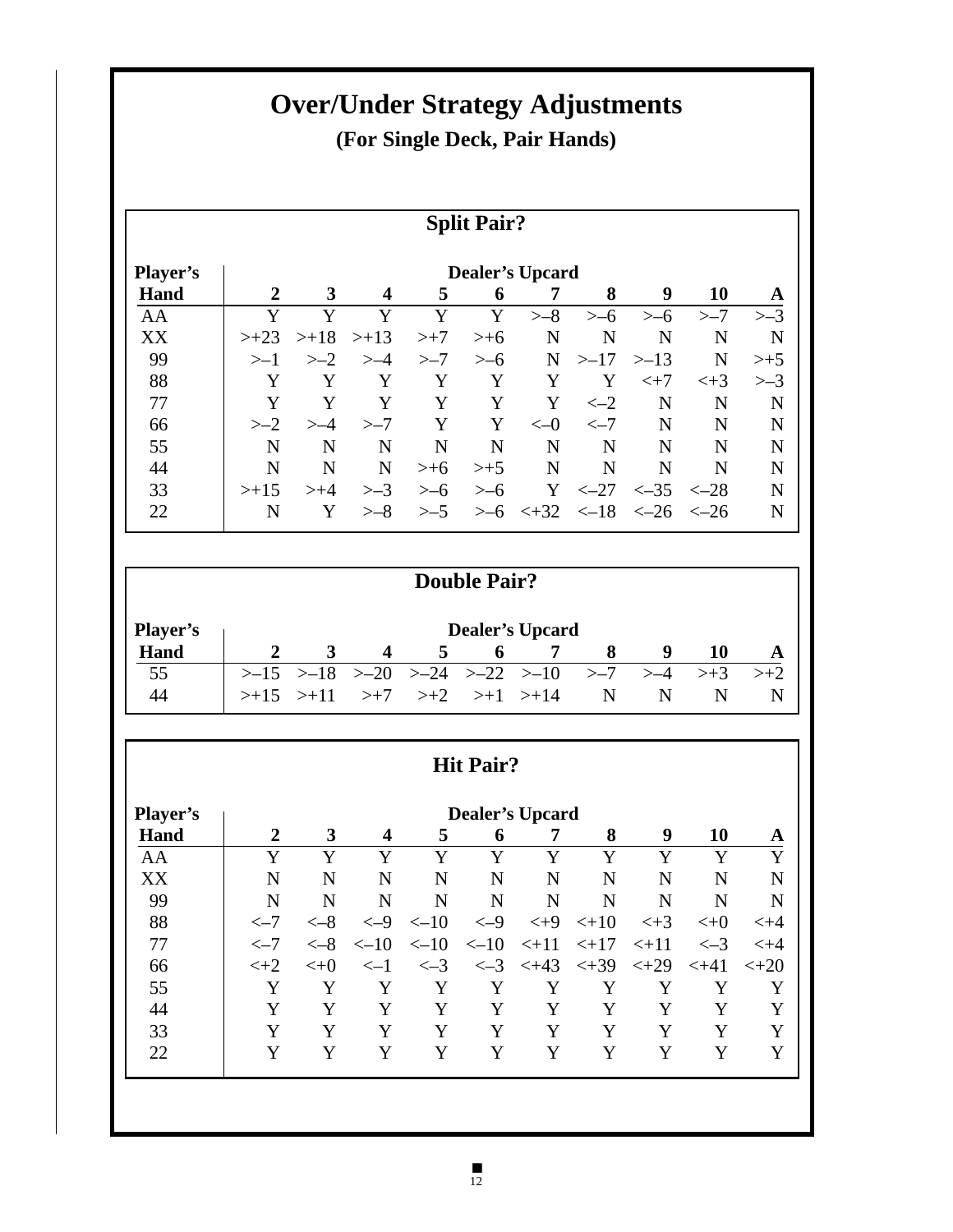| <b>Over/Under Strategy Adjustments</b><br>(For Single Deck, Non-Pair Hands) |                                           |                            |                                                  |                            |                  |                             |                            |                   |                        |                      |
|-----------------------------------------------------------------------------|-------------------------------------------|----------------------------|--------------------------------------------------|----------------------------|------------------|-----------------------------|----------------------------|-------------------|------------------------|----------------------|
| <b>Double Soft Hand?</b>                                                    |                                           |                            |                                                  |                            |                  |                             |                            |                   |                        |                      |
| <b>Dealer's Upcard</b>                                                      |                                           |                            |                                                  |                            |                  |                             |                            |                   |                        |                      |
| <b>Player's</b>                                                             |                                           |                            |                                                  |                            |                  |                             |                            |                   |                        |                      |
| Hand                                                                        | $\overline{2}$                            | $\overline{\mathbf{3}}$    | $\overline{\mathbf{4}}$                          | 5                          | 6                | 7                           | 8                          | 9                 | 10                     | A                    |
| A <sub>9</sub>                                                              | $> +14$                                   | $> +12$                    | $> +10$                                          | $>+6$                      | $> +5$           | $\mathbf N$                 | $\mathbf N$                | $\overline{N}$    | $\mathbf N$            | $\mathbf N$          |
| A8                                                                          | $> +14$                                   | $> +7$                     | $> +5$                                           | $> +1$                     | $> +0$           | N                           | N                          | N                 | N                      | $\mathbf N$          |
| A7                                                                          | $> +4$                                    | $>-2$                      | $> -17$                                          | $> -16$                    | $> -15$          | $\mathbf N$                 | $<-27$                     | $\mathbf N$       | $\mathbf N$            | N                    |
| A <sub>6</sub>                                                              | $\rightarrow +0$                          | $> -8$                     | $> -14$                                          | $>-22$                     | $> -15$          | $> +17$                     | N                          | $\mathbf N$       | $\mathbf N$            | $\mathbf N$          |
| A <sub>5</sub>                                                              | $> +11$                                   | $>+5$                      | $> -2$                                           | >–7                        | $> -9$           | N                           | N                          | N                 | $\mathbf N$            | $\mathbf N$          |
| A <sub>4</sub>                                                              | $> +16$                                   | $>+5$                      | $> +1$                                           | $> -4$                     | >–5              | $\mathbf N$                 | $\mathbf N$                | $\mathbf N$       | $\mathbf N$            | $\mathbf N$          |
| A <sub>3</sub>                                                              | $> +8$                                    | $>+5$                      | $> +1$                                           | $> -3$                     | $> -3$           | $\mathbf N$                 | N                          | N                 | N                      | $\mathbf N$          |
| A <sub>2</sub>                                                              | $> +9$                                    | $>+6$                      | $> +2$                                           | $>-1$                      | $> -2$           | N                           | N                          | N                 | N                      | N                    |
| <b>Hit Soft Hand?</b>                                                       |                                           |                            |                                                  |                            |                  |                             |                            |                   |                        |                      |
|                                                                             | <b>Dealer's Upcard</b>                    |                            |                                                  |                            |                  |                             |                            |                   |                        |                      |
| <b>Player's</b>                                                             |                                           |                            |                                                  |                            |                  |                             |                            | 9                 |                        |                      |
| Hand<br>$\overline{A7}$                                                     | $\boldsymbol{2}$<br>$\overline{\text{N}}$ | 3<br>$\overline{\text{N}}$ | $\overline{\mathbf{4}}$<br>$\overline{\text{N}}$ | 5<br>$\overline{\text{N}}$ | 6<br>N           | 7<br>$\overline{\text{N}}$  | 8<br>$\overline{<-7}$      | $\overline{2+21}$ | 10<br>$\overline{+13}$ | A<br>$\overline{+7}$ |
|                                                                             | Y                                         | Y                          | Y                                                | Y                          | Y                |                             | Y                          | Y                 |                        | Y                    |
| A <sub>6</sub><br>$A2-A5$                                                   | Y                                         | Y                          | Y                                                | Y                          | Y                | $< +11$<br>Y                | Y                          | Y                 | Y<br>Y                 | Y                    |
|                                                                             |                                           |                            |                                                  |                            |                  |                             |                            |                   |                        |                      |
|                                                                             |                                           |                            |                                                  |                            |                  |                             |                            |                   |                        |                      |
|                                                                             |                                           |                            |                                                  | <b>Double Hard Hand?</b>   |                  |                             |                            |                   |                        |                      |
|                                                                             |                                           |                            |                                                  |                            |                  |                             |                            |                   |                        |                      |
| Player's<br>Hand                                                            | $\overline{2}$                            | 3                          | $\overline{\mathbf{4}}$                          |                            | 6                | <b>Dealer's Upcard</b><br>7 |                            | 9                 |                        |                      |
| 11                                                                          | $> -12$                                   | $> -14$                    |                                                  | 5                          | >17              | $> -7$                      | 8<br>$> -5$                | $> -3$            | 10<br>$>-4$            | A                    |
| 10                                                                          |                                           |                            | >16                                              | $> -18$                    |                  | $> -7$                      | $> -4$                     | >1                |                        | $> +4$               |
|                                                                             | >13                                       | $> -15$                    | >17                                              | $>-20$                     | $> -18$          |                             |                            |                   | $> +8$                 |                      |
| 9                                                                           | $> +1$                                    | >1<br>$> +10$              | $> -4$                                           | $> -7$                     | >–7              | $> +3$                      | $> +8$                     | N                 | ${\bf N}$              | $\mathbf N$          |
| 8<br>$\overline{7}$                                                         | $> +13$<br>N                              | $> +18$                    | $> +7$<br>$> +13$                                | $> +2$<br>$> +9$           | $> +2$<br>$> +7$ | $> +14$<br>N                | $\mathbf N$<br>$\mathbf N$ | $\mathbf N$<br>N  | $\mathbf N$<br>N       | $\mathbf N$<br>N     |
|                                                                             |                                           |                            |                                                  |                            |                  |                             |                            |                   |                        |                      |
|                                                                             |                                           |                            |                                                  | <b>Hit Hard Hand?</b>      |                  |                             |                            |                   |                        |                      |
|                                                                             |                                           |                            |                                                  |                            |                  |                             |                            |                   |                        |                      |
| Player's                                                                    |                                           |                            |                                                  |                            |                  | <b>Dealer's Upcard</b>      |                            |                   |                        |                      |
| Hand                                                                        | $\boldsymbol{2}$                          | $\mathbf{3}$               | $\overline{\mathbf{4}}$                          | 5                          | 6                | 7                           | 8                          | 9                 | 10                     | $\mathbf{A}$         |
| $\overline{17}$                                                             | $<-17$                                    | $\overline{<-18}$          | $\le -19$                                        | $\overline{<-17}$          | $\le -17$        | $<-15$                      | $\leftarrow$ 7             | $<-11$            | $<-18$                 | $\leq -3$            |
| 16                                                                          | $<-8$                                     | $<-9$                      | $<-10$                                           | $<-12$                     | $<-10$           | $< +6$                      | $<+6$                      | $<+3$             | $< +0$                 | $< +4$               |
| 15                                                                          | $<-6$                                     | $\leftarrow$ 7             | $<-9$                                            | $<-10$                     |                  | $<-10$ $<+11$               | $< +12$                    | $< +9$            | $< +6$                 | $< +7$               |
| 14                                                                          | $\leftarrow$ 3                            | $<-5$                      | $<-6$                                            | $<-8$                      | $<-9$            | $< +15$                     | $< +23$                    | $< +18$           | $< +18$                | $< +12$              |
| 13                                                                          | $<-0$                                     | $\leq -1$                  | $\leftarrow$ 3                                   | $\leq -5$                  |                  | $<-6$ $<+30$                | $< +30$                    | $< +28$           | $< +29$                | $< +17$              |
| 12<br>$2 - 11$                                                              | $< +4$<br>Y                               | $<+3$<br>Y                 | $<+1$<br>Y                                       | $\leftarrow$ 2<br>Y        | Y                | $<-3$ $<+47$<br>Y           | $< +41$<br>Y               | $< +29$<br>Y      | $< +41$<br>Y           | $< +23$<br>Y         |

♠

<sup>■</sup> 13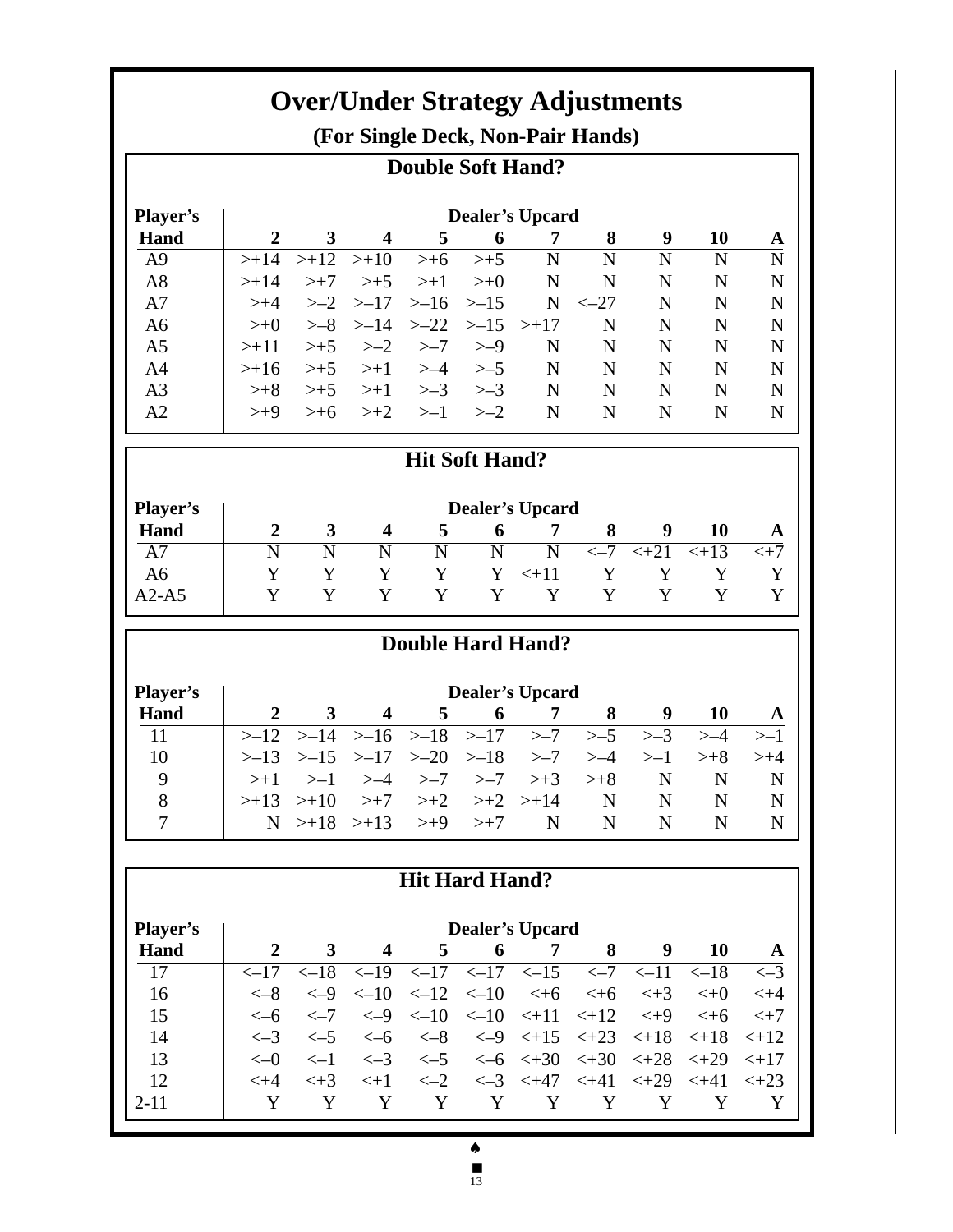# **Red Dog jacobs and dg10+**

#### jacobs:

I wrote a program to track the cards and play "perfect" Red Dog. Single deck Red Dog can be beat by computer if they will let you use a 25:1 bet spread. The "perfect" strategy needs at least a 10:1 bet spread just to break even, and this is only for single deck games. I don't have a counting strategy for it, and I'm not sure one exists that is applicable by humans. It is not nearly as favorable as the over/under bet, and becomes much more difficult to beat as more decks are used. Ironically, the house edge from "basic strategy" play of Red Dog decreases as more decks are used.

The house edge for a 5 deck game is only 2.83%, so the expected return is about 0.972. With a 25:1 bet spread, the perfect strategy can get about 0.5% advantage against the 5 deck game. Good luck getting away with a 25:1 spread.

Red Dog isn't as "linear" as blackjack, because the player edge drops significantly whenever enough cards of any one denomination are removed such that it is no longer possible to get an 11:1 payoff for trips. The other twist is that any card can either help or hurt the player, depending on when it shows up. As a result, the favorability of the cards is much more dependent on the exact composition of the deck, and none of the cards can really be identified as "always good" or "always bad".

#### dg10+:

I put together a spreadsheet that works out the exact (dis)advantage of red dog given the composition of the deck. (The game is simple enough to get the exact odds without any simulations).

Some results are: (some of which were previously noted by Jacobs)

The disadvantage (with 5 decks) is about 2.8%.

The cards that are favorable to the dealer are 2,3,K,A The cards that are favorable to the player are 5,6,7,8,9,10,J 4 and Q are neutral (Notice the symmetry: if you think about it, the symmetry is obvious.) The cards that have the most impact are the 2 and A.

The effect of pulling out one 2 or A

# **Tournaments**

## **mbn, mannys, and hall**

#### mbn:

I've never played in a tournament, but may perhaps enter an upcoming one at Bally's (Reno). Here are the rules (from the flyer): \$300 entry fee (no additional buy-in required) Each round consists of 30 hands A rotating puck is used to determine first base The top two players from each table advance into the 2nd and 3rd rounds Optional re-entry fee is \$150. Top two players from each table in the Re-entry Round also advance into Round 2.

They don't say how many players at each table. There are three preliminary rounds and a Final Round. Top prize is \$20,000, scaling down to 6th-20th places getting \$600 each. (Total prize fund is \$50,000, based on 140 entries and 60 reentries.)

#### mannys:

I think I've found a great beginner tournament. It's in Carson City at the Ormsby House, held monthly on the fourth thursday. I have called for *all* the details. Here is what I have so far:

Registration at 4PM. Tournament starts at 7PM Buy in of \$25 gets you \$500 in tournament chips. An additional buy in of \$20 for \$500 in tournament chips is allowed. Winner gets 60% of all entrance fees.

What I don't know: How long the tournament lasts? If there is more than 1 round? Any restriction on number of players? When can you get the additional buy-in? Do 2nd and 3rd place pay anything?

Overall, this sounds like a lot of fun. For the \$25 buy in, you get true nickel

from a single deck game is to increase your advantage by about .7% (or .7/n for an n deck game) So, you would have to pull out *all* of the 2's to make it an even game.

The advantage of pulling out a 3 or K is about .2%. The advantage of pulling out a 5 or J is about -.2%. The advantage of pulling out a 6-10 is about -.3%.

So clearly, the 2's and A's have the greatest impact! The point is that theoretically counting can work, but the biggest difference between counting blackjack and red dog is that in BJ you have to overcome an initial disadvantage of 0.5%, and in red dog you have to overcome a huge 2.8% disadvantage.

Disclaimer: My calculations assume the use of basic strategy throughout (e.g., double when high card - low card is greater than or equal to 8.) Clearly your advantage can go up if you adjust your strategy to reflect the current deck composition. I'll work on this in the near future.

I'd like to devise a relatively simple count system and try some simulations.♠

chips (as in \$.05 on the dollar). That's sort of like playing with Monopoly money. I could go for that. And if the tournament is played at a minimum \$5, that's like a 25 cent minimum. I like it.

Anyway, I'll have to wait for the flyer for all the info.

Since wild betting is almost a rule in blackjack tournaments, I wonder if there are players who join the tournament just so that they can get 1-50 or 1-100 betting spreads without heat? JA Nugget in Sparks has a blackjack tournament with entry fee of \$1000, and you need a \$300 buy in for each round (3 rounds I believe).

#### hall:

*Blackjack Confidential* lists dozens of tournaments in each issue. ♠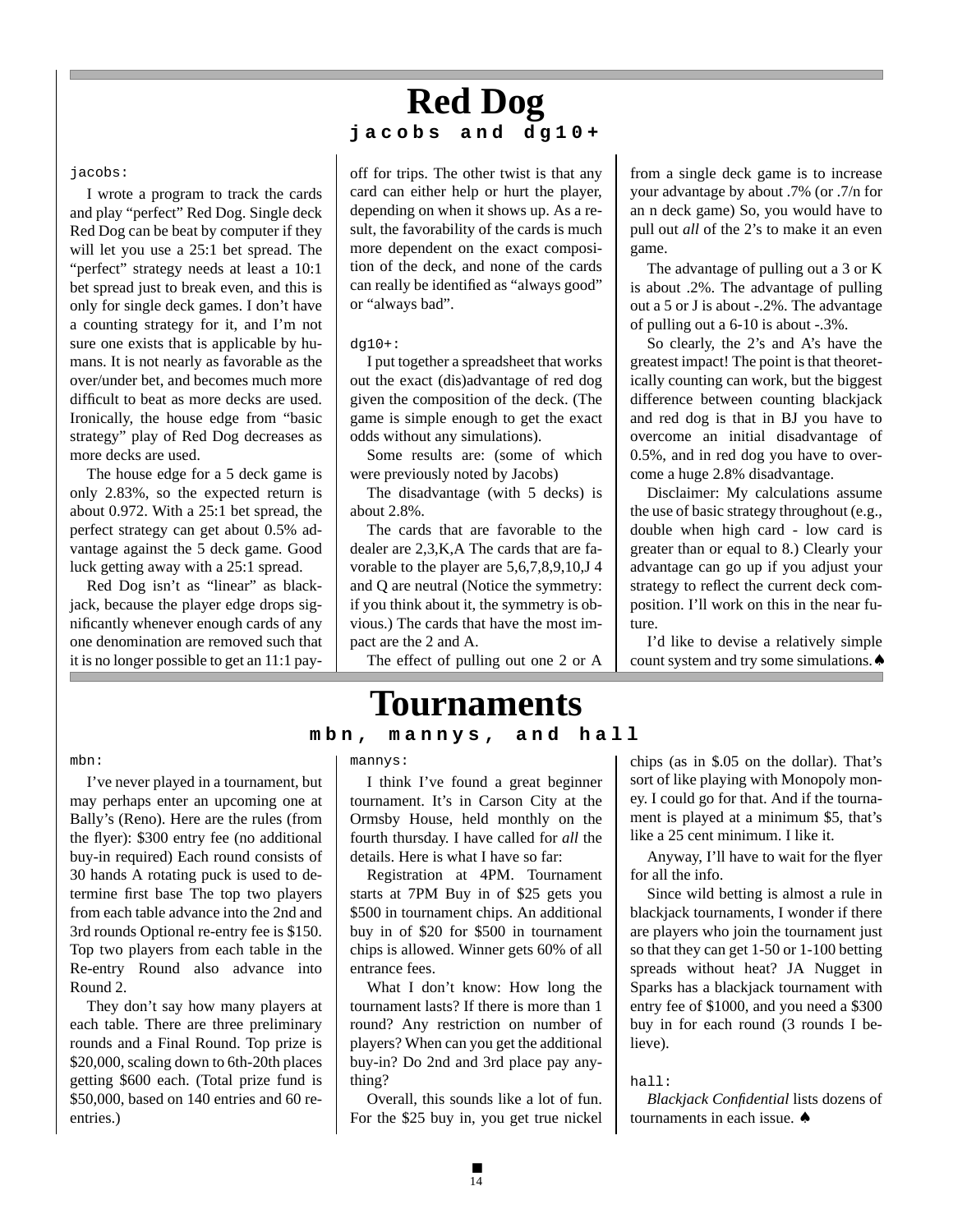# **BLACKJACK CONDITIONS**

*The blackjack conditions here were observed during the months of February and March. The symbols give a summary. Good, so-so, or bad condition symbols refer to casinos that are good, so-so, or bad for normal card counters. This does not necessarily include casinos that are good, so-so, or bad for basic strategists, over/under counters, shuffle-trackers, etc.*

![](_page_14_Figure_2.jpeg)

![](_page_14_Picture_3.jpeg)

irwin:

The LV Hilton and Rio seemed to have the best playing conditions. I didn't ask about the rules as each casino, so one that I don't have listed as having DAS or RSA may indeed have them, it's just that I didn't observe them.

## hall:

All I can say is that the conditions in Vegas are good for card counters, but there is a fair amount of counter-paranoia on the single deck games. I strongly recommend not increasing your bet very often, if at all, after the top of the deck. Of course, you sacrifice advantage and increase the risk of ruin by doing this, but it's better than getting barred. They seem to have a knee-jerk response to increasing bets after the first deal, while they are oblivious to decreasing bets.

Keep notes of when and where you play and how well you did, and then return during different shifts. Occasionally play through a deck using just regular basic strategy, looking at the cocktail waitresses or anything except the cards. Freeze your betting level if the pit boss starts watching. Use all sorts of different betting styles to confuse them; betting large at the top of the deck and reducing if the count goes bad is a good approach, but even then you should mix it up a little, so that they don't lock on to your pattern. It might be best to play the double deckers at casinos where there are single deckers; this way you can get away with a decent spread, while the elite pit personnel are sweating over the single deckers.

You can find head-on play at both single and double deckers at odd hours...

you probably won't play head-on for very long at one time, but people will come and go, giving you head-on play maybe 33% of the time, two players 33%, and three or more players 33%. Penetration on both single and double deckers is 70-75% at best, 50-66% at worst.

## *Barbary Coast*

## blackstock:

 I know, I know, you get barred here for betting nickels and dimes. But I wanted to take some money from them. 2-deck, Strip rules + DAS [-.28%]. I jumped into a game with a positive count and left with a negative (about 10 minutes later), bet flat, and walked away \$5 richer.

## hall:

75% penetration on double deckers, strip rules, no peeking under 10's, and I can't remember if you can double after splits. I experienced no heat or attention from the pit, despite the reputation of the Barbary Coast. However, the dealer here was extremely nasty. My wife was playing by my side for the first time, and she was having problems with the face down game rules - she was doing things like picking her bet up and putting it on top of her cards when she stood, instead of just leaving the cards beside the bet if they didn't slide under. The dealer repeatedly snapped harshly at my wife for such mistakes. My wife remarked that it was very different than in Atlantic City, and the dealer quipped, "We like to think that the players in Vegas are intelligent." (For the record, my wife is intelligent - she just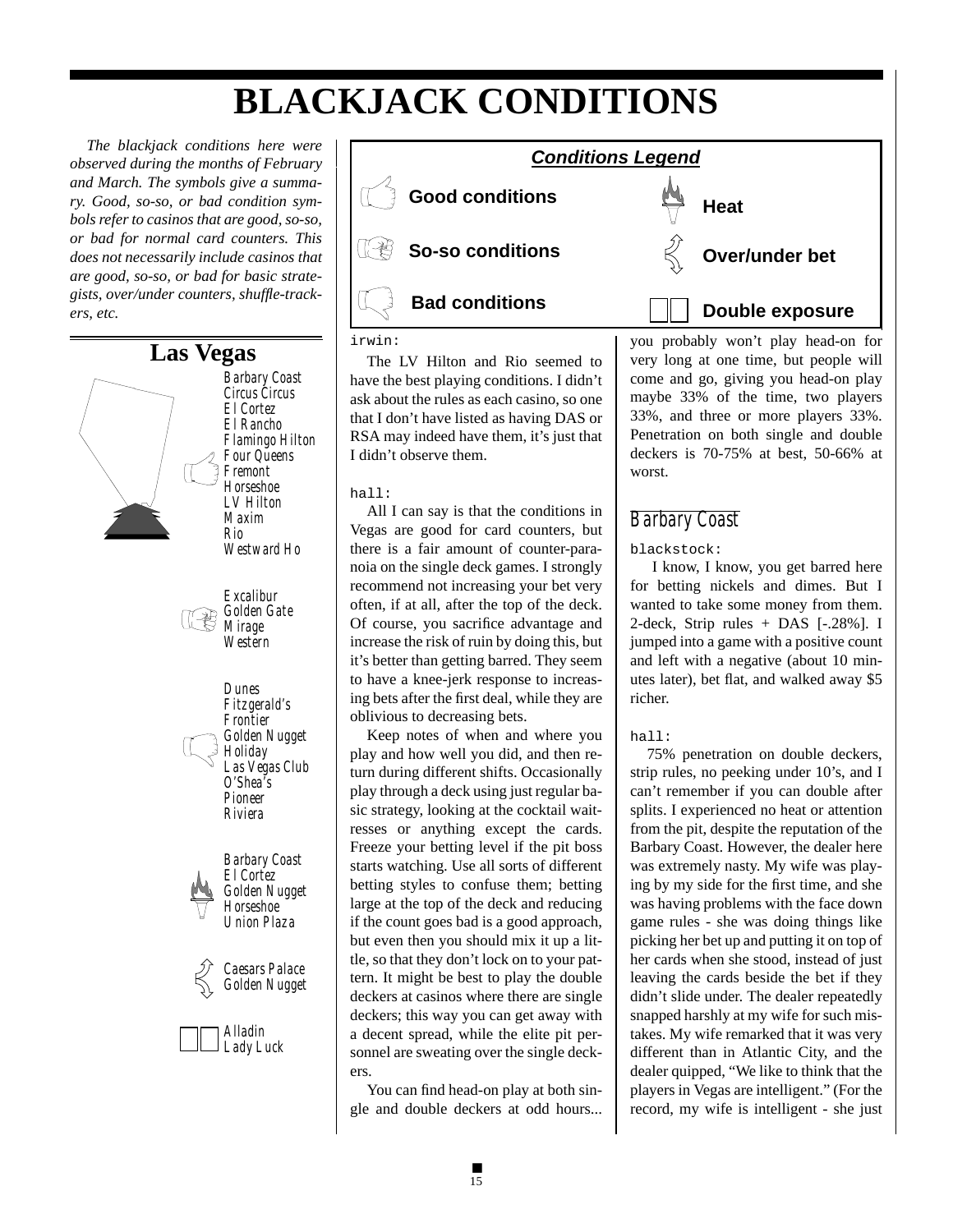didn't know the face down rules.) My wife also froze under the pressure of having to apply basic strategy in a casino for the first time, so I had to give her lots of strategy advise; I had feared that this might attract attention from the pit, but perhaps it had the opposite effect. After all, card counters don't bring their dumb blond babes/wives with them to the casinos ;-)

#### irwin:

Double deck, DAS, 60-70% penetration. (Don't remember if they still have surrender.)

I headed over to the Barbary Coast, to see if their buddies at the Union Plaza sent them my picture. I played for about an hour, with 2 floormen watching me pretty intently. I left with a 20 unit win Instead of cashing in the chips there, I take them with me to the Maxim, where I exchange 25 of the 40 units in BC chips for Maxim chips, as a buy-in. I've decided that this is the fastest way to leave a casino, and they won't have quite as good a handle on how much you've won.

## *Caesars Palace*

## blackstock:

 I'd heard about "the best game in the world" at Caesar's, but I didn't find it now. They did have 4-deck over/under shoes, which I made 5 bucks on. (Standard strip rules + DAS). *[I believe these are 6-deck over/under shoes, not 4-deck -ed.]* The only hand-held games were 2 deck \$25 minimums.

#### jdt:

I wandered through Caesars one afternoon (Monday) and they had several tables of 6 deck with over/under for \$2 and 3 minimums. Other tables were \$5 and \$10. There seems to be only one pit with over under.

## *Circus Circus*

#### hall:

2 rounds dealt to 7 spots on single deckers, strip rules, no peeking under 10's, \$1 minimum minimums. There is a sign that makes me suspicious that they may be using a modified "dealer's blackjack takes all" rule. Ask about it before you split 8's or aces versus dealer 10. This is a decent game, especially for the low budget player. You will not get in many hands per hour, and you can play for \$1 minimums, with a pretty good constant advantage - you could probably last a whole weekend with a \$50 bankroll, spreading \$1-\$2, if you wish. On the other hand, there's absolutely, positively no heat, so higher stakes players may find this a good place to make a slow but reasonable profit. Note that 7 spots means ~42 cards are dealt out by the second round, so you can use strategy adjustments effectively towards third base, though only ~21 cards are seen for your second bet, and the game is face down so you won't see all those ~42 cards until after the second round is over.

#### msw:

 My friend John and I arrived in Las Vegas about 1:00 in the morning after an 8 hour drive from Santa Barbara. There were two major delays due to a mudslide and snow flurries on the way. After checking in to the Frontier, we walked down the street to Circus Circus.

 The blackjack tables seemed very crowded for early morning on a Thursday. They have 1-2 deck and shoe games, standard Strip rules, penetration varies depending greatly on the dealer. The only place with two seats open was a 6 deck shoe game. There were very few discards, so it must have been soon after the last shuffle. As I played, a tremendous number of tens came out. After about three decks played, the true count was nearing -10. At this point I was completely amazed to see the cut card come out. They were dealing a six deck shoe, face down, with only 50% penetration! The shuffle was very simple; the discards and the played cards (each three decks) were mixed, about 35 cards from each at a time, with a few riffs and a strip. It looked very easy to track, but I'd never done any shuffle-tracking, so I decided playing a six deck shoe with 50% penetration was not a winning proposition.

 I found a seat at a two deck, \$5 minimum game. The table was full, so conditions were not optimal. The penetration was generally about 75%. I was playing Hi-Lo with a 1-4 (\$5-\$20) spread, and doing most of the +6 to -6 strategy vari-

ations for hit-stand, and hard double. My luck was incredible, however. I was tipping liberally, drinking moderately, and started to bet a green chip occasionally. I was up nearly \$250 in a couple of hours. I was winning so fast that it was impossible to camouflage the fact. A new dealer, after I happened to bet a green chip off the top of the deck, called "green plays", and then "green pays" when it won. That was the extent of the attention I received. Before leaving I went back to a \$2 minimum two-deck game, where there was a guy playing beside his three stuffed animals. I don't think he was an expert, because he tried to split a 9-Q. The dealer not-so-kindly explained that you had to have a pair to split. About daylight we walked back to the Frontier in the rain. I think it odd that the walk is only about a block; it seemed much longer when I was sober.

 Later I returned to Circus-Circus. The only seat I could find turned out to be a 1 deck, standard strip rules game. This is a dead even game for a basic strategy player. Could this be the best game in Vegas?

I was just inside of third base, where a guy was toking more than he was betting for himself. Before long, he tapped out and left. When the relief dealer came, Pam, the original dealer, colored up about \$100 in tips! When Pam came back, everybody kidded her, because she didn't even ask the guy what his name was. Later, a new deck was brought in.

The pit boss examined the fronts and backs for defects, the dealer did three riffles, and then offered the cut. No wash, no strips, just *three riffs*. I immediately remember I read somewhere that three perfect shuffles of a new deck has a 30% advantage for the player (five perfect shuffles gives a 50% advantage to the house). I have no idea what three fairly sloppy looking shuffles do, but it makes me very nervous. Your humble narrator flat bet the minimum for about 20 rounds, and didn't notice a trend one way or the other.

*[There is probably no reason to fear a new deck in a single deck game. In Blackjack Forum, Snyder's article "Ruffled by the Shuffle" states that two perfect riffs result in an expectation .08% worse, while three imperfect riffs result in the same expectation as a totally ran-*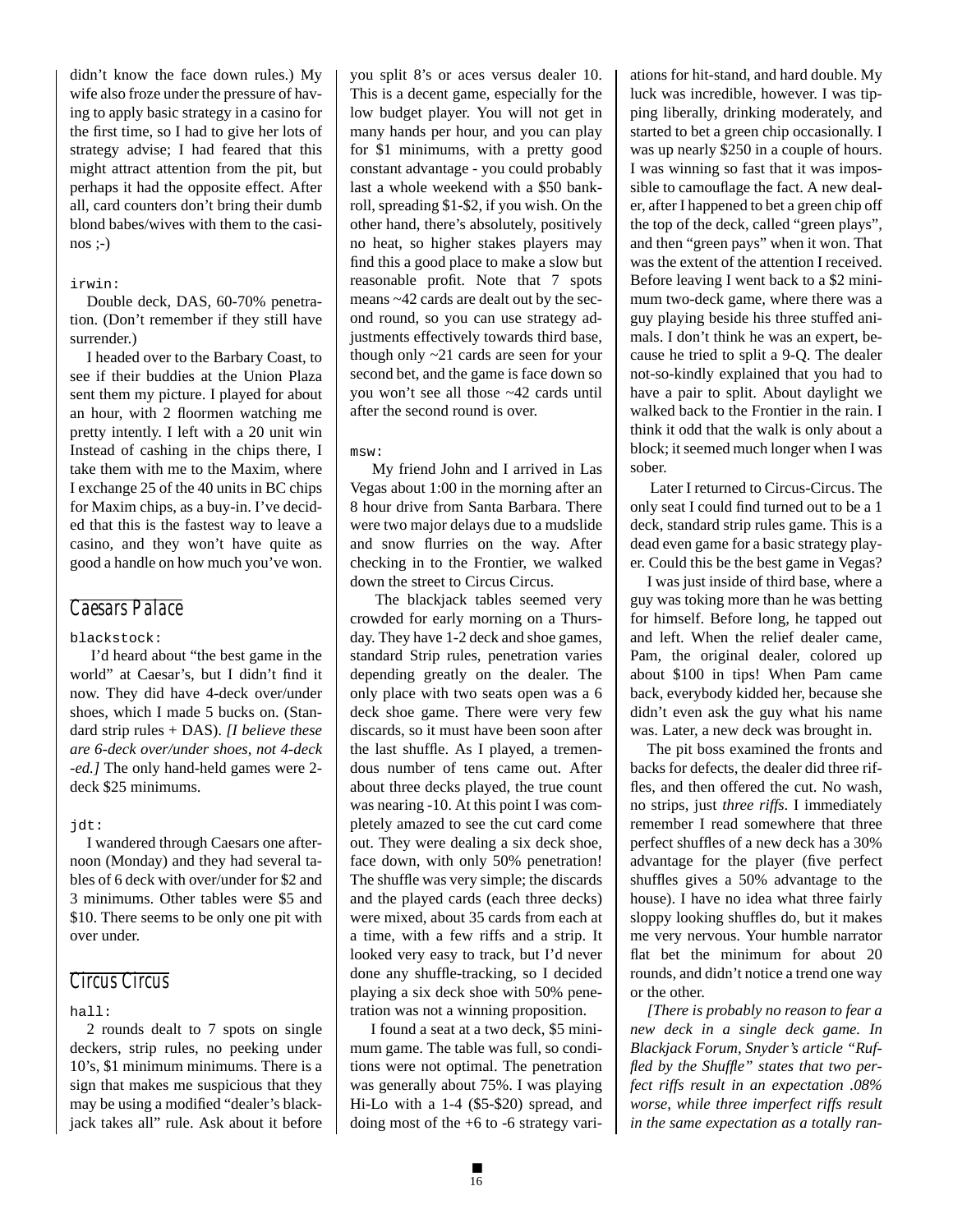## *dom shuffle. -ed.]*

 I thought for a while that Pam would consistently deal three rounds to five spots, but it turned out she was using a cut point that would only deal two rounds from positive decks. This is quite bad, I think. The other dealers would never deal more than two rounds to 3-7 spots. The pit boss came over and moved the table to another pit, once tables began to close. The limit was raised to \$5 for new players, but the original players at the \$2 table could still make \$2 bets. This was about midnight I think. I ended up playing the 1-deck game at the same table for about four hours. Casino executives might think that was unusual, but there were two other apparently noncounting players that did the same. With a session that long, I would find myself losing track of the cards every 30 minutes or so. A mental break for a few minutes seemed to help tremendously. I ended the session just better than even.

## *Dunes*

blackstock:

 All I saw were shoes. I didn't play them.

## *El Cortez*

## hall:

75% penetration on single deckers, downtown rules, no peeking under 10's. 75% penetration on double deckers, double after split, resplit aces.

Great for \$5 minimum bet. I had fun playing here. The place has a reputation for heat. Indeed, there is one floor manager assigned just to watch the two single deck tables, which are adjacent. After I had been playing a while, the pit boss came over to watch my table, while the floor manager watched the other table. Then both watched my table. I was mixing up my betting, and actually I think they were concerned with the other player, who was betting "large" amounts (\$50 is big money for this casino.) Having my glamorous wife along on one trip here was probably a mistake, because it seemed to attract more scowling pit personnel than usual, I guess because we (being a well-dressed handsome couple IMNSHO) stuck out like a sore thumb in this down-scale place (though many blackjack books advise that having your wife along is good cover.) They even seemed to give my wife heat when she was playing basic strategy without me on a double decker, because she said that they were repeatedly making remarks about how she was winning (however, she was using a small spread and using a "gestalt count" - guessing at the count, that is.) They are definitely uptight here, but I do think you can beat them if you are careful. You might be best off to play the double deckers and mix up your betting a bit. The dealers are friendly, even if the same cannot be said of the pit personnel.

## *El Rancho*

blackstock:

 As far as I'm concerned, this place brings the major news. It's a fairly small place, terribly uncrowded, with many shoe games and a few 2-deckers. No DAS, but they pay 8:5 on all natural BJ's for bets between \$5-100. From my calculations, the 8:5 payoff is worth .5%. This makes the game almost dead even. Another interesting thing is that they offer a "players club" which pays you \$50 after you've played 30 hours of \$5 minimum in any 60-day period. That's approximately 2000 hands of \$5, or \$10,000 action, which means that \$50 is another .5%. (They'll also pay \$250 if you play \$25 minimums for 30 hours.) So, if you play it right, you've got a little less than 1/2% advantage off the top.

 The bad news here: Two of the dealers I played with (out of perhaps 10) did something I've never seen before: they didn't reveal 2-card player hands which won because of dealer busts. This amounts to a decrease in penetration (which was about 70%), and, if it becomes "law" in that casino, counters will have to try to estimate counts of unrevealed hands (something I think is very possible). It was strange, because only a couple of the dealers did it. I don't know what to make of it. I hope this practice doesn't catch on elsewhere.

piercy:

The El Rancho was offering 8-5 on blackjacks with the only restriction be-

ing that you bet in multiples of \$5 to get the full payoff. I grilled a couple of dealers about any other rule changes but they were basic strip rules, double deck, and \$5 minimums. I don't recall what the penetration was.

## *Excalibur*

## blackstock:

 Huge place, and perhaps a hundred BJ tables. I looked and looked for nonshoe games, and finally found 2 doubledeck tables. Standard strip rules, no DAS.

#### hall:

75% penetration on *some* double deckers, \$5 minimums, strip rules, double after split, no peeking under 10's. I think DAS. Shop around for a friendly dealer who may give you 75% penetration - avoid those who give only 60% penetration. I was surprised that the dealers here were generally about as friendly as those at the grind-joint Horseshoe. What's wrong? The dealers have to be making decent money at the Excalibur, right? Very nice casino, but if you order a drink, it will not come before your double deck true count hits -20.

irwin:

Double deck, DAS, 50-60% penetration.

## *Fitzgerald's*

hall:

60% penetration on single deckers, downtown rules, no peeking under 10's.

## *Flamingo Hilton*

blackstock:

 Crowded Friday night. Mostly shoes. I did find and play a 2-deck \$10 minimum DAS game [-.28%] and broke even. There were some \$5 2-deck tables, but they were all full.

irwin:

Double deck, DAS, 75% penetration.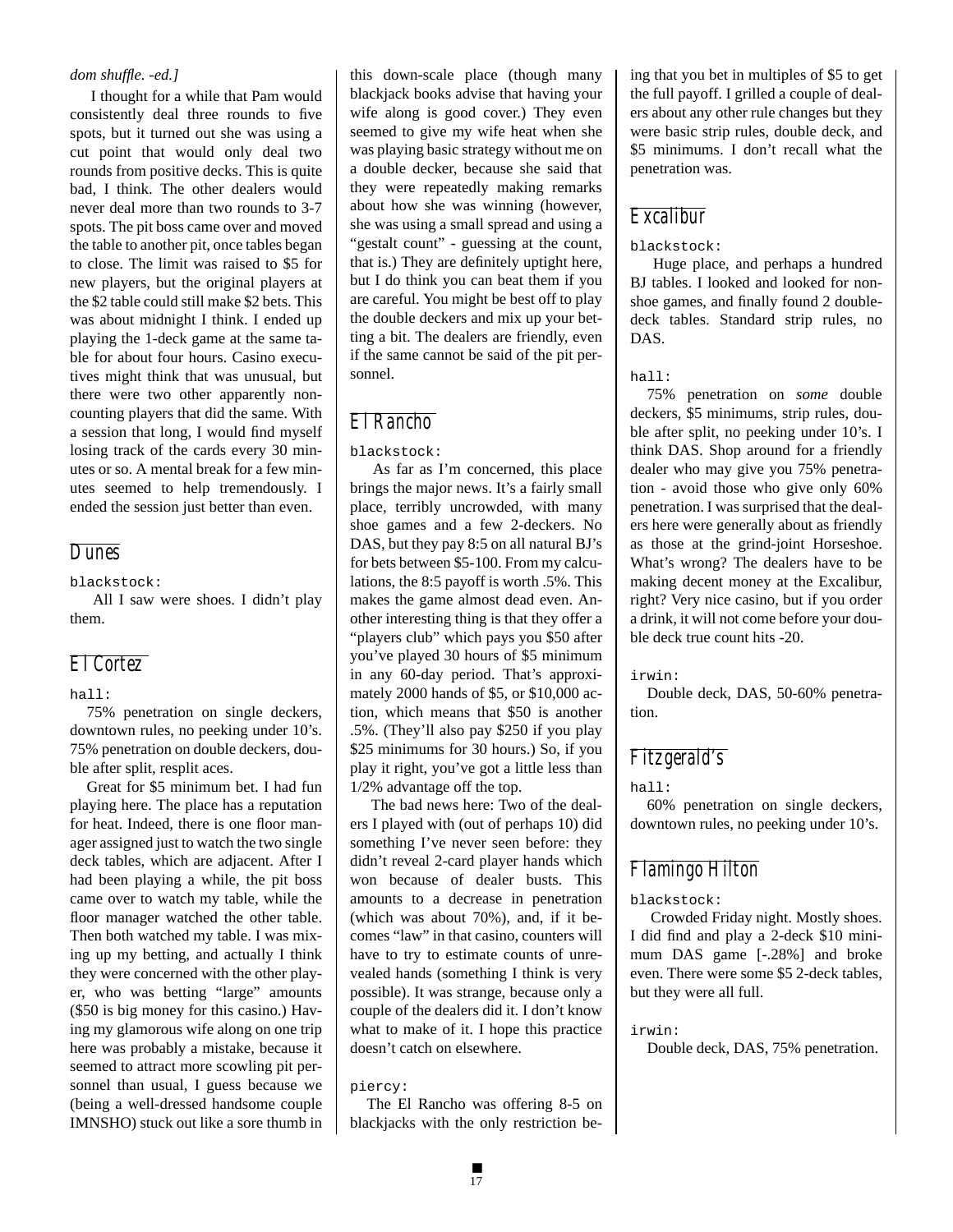## *Four Queens*

blackstock: 2-deck, DAS, HA6 [-.38%].

## hall:

70% penetration on single deckers, downtown rules, no peeking under 10's, resplit aces. All action \$5 minimums and up.

I bought in for \$40, and I was playing head-on, spreading \$5-\$20 (mixing it up a little) and winning, while carrying on some small talk with the dealer. I put out \$5 into the middle of the table and asked for silver. Eyeing my \$20 bet, the dealer said softly, "Let's put it here" and pushed the red chip next to my four red chip bet, as a tip bet for the dealer - and he winked!!! I had been planning to tip \$1 clearly the dealer knew I was counting, but I wondered if he realized that \$5 was a huge chunk of my expected hourly profit. Hoping for better penetration or at least his not reporting me to the pit boss, I said "okay", and we won our bets.

Indeed, after that, he was dealing as deep as I could ever hope for - about 80% (or maybe even 85%) when I had out a big bet (i.e., positive count), 65% when I had out a small bet (i.e., negative count). My God, it was like a dream! What the hell is one's advantage in such a circumstance... it must be astronomical, approaching 3%! We were cruising along at a very fast clip, at least one hand on average per 10 seconds, even with shuffling taken into account. I was winning so much that it was embarrassing. I discretely stuffed chips in my pockets, and I started betting \$20 off the top, going down if the count went bad, never up. I tipped the dealer a few \$1's. I was still winning and stuffing chips in my pockets, when sadly the dealer was replaced with a not-so-helpful female (my dealer rotated to a double deck game.)

Nevertheless, I was still winning against the female dealer's constant 70% penetration. With my pockets bulging and still quite a lot of winnings left on the table, I started wondering why the pit had paid no attention to me. Was my action too small for this up-scale place? Or were they watching me from the sky? I tipped the dealer \$1 a few times, and I cooled my betting to a 1-2 spread and

then for 15 minutes I flat betted - I figured that would bore the hell out of anyone watching from the sky. I then grabbed the chips still on the table, tossed a dollar chip to the dealer, and directly exited the casino. I had my wife cash in the chips later. Mission accomplished - profit \$196 for an hour's fun. I did lose about \$50 to the variance of flat betting that last 15 minutes, so my profit would have been a bit higher if I hadn't gotten paranoid, but I feel I did the right thing.

#### msw:

It has a far better atmosphere (in both senses) than the Horseshoe. I played a 2 deck game for a couple of hours. One thing I noticed was that they would shuffle any time a new player entered the game. Several very positive decks were shuffled away when random old ladies sat down. I saw two certain mistakes on the part of dealers here. One miscounted a players hand, and then was corrected. She had already scooped up the cards, but could tell what the hand had been and realized that the player was right. The pit boss was called over and fixed everything. Another dealer only payed half of a double that I won, until I pointed it out to him. At other casinos I thought there were two mistakes made by dealers paying my hand, but I was too busy counting to be sure. In the future I need to pay more attention to my hand and the dealer's total, instead of assuming the dealers are always correct.

 Another event that concerned me was that a dealer took my cut card, which was near the top of the deck, and stuck it in the middle before he cut the cards. It was very quick, but both my friend and I saw it. I'm paranoid about cuts to begin with. If you watch people, at least 80% will cut the cards in the middle. If I were a dealer, I could pull quite a few tricks if I knew where the cut was likely to be. For that reason, I generally cut far off-center. Overall, \$5-\$20 bets made me \$100 here.

## *Fremont*

hall:

75% penetration on double deckers, so that's a good game. Avoid the single deck games with only 66% penetration, downtown rules, and much more attention from the pit.

## *Frontier*

#### jdt:

The Frontier offers several of their single deck tables for \$1 minimum.

#### hall:

Single deck, 2 rounds dealt to 5-6 spots, so this is pretty crummy, at least when it's crowded. Downtown rules, and doubling is restricted to 10, 11 (and maybe 9). Yuck! Suited blackjack pays double - big deal.

msw:

 I played the 1 deck, \$1 minimum game at the Frontier. Double only 10-11, A-J of same suit pays double. I won about \$20 in an hour, spreading (\$1-\$4).

## *Gold Coast*

blackstock: 2 deck, DAS, hit soft 17.

## *Golden Gate*

weinstoc:

Here I found a \$2.00 single deck game and sat down to play. Again, I was practicing counting, but they would only deal two hands to a deck making the opportunities few and far between. At one point the count went sky high for the second hand, but just as the dealer was about to deal, two ladies sat down and cashed \$20.00 bills, and the dealer shuffled when he was done making change.

hall:

70% penetration on single deckers, downtown rules, no peeking under 10's. Great for small action. No heat. \$1 minimums available.

## blackstock:

 Nasty place. 1-deck, HA6, no DAS, horrid penetration. The dealer shuffled after two rounds of two players.

## *Golden Nugget*

hall:

You have a choice of 1, 2, 3 (over/un-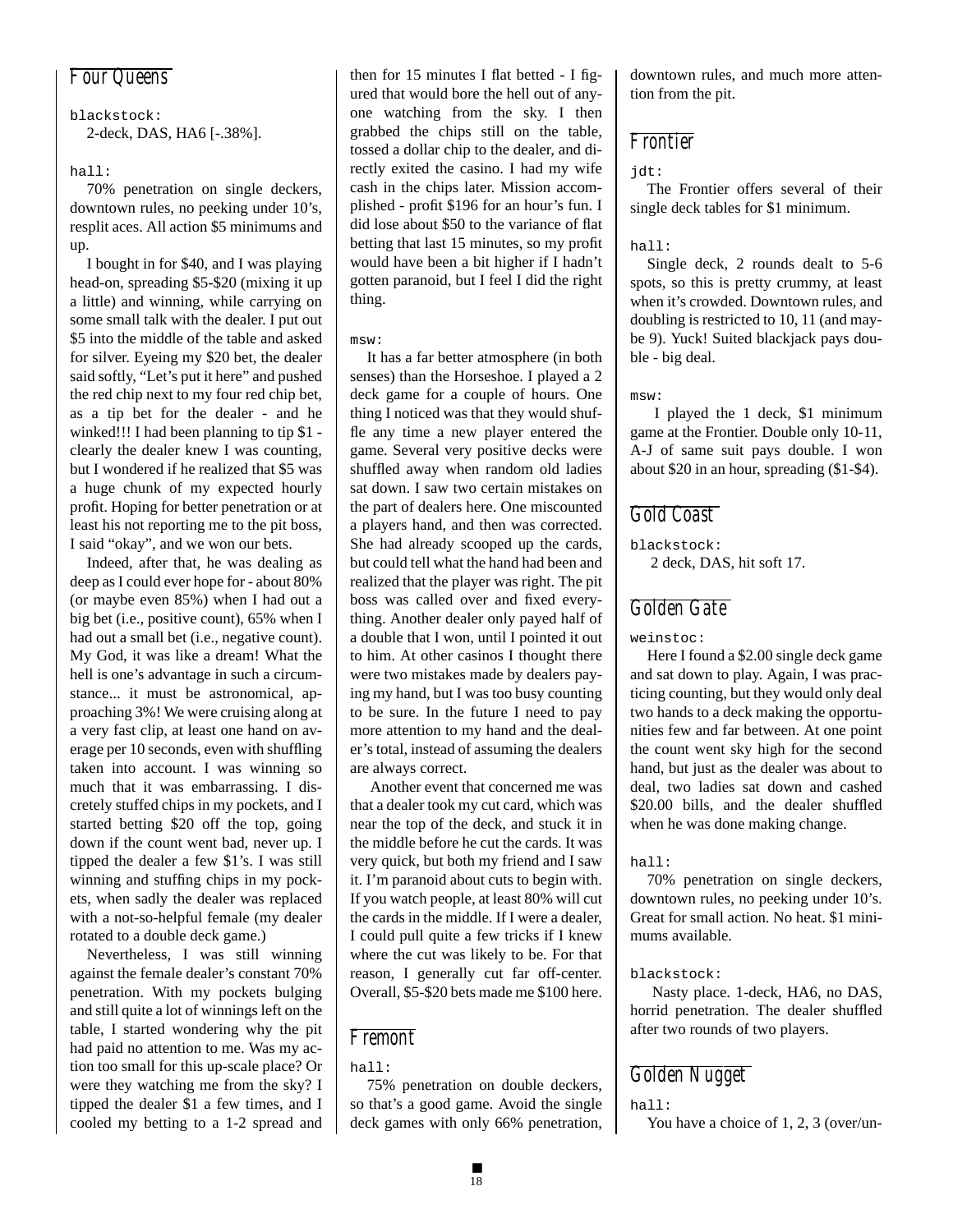der), or 6 decks. Don't waste your time on the 3-deck over/under games - they're machine-shuffled - but the \$10 maximum over/under bet makes me wonder whether the games are beatable or the management is stupid. The single deck games are even worse, because with 4 spots in action, they will deal 1, 2, or 3 rounds, depending on the count. This is not only impossible to beat, but also it's positively devastating to non-counters as well as counters (costing between 1.5% and 2.0%, according to Griffin's *Theory of Blackjack*.) Any time the advantage slips away from the casino, they shuffle up. For head-on play, they will deal 40- 60%, depending on the count. The dealer picks up on the count from your bet or a card counting floor manager or the dealer's own counting skills (I saw all these techniques being used.) The double deckers deal only about 65%, so you can easily find better elsewhere.

Surprisingly, the best blackjack at the Golden Nugget is probably found at the six deckers. They were cutting just half a deck out (90+%) during the first two days of my stay, but then they started cutting out a full deck (83%) after that. Minimums for shoe games are \$1, \$2, \$3, \$5, \$25. This totally blew me away, because in Atlantic City, the only six deckers are \$25+ minimums, and the penetration is only 66% (while the eight deckers are \$5+ minimums, and the penetration is only 75%.) And the rules were like Atlantic City, plus resplitting including aces. Comparing the single deck games in Vegas to the shoe games in Atlantic City is like comparing apples and oranges, but here was a sweet orange Vegas shoe game that was clearly vastly superior to the rotten orange AC shoe game in every respect. I had a hard time deciding during my first two days whether to play the 90+% penetration six deckers at the Golden Nugget or the 70% penetration single deckers typical of other downtown casinos. Which has the higher hourly profit? The lowest chance of ruin? The lowest risk of getting barred? "My kingdom to have my Sun Sparcstation to run some simulations," I thought. A 1-4 spread seems to tick off the pit bosses on single deck games, but I imagine a 1-8+ spread might be possible on the 6-decker, since all the counting pit bosses are tending the single/double deck pits. Anyway, I only played the 6-decker for one shoe, because I figured the 90% 6-decker would be around later for me. I was wrong.

## *Hacienda*

blackstock:

 Yuck. Mostly shoes. Some 1-deck D10/11 games.

## *Holiday*

blackstock:

 All shoes, as far as I could tell. Didn't play.

## *Horseshoe*

blackstock:

1-deck, no DAS, hit soft 17, RSA [- .19%]. Very crowded. (I also visited here Monday afternoon; it was crowded even then.) Very smoky. I guess, considering the rules, that this is one of the best places to play. But my experience wasn't so great.

weinstoc:

Binion's was extremely crowded, and I could find no place to sit at any of the hand-held games.

hall:

70% penetration on single decks, downtown rules, peek under 10's, and resplit aces. I was permitted once to double after split, but I imagine this was an error on the part of the dealer.

The Horseshoe has 60 single deck tables, according to a billboard. A large portion of them are open at all times, so head-on play is not just a dream, it's a common reality. Unfortunately, most of the dealers, pit personnel, and players have serious attitude problems. Those who say Atlantic City dealers/managers/ players are not as nice as those in Vegas have not played at the Horseshoe (or the Barbary Coast or the Pioneer or ...)

On my last time there, I was spreading \$2-\$5. I had been there for about 5 minutes, when I won one \$2 hand, and the count went to +2 (second deal to two people), so I let my winnings ride for a total bet of \$4. (Big money, right? ;-) I

felt the cold gaze of a pit boss pierce my heart, and I looked up and made contact with her scowling eyes.

After that hand, she came out of the pit around to my chair, and told me "You are not allowed to change your bets. You must flat bet. I should have told you the last time you were here." I did not ask her why I could not range my bets while the bozo at first base could - that would have been just asking for a real barring. Instead, I played dumb and said "I'm sorry. I didn't know the rules here." (as if flat-betting were a rule imposed on all gamblers.) I asked if I could bet \$2 - trying to sound even more stupid (as if I didn't understand the term "flat-betting"). She said I could bet \$2 or \$4, but I couldn't change my bet. Bitch. I flat bet \$4 for about 10 minutes, and then cashed in my losses (yes, I had been losing) and left. I had bought in for \$40, as I recall, and I lost \$19.

Time warp - back to my previous visit to the Horseshoe a couple hours before. There's my big mistake #1 - I should not have returned during the same shift. But the only downtown casino I wanted to play that I hadn't recently played was the El Cortez, and I didn't feel like walking that far in the frigid, howling wind.

That previous time, I won \$104 spreading \$5-\$20, which apparently is too aggressive for the Horseshoe.

## irwin:

Single deck, hit soft 17, RSA, 50% penetration. One night we headed downtown for some single-deck at the Horseshoe. jacko finds us there. We look for Mike Hall, who is also in town, but don't find him. Too bad. I wanted jacko to point him out to me (we haven't met) so I could go play next to him for a while, then lean over and ask him what the count was. ;-) Anyway, the table is full (of course), so we only get 2 rounds per shuffle, and I can only get a 2-4 unit spread, mostly flat betting.

msw:

 The Horseshoe was crowded and smoky. I blew \$65 spreading (\$4-\$8) in about 20 minutes. Downtown rules, 1 deck, penetration was two rounds to a full table (6 spots). The interesting thing that happened was that I had given my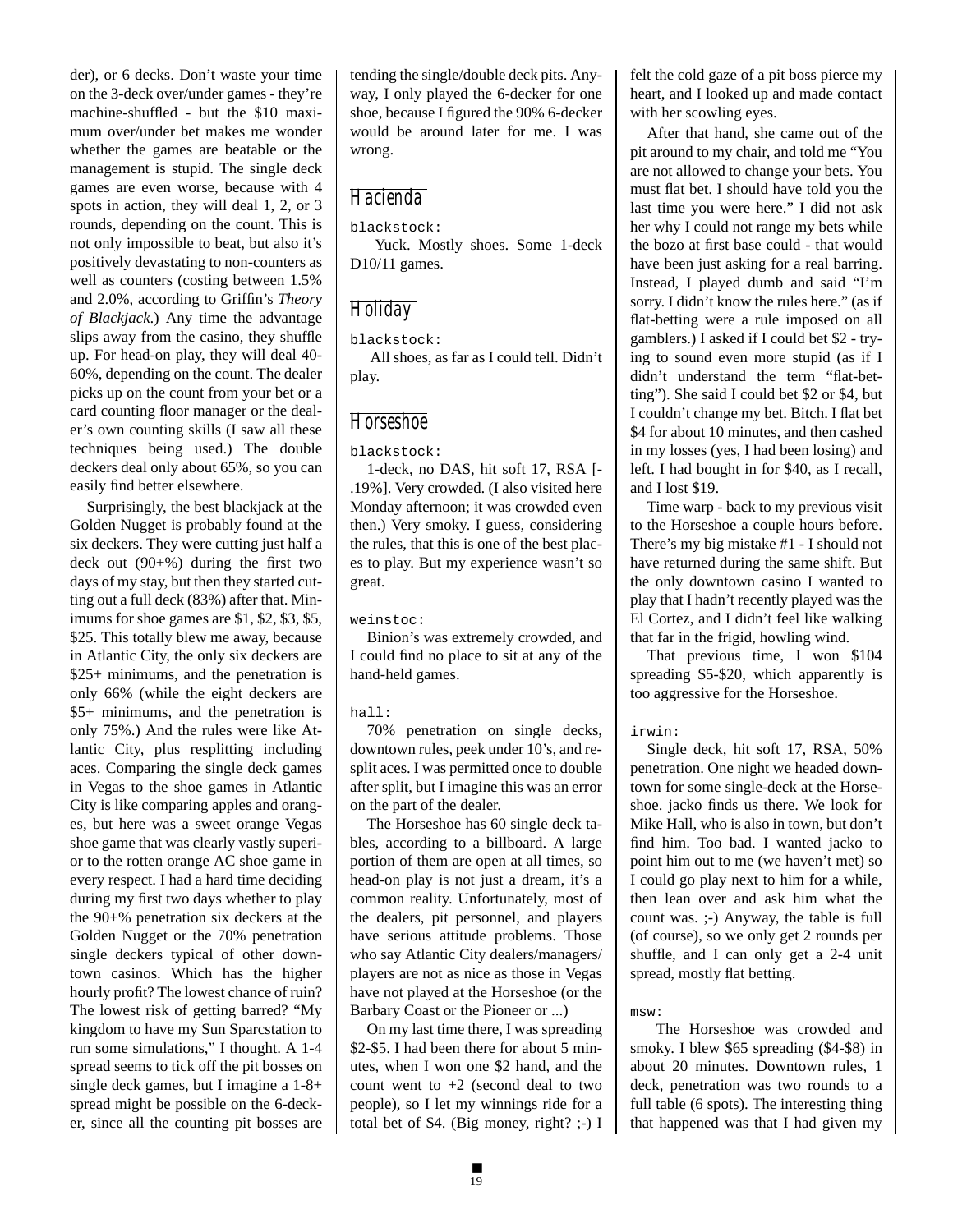friend a casino card out of Thorp's book that had basic strategy on it. The pit boss came over and snatched it away from him. John said, "Is that O.K.?" and the pit boss immediately said, "Sure, it's fine." He kept walking around staring at it for about three more minutes before he gave it back, though.

## *Las Vegas Club*

#### blackstock:

 The sign out front says "Most liberal 21 in the world." Caca. Good rules (DAS, RSA), but all shoes.

## *Las Vegas Hilton*

#### blackstock:

There's a good game to be had here. Mostly shoes, but several 2-deck games with DAS and *surrender*. I didn't see any 1-deck games, but I kind of think they may have some with high minimum bets (perhaps w/o surrender). They did have some rich customers. I lost \$60 here, unfortunately.

#### irwin:

Double deck, DAS, surrender, 75- 85% penetration. About ten minutes into my session, as I jump from 1 to about 3 units, the floorwoman comes over and looks through the discards. I had heard that there wasn't much heat at the Las Vegas Hilton. I don't have any more trouble in the following hour and a half, though.

#### msw:

It is a nice place to play, very spacious. The shoes had \$3 minimum minimums, and the two deck games had \$5 minimums. They still have double after split, and late surrender. I observed 70% penetration on the two deck game. At times there were only two players at my table, so conditions were pretty good. Two different guys came up while I was there, placed \$100 bets, lost, and went away. They were both on fresh decks, so I can't say what the response to somebody "Wonging" a two deck game would be. The coincidence of the trip: I would place a tip along with a \$10 (2 unit) bet while the dealer, Nancy-Jean, was shuffling. I did this three times while I was

there. Each time, the dealer up card was a five, and twice I received a natural. Nancy-Jean also offered some good advice to another player, telling him that splitting tens was not a good play. He had one of those cute multi-color basic strategy cards, but I guess he didn't always use it. The end result of the session was +\$75.

## *Maxim*

irwin:

Double deck, 80% penetration.

## *Mirage*

blackstock:

 Cool place. The tigers are great. Didn't see the volcano erupt. Mostly shoes with DAS and RSA. Some 2-deck games without RSA, mostly at least \$10 minimum. I played a \$10 minimum game for about an hour and won \$20.

#### hall:

*One* \$10 minimum double deck table with 70% penetration - the rest were \$25+ minimums when I visited. It's really weird that when I walk into some place like the Mirage, I can't even afford to play, whereas I'm considered a "high roller" at some place like the Western.

#### irwin:

Double deck, DAS, 70% penetration.

## eeg:

\$5 6-deck BJ tables available. (Double anything, DAS, scant 75% penetration, Dealer Hits 16, Stands on soft 17).

## *O'Shea's*

blackstock: All shoes.

## *Palace Station*

#### blackstock:

 2-deck, DAS, hit soft 17. The first dealer I had here was a numbskull. He was terribly slow, usually having difficulty counting hands with more than three cards. The last hand he dealt, I had  $(J,6)$ , the guy to my left had  $(10,6)$ , and the dealer's upcard was 7. I hit and bust-

ed. The guy next to me stupidly stood. The dealer turned over a 3 and hit that with 3,2,2, for a total of 17. Then he *payed* the guy who had stood on his 16. Yikes.

## *Pioneer*

#### hall:

50% penetration on single deckers, plus the dealers have the same shitty attitude as those at the Horseshoe. Give me a break. At odd hours, you can play with no one else in the casino playing any other table game; this is probably not a good idea, as the pit boss has no choice but to watch your every move.

## *Rio*

## blackstock:

 Gorgeous place. Incredibly colorful. It's really a feast for the eyes. The rules are 2-deck, no DAS. I won \$25 here. I will visit again sometime, and I may check into staying there, I liked it so much.

irwin:

Double deck, 80% penetration. My party found an empty double deck table, and we were joined shortly thereafter by jacko. It was kind of interesting, watching 4 of the 5 players at the table all raise their bets at the same time (Pete doesn't count). I didn't notice any heat, but John and Pete said the floormen were watching us pretty closely. After about an hour and a half, they changed the decks on us. John and I left immediately. Pete said that the dealer said "I thought they were cheating, and only amateurs left when they were winning." Let him think that. Everyone at that table won.

## *Riviera*

## blackstock:

 I like this place. It is gigantic, and apparently is going to get bigger. Very well lit. 2-deck, DAS, no RSA. Lost \$75 here in two different sessions.

## irwin:

Double deck, DAS, 60% penetration.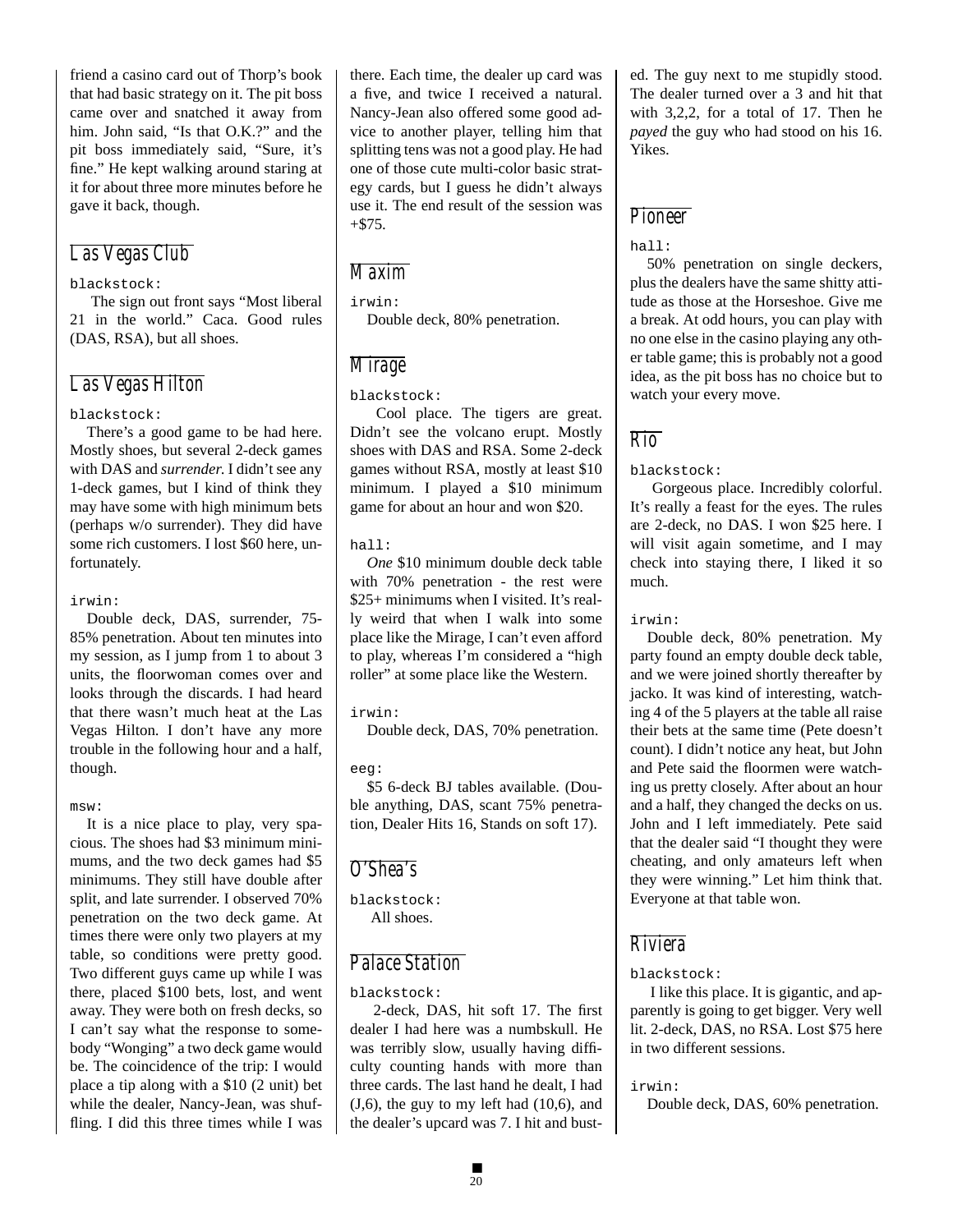## *Sahara*

## blackstock:

The Sahara was all two-deck and shoes when I was there *except* for one table which was devoid of players (just a dealer), had a single deck spread on it ready for play, and had a sign which read "Closed Game". Your guess is as good as mine.

 The interesting thing here was their "Bottoms-up" 21 game. The rules: 4 decks; dealer exposes his hole card if his upcard is a 10; ties lose when hole card is exposed; ties push otherwise; no doubling or splitting permitted regardless of dealer's hand; players natural BJ \*always\* pays even money, regardless of dealer's hand; 6,7,8 of same suit pays double. I suspect this game has a hefty disadvantage, but the penetration was unbelievable: down to 1/4 deck! I played \$2 for about 20 minutes and broke even. Regular Sahara BJ: 2-deck, DAS.

## piercy:

The Sahara had a game called "Bottoms Up '21'." Here are the rules if anyone wants to do an analysis:

- 1) When the dealer's up card is any 10 count card the dealer's hole card will be dealt face up.
- 2) When the dealer must deal his hole card up, ties lose. Otherwise, all ties are a push.
- 3) Blackjack always wins even money regardless of the dealer's hand.
- 4) Blackjack with ace and jack of spades pays double.
- 5) 6, 7, and 8 of the same suit pays double.
- 6) No splitting and no doubling.
- 7) All 6 card hands are automatic winners.

## *Silver City*

blackstock:

 1-deck, hit soft 17 (strange for strip, eh?), no DAS.

## *Stardust*

## blackstock:

 2-deck and shoes. No DAS. Good penetration in the game I played (2 deck). I won \$15 in short order.

## tommyo:

Jeanne was our dealer, and was she treating us well. There was a guy to my left who was obviously counting. I could just watch his bet, and adjusted mine accordingly, but not as drastically as him. We got *no* heat.

# *Tropicana*

## blackstock:

 I didn't play at all at the Trop. Mostly shoes there, except some 1-deck games with D10/11.

## *Western*

## hall:

75% penetration on double deckers, with downtown rules, no peeking under 10's, \$1 minimums.

This is a dive run by yokels. You might try pounding them with a \$1-\$20 spread - they probably won't realize what's going on, but if you happen to get barred, who cares? It's not a pleasant place to be, and they can't possibly afford the Griffin agency or anything, so other casinos are not going to find out.

# *Westward Ho*

blackstock:

Some \$10 1-deck games. I was too tired to play that much money, so I did the \$5 2-deck games and won \$40. I'm not sure what the rules were on the 1 deck games. They may be the best in town.

## irwin:

single deck, 75% penetration.

## msw:

 We, of course, had to stop by Westward Ho for the 99 cent beer and hot dog. It ended up costing me \$40 at the blackjack table, against a six deck shoe (Strip rules, \$3 minimum on shoes, 80% penetration).

## *Union Plaza*

## blackstock:

 I got these guys back for the people who have been barred. I played 2 hands of \$5 each off the top and dropped to one hand of \$5 in negative counts (sometimes one hand of \$2), and I made \$115. It was the first time I'd tried that kind of spreading, and I think I like it. It didn't seem to draw any heat at all. Rules: 2 deck, no DAS, hit soft 17 [-.55%].

![](_page_20_Figure_38.jpeg)

whaley:

With the exception of the Hilton, the MGM (Bally's), the Cal-Neva, and the Horseshoe, everywhere has I played had standard Northern Nevada rules. \$2 and \$3 are quite common, \$5 are common, and only places like Harrah's and the El Dorado had \$10, \$15, \$25, or \$100 tables. The games in Reno are almost exclusively single deck.

As for various small, smoke-filled, grungy places like the Pioneer (single deck), Sundowner (single deck, one \$25 table), Sands (4 deck): Don't bother. Even if the penetration were good, you'd get lung cancer after a few sessions.

Check out the Horseshoe. Great penetration with most dealers, not too crowded, no perceptible heat or shuffle-ups for small bettors with variations. They *do* aggressively try to color you up when you leave, though.

I've heard that a single deck over/under game is still good with a full table and/or 50% penetration--well, that's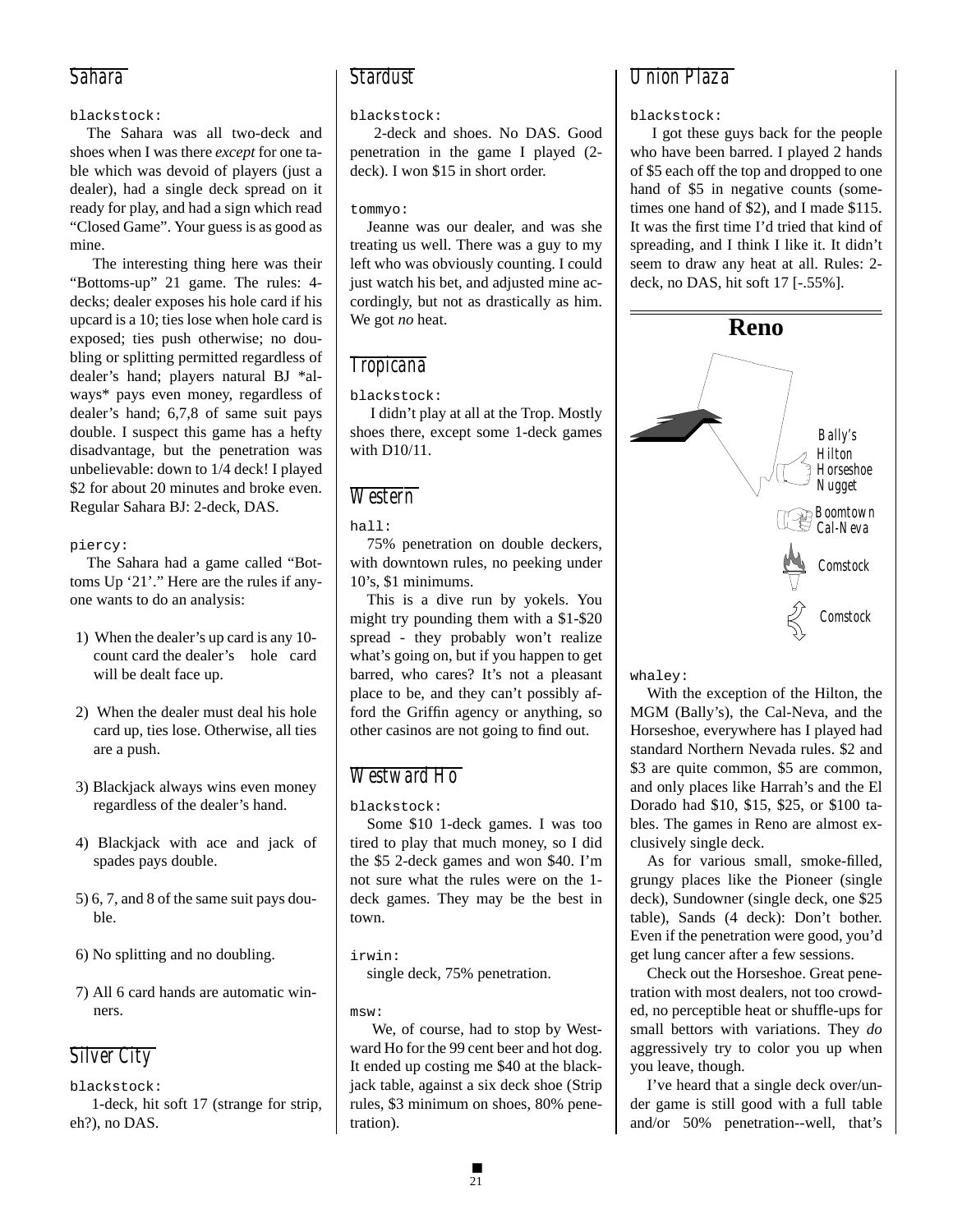what's available at the Comstock on a weekend.

#### blackstock:

I've been to Reno several times in the last 6 months, and I have to say that there are many more reasons than the Comstock to visit. You can find single-deck games in almost every casino. Generally, the rules are standard Northern Nevada, but the penetration is good and the heat is minimal at those places. Sure, it takes a lot to overcome the bad rules, but it's certainly doable.

The good part, though, is the exceptions. Besides the Comstock (which gave much better than 50% penetration when I was there last), the Hilton, the Horseshoe, the Cal-Neva, and Bally's all have very good games.

 Anyway, I definitely think it's worth the trip. I've been to Vegas, too, and I actually prefer Reno.

 Hope I've convinced you to go to Reno.

## *Bally's*

blackstock:

Bally's has a few 1-deck games with hit soft 17, double any 2, DAS. They also have one four-deck over/under table. (Boy, I should think that shuffle-tracking a four-deck over/under game could be extremely profitable.)

## *Boomtown*

## mannys:

This place is OK during the week, but don't go there on a weekend unless you're into the old "How-many-peoplecan-we-crowd-into-a-casino" game. If this place ever caught fire on a Sunday afternoon, more people would get trampled than would get out. They don't open another table until they have 7 people waiting for it. The only way to get a seat is to stand behind a table and wait for someone to go broke.

## *Cal-Neva*

## decot:

Cal-Neva in Reno offers single deck, double down on anything including after split, split any pair, *and* late surrender. (You get only one card for split aces, as usual.) This is available only on the third floor.

#### blackstock:

Only the "top-deck" pit at Cal-Neva has the single-deck mentioned above, but they don't offer double-after-split that I know about (I was last there Feb 16). Also, they've made a major change since the beginning of February: they no longer offer insurance on the top deck. This rule change looks to me like it's aimed specifically at card-counters. In my opinion, it makes the Cal Neva a dubious place to play BJ. (Also, their firstfloor tables no longer double-on-9, as they used to. Just standard Northern Nevada rules.) Good penetration: 75-80%.

#### mannys:

I can verify this. I was in Reno this past weekend and stopped in at the "famed" third-floor of the Cal-Neva. I was appalled to see that even though they offer Surrender, they do not offer Insurance. Not a fair trade if you believe the % charts. No one at my table surrendered while I was there. And the dealer (a young woman named Maria) never spoke a single word the entire time I watched the table and played. No hello, no good-bye, no thanks, no get lost, it was really unpleasant.

## whaley:

Yup, no insurance at the Cal-Neva top deck. I didn't stick around for long. On the main floor, "Double 21" -- every hour a table number is picked at random, and the next hand at that table pays double to all the winners.

## *Comstock*

## weinstoc:

According to the current Blackjack Forum, the dealers at the Comstock indicate that management is getting ready to pull out all of the over/under tables.

## blackstock:

The rules at the Comstock are: Single deck, double on 10/11 only (first two cards only), no DAS, split & resplit (except no resplit aces), dealer hits soft 17. Over/ under side bet is \$1-100, but it cannot exceed the blackjack bet.

I played the Comstock's o/u game about three weeks ago (and came out ahead). There are exactly 15 tables, all with over/under, and all almost always single deck (I've seen a 2-decker on occasion). Penetration varies between 35 and 45 cards. I'm a little unsure how much heat you will get. My advice is to play relatively conservatively (that means flat betting), and make an occasional over bet off the top (I know, it hurts). One thing to realize is that the over/under action is extremely easy to spot from the sky. Another is that the Comstock's game is becoming wellknown to counters as a candy store. Walk softly (but carry a big advantage).

## whaley:

With visions of a 2% flat-betting advantage dancing in my head, I eagerly made my way to the Comstock, hoping that the 1 deck O/U game was still offered. Well, it was, but to summarize: the conditions *sucked*. It was impossible to play for long on an empty table without having the hoards of empty-table- phobic parasites pounce (this is true most places, though), and the dealers were dealing *50%*, sometimes *worse*, to *two people flat betting table minimums*! Ugh! Table minimums were \$2 and \$3, and we played on both, moving around to avoid the crowd. There was one dealer who was dealing about 60%, but who didn't deal for very long.

*[Someone we know from our computer network was barred at the Comstock, while making over/under bets. Maybe his sad story will be in the next issue of 21 NEWS. -ed.]*

## *Harrah's*

## hall:

According to *Blackjack Confidential* (January/February), Harrah's Reno has introduced a double cut on its two deck games, where after the player cuts the cards, the dealer takes about the bottom 25% and puts them in the discard tray. If they always run out of cards and reshuffle (I don't know if that's the case), then this could be a good thing for players. When you get that extra round due to a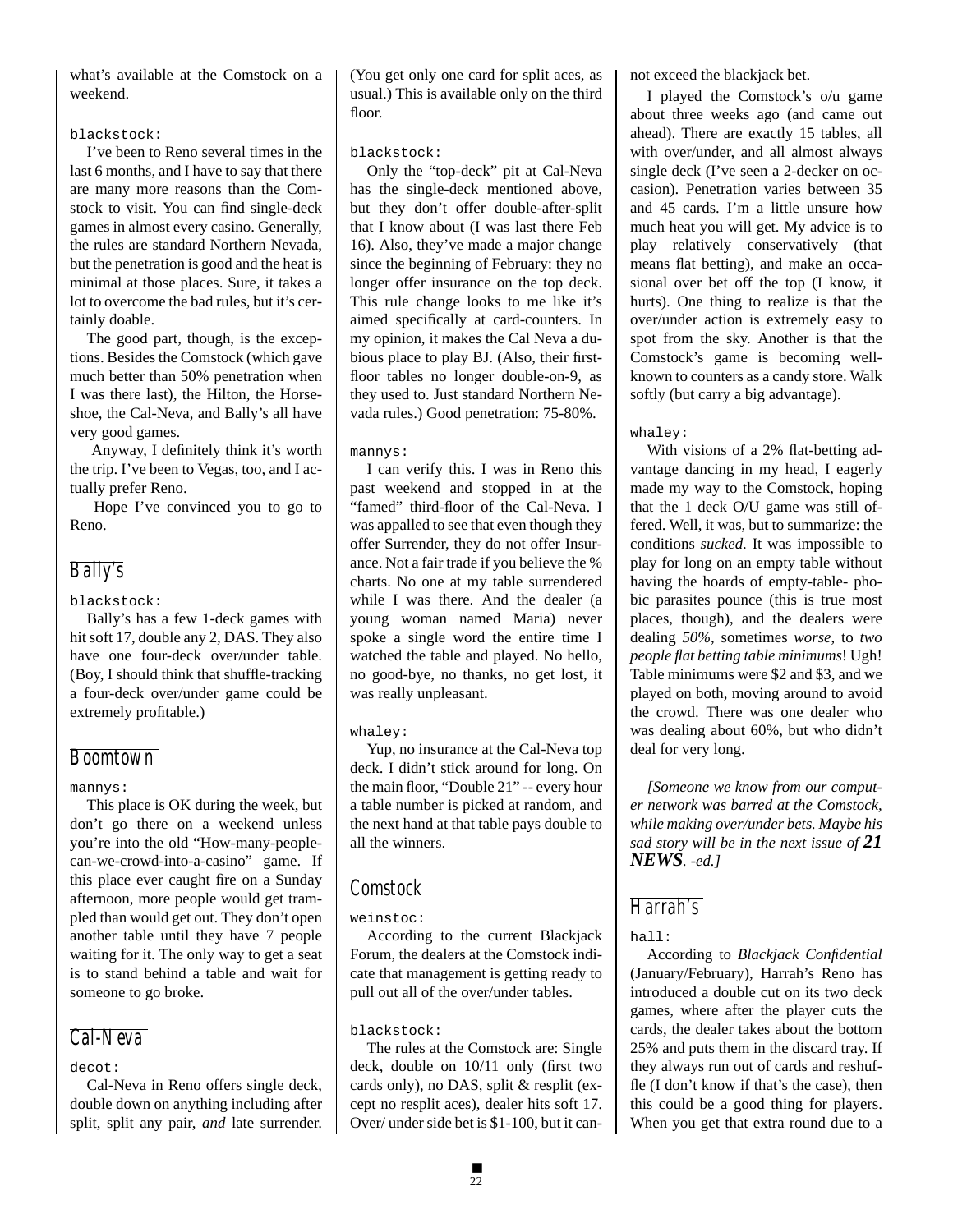very negative shoe, then they'd take those low cards removed originally by the dealer and mix them with the other cards in the discard tray.

## *Hilton*

#### blackstock:

The Hilton has the best game in the world, I think. Single-deck (though sometimes a very few tables of it), stand on all 17, double any two, DAS, RSA. Penetration about 70%. The double-deck games are very prevalent, with the same rules but generally much better penetration (like 85-90%). The pit is usually very tolerant, though you should be careful, because this is one place you don't want to be kicked out of.

#### whaley:

Sure enough, Pacos's 21 game is gone--replaced by slots. Sigh. The Hilton has DOA and DAS and resplit Aces, but it's a 4-deck game with usually \$5 minimums and packed tables with people waiting. My friend was impatient at my table inspections at this point, so I didn't get a feel for penetration. The Hilton has a bunch of other card games including Pai Gow Poker and something called "99," and at least one more that I don't remember.

## jkimble:

As for the casino with the *best* Blackjack rules: The Flamingo Hilton. They have a number of {1,2,4,6}-deck games going at all times and allow doubling on any first two cards, multiple splits/doubles, etc. (their slogan is "most liberal blackjack rules in Northern Nevada"). On top of that, the pit crew is usually very friendly but, in my experience, quite good at watching for counters.

## *Holiday*

## whaley:

Tiny place, mostly for people who want to play Bingo. One young fellow was playing huge variations at the \$5 table. He had stacks of red and green chips, and was being *very* closely scrutinized by the floorman, who was busily taking notes. I decided he wasn't a counter when he played about \$250 off the top in green, but then again, he might have done it to throw 'em off. I didn't watch his play long enough to see if he was any good.

## *Horseshoe*

## whaley:

This place has, I believe, the best game in Reno. Single deck, 8 tables, double on any first 2 cards, surrender, no DAS, dealer hits soft 17, and a *consistent 75% penetration*, sometimes 80%! This is the only place I've ever played where the dealer peeks on a 10 upcard. I got no heat for a \$2-\$8 (yeah, small potatoes) spread, jumping from \$2 to \$8 back to \$2, always \$2 off the top. I played Hi-Opt-I with only a few strategy adjustment numbers. I found going back to the Hi-Opt-I count not hard at all after a few decks. From midnight on, the place was fairly crowded, but not too bad (never had to play with more than 4 players at the table).

Penetration continued to be good until some apparently well-known guy came in and started playing at my table (both the dealer and the floor man called him by name and asked him how he did in "the tournament"), the penetration dropped to around 50%, and several high (+8 true...*sigh!*) counts were shuffled away. I decided this dealer was bad news when after a hand was done she said to the player on my right (not the well known one), "I should have shuffled when you put out that bet, but I knew there weren't many 10's left in the deck."

## blackstock:

The Horseshoe has single-deck, double any two, hit soft 17, *excellent* penetration (we're talking 3 rounds of 5 players), and very fast dealers. I highly recommend this place.

## *The Mint Club*

## mannys:

The Mint Club used to be Karl's. It has about 15 tables, but only 3 were open when I visited. All single deck, two \$1 tables and one \$2.

## *MGM (Bally's)*

## whaley:

Huge place, all but 2 tables 4-deck. Packed. Good rules (DOA, not sure about DAS or surrender).

## *Monte Carlo*

## mannys:

At 9AM we arrived at the Monte Carlo Casino at the Holiday Inn about half way between Reno and Sparks. This place is so small that 40 people fill it up. They had only 3 tables open with single deck, standard Reno rules and bad penetration.

I decided to single deck Wong it, and had moderate success. I had trouble getting onto the tables because they were crowded, and occasionally I would place my bet only to find that the dealer now had to shuffle. I went ahead and played through those hands and stayed if the count warranted. Long stretches would go by before I'd get an opportunity to place a bet at one of the three tables, so my hands per hour was way down, probably as low as 20. I left with a profit of about 5 units.

## *Nugget*

mannys:

John Ascuaga's Nugget is a nice place, but I hate to gamble there. Probably because I've never won there. Single deck, standard Reno rules. The Nugget has about 40 tables, mostly \$3 and \$5 with about 7 or 8 \$2 single deckers. A few shoes, but not so many that you couldn't find a seat at a single deck table. Penetration at my table was about 90%, but that is misleading because a full table consumed the entire 90% in two rounds, so you had to make your second bet on the basis of only 45% of the deck.

## *Peppermill*

## whaley:

I was too tired to remember for sure, but I think regular Northern Nevada rules. Packed tables. This is a very popular place on a Saturday night!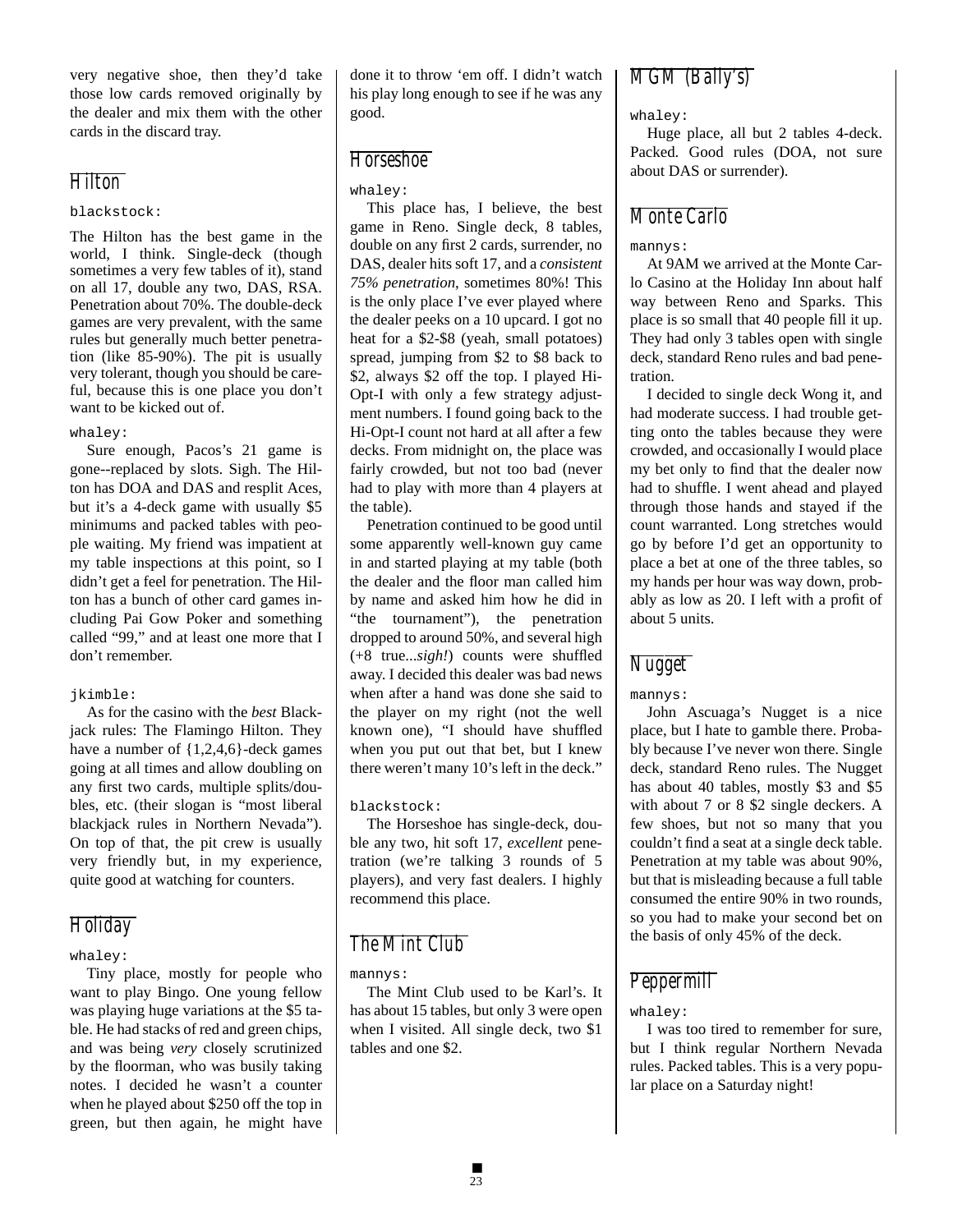## *Sundowner*

#### mannys:

Single deck, standard Reno rules except that a players 21 (any number of cards) will push a dealers 10-up blackjack. I'm not sure what this is worth, but it is definitely a plus for the players. When I left, I said thanks and the dealer looks at me and in a loud voice says "Nooo, Thaaank Youuuu!" I suppose it was because I hadn't toked her, but Geez, I was only like 6 or 7 units ahead. It wasn't like I was getting rich off her or anything. Oh well, go figure.

# **Atlantic City**

![](_page_23_Picture_4.jpeg)

stank:

The casinos must really be hard up for money. At Trump Plaza, Resorts, and The Taj Mahal, the default long distance company on the pay phones was one of the AOS companies. They typically charge much more than AT&T, MCI, or Sprint, but they pay big rebates back to the pay phone owner (disclaimer: my understanding of the long-distance industry based upon what I read on the net and in the newspapers). At least the phones themselves were NJ Bell phones, so users can choose their carrier by pushing 10XXX-0-area code-number.

I saw an article in the paper a few days ago about changes that the A/C casino industry wants. The main one is to be allowed to increase the maximum amount of floor space that can be used for slots (it's 30% now). As the article said, and I'm sure everyone else who has been to an A/C casino has noticed, half the tables may be closed, but people are waiting for a slot machine to become available (my own observation: the nickel slot machines, and the 25 cent Joker's Wild Video Poker machines). They also want to be able to offer some of the new Nevada games (Red Dog and Pai-Gow) and be open 24 hours a day. Finally, they want to be able to increase casino floor space without also be required to increase the number of hotel rooms and meeting room space at the same time.

#### hall:

It's still possible to shuffle-track in Atlantic City, but the pickings are getting pretty thin.

The shuffle at Resorts and TropWorld is the Six Pile Random Pick Zone Shuffle. Unplayed cards are plugged in three locations into the played cards. Cards are broken in half, each half into three. Half pile picks are taken from a random pile on the left and a random pile on the right and shuffled together. This repeats until all the cards are shuffled. (See the article on the Five Card Griffin for a graphic representation of this shuffle.)

To track this shuffle, keep track of 12 regions. Hopefully 9 regions will be dealt. Note the per region count with your chips, one chip per region. At the end of the shoe, divide the end of shoe count by 3 and take the opposite sign and distribute this count across three chips. Plug these 3 chips into your 9 where the dealer plugs the cards. Then "shuffle" your chips the way the dealer shuffles his. At the end, you will have two piles of six chips (or one pile of six chips if you have added the counts as you went along.) If you get the cut card (and you should try desperately to do so), then try to cut out the high count regions (which have low cards.)

My (untuned) simulations show a 1.0% advantage with a 1-8 spread using this system, sitting through all negative counts. Normal counting with a 1-8 spread and abandoning true counts of negative one or less has an advantage of only .66%. Back-counting or Wonging (i.e., never playing except when the count is favorable and then flat-betting) probably has an advantage of more like 1.5%.

Trump Castle and the Claridge use the 5 Pile Criss-Cross Shuffle. Sands seems to have abandoned this shuffle. The unplayed cards are placed on top of the played cards at Trump Castle, while the Claridge plugs in three spots. Trump Castle then removes the top 3 decks to form the "fifth" pile and then cuts the remaining cards in two and then each in two to form a square. The Claridge first

cuts in two, then removes the top 1.5 decks from each to form the "fifth" pile and then cuts the two piles in two to form the square. Picks are taken from diagonally adjacent piles and the fifth pile, shuffles, and so on, criss-crossing. Usually there are 8 or more regions in the final pile.

You can track this shuffle in a similar manner to the one described previously. You wind up with three piles of chips, unless you ignore the fifth pile. It isn't all that trackable, especially with a large fifth pile and small picks.

You can do a simple (and still very effective) version of shuffle-tracking by just noting *one* region where there are more high or low cards than normal. Then mentally follow the region through the shuffle, and cut it in or out of play, and/or raise or lower your bet while in that region. No chips required! For your first time out, I highly recommend this form of tracking. You could even backcount a shoe and then jump in after the shuffle and cut, *if* the cut seemed good to you! Why play through a shoe where the count is going to go up and up and up and not come down?

## *Claridge*

hall:

\$5 minimum 8 deck with surrender, just barely trackable shuffle, 70% penetration.

## *Resorts*

*[See article on the Five Card Griffin ed.]*

#### stank:

On the BJ tables at Resorts was a separate card explaining the rules of 5-card Griffin. Basically, a 5-card Griffin wins (and pays double) only when a player's 21 normally wins. As I understood what was on the card, the player will still lose if dealer has BJ, and it's still a push if dealer draws to 21 in 3 or more cards.

hart:

As it was a weekday, there were plenty of \$5 tables (bj & craps), and it was not very crowded. I had no trouble at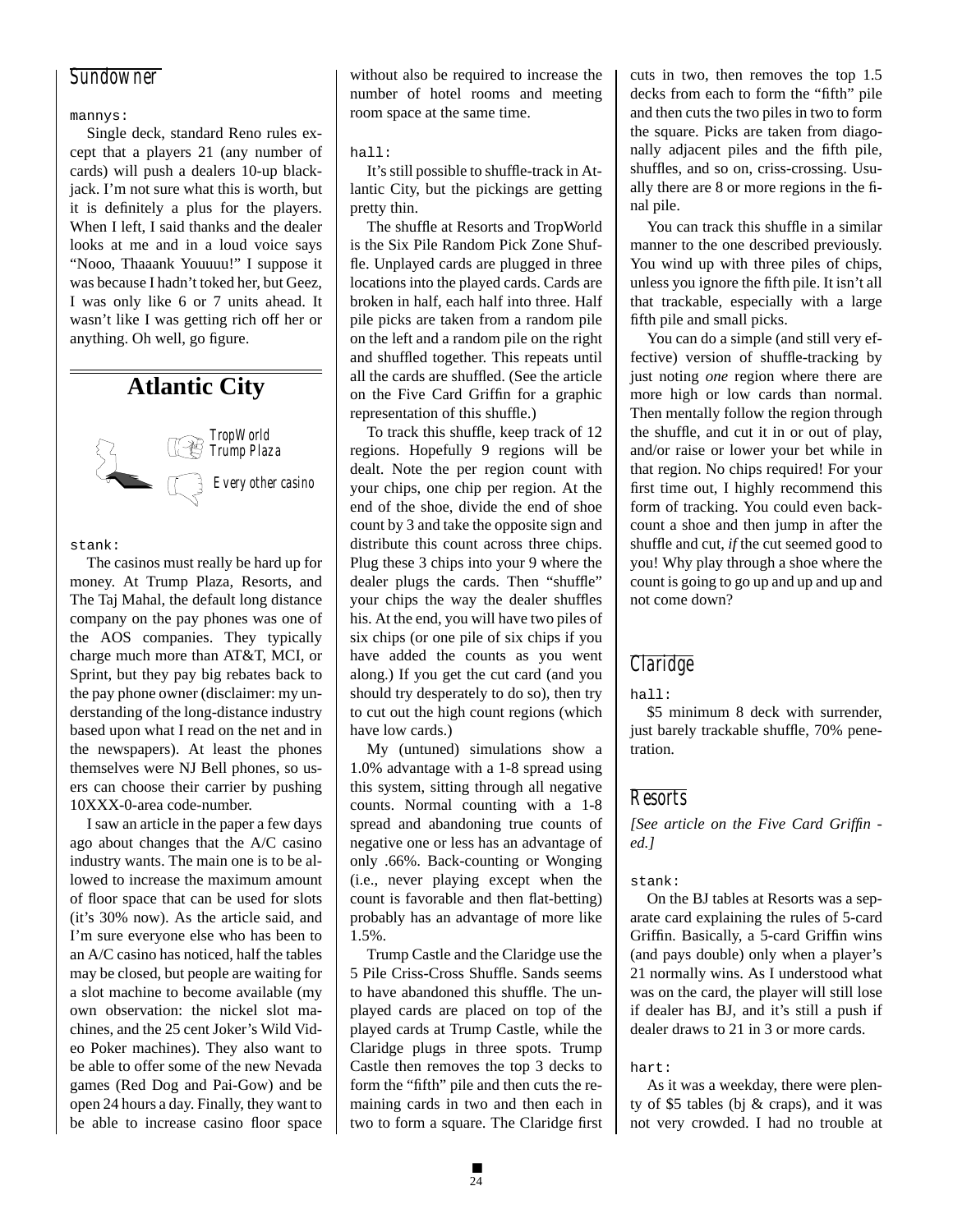anytime during the 2 days to find a seat at a no-smoking bj table.

There was one pit offering 5 card griffin, with 2:1 payoff. I couldn't believe it, I had *2* griffins during my stay! 'course, I only had a nickel out both times :-( NOTE: pay attention, because the dealers *will* miss it. Both times, I had to point out the griffins. Which I happily did :-)

BTW, penetration was terrible. Minimum cut card placement was 2 decks, sometimes even approaching *3* decks. I did notice, though, that the penetration seemed to be better (2 decks from the bottom :-) during the day. The 3 deck cuts seemed to be much more frequent at night.

#### hall:

\$5 minimum 8 deck with "5 Card 21" bonus and semi-trackable shuffle. Penetration is inconsistent, but generally ridiculously poor (e.g., 60%) "5 Card 21" is worth about .16% to card counters, while late surrender is worth about .19% to card counters.

#### didio:

 Five card 21's paid 2 to 1, but was posted only at smoking tables. Do the non-smokers get pissed? This payoff holds if the dealer doesn't have 21. It pushes a 3+ card 21 and loses to a natural. No surrender. Show burn card. Didn't play a hand here, no favorable counts during my visit.

## *Taj Mahal*

hall:

\$3 minimum 8 deck is the lowest minimum in town, 72% penetration; stutter shuffle is not trackable.

## didio:

 Well-lit, high ceilings, fresh air, 75% penetration. I Wonged it, jumping in at >=+1 TC. No surrender. Hidden burn card.

## *TropWorld*

jacko:

TropWorld was offering a pretty good game the first weekend in March, if you didn't blink. Starting Friday they had 5 tables of 4 deck "21", standard AC rules plus surrender (which did not end with February as I expected). I played for a few hours on Saturday and they were only cutting off about 3/4 deck from the back of the shoe! Needless to say this is/ was an excellent game. (Plus, on four tables the minimum bet was \$10 and it was \$25 on the other, with the customary AC maximums (500 and 1000 respectively)).

The reason I say "was" is that I went back Sunday night and they were cutting off 2 decks or 50% out of each shoe. Apparently the usual horde of locusts descended on the game and killed it for the rest of us who are more discreet. I saw one counter playing both Saturday afternoon and Sunday night, this guy was so bad he was literally eyeballing the discard rack every time he had to make a playing or betting decision.

#### hall:

\$5 minimum 8 deck with surrender and semi-trackable shuffle, 72% penetration. (This was in February, before the arrival of the 4-deckers.)

## *Trump Castle*

hall:

\$5 minimum 8 deck, marginally trackable shuffle, 74% penetration. This place was totally dead when I visited on a Thursday night. Very few gamblers and very few tables open.

## *Trump Plaza*

hall:

\$5 minimum 8 deck with surrender, 75%+ penetration, back-counting heaven. \$25 minimum 6 deck with surrender. Stutter shuffle is untrackable

#### didio:

 Darker casino, harsher lighting, had friendly dealers. More Wonging until I won enough to ease my discipline and bet off the top. Others were surrendering here, but seemingly on gut feelings (14 vs. 9.) Many players whipped out their "Trump Cards" for comping purposes.

## **Minnesota**

![](_page_24_Picture_28.jpeg)

jmh:

I've been experimenting a little with the dealers and bosses at two casinos: Treasure Island (between Red Wing and Hastings, about thirty miles down the river from St. Paul) and Jackpot Junction (near Redwood Falls, about a hundred miles west of the Minneapolis suburbs.) Mostly little things, but enough to draw attention if any of them are *paying* attention. I've never even gotten a twitch. Given the generally poor quality of players, and the fact that I've yet to *find* another counter at either place, they might just be oblivious.

![](_page_24_Picture_31.jpeg)

marien:

While in Seattle last week, I took the opportunity to go to one of the cardrooms that I found in the yellow pages. The place was actually a bowling alley with a side room for card playing. The card games included both blackjack and poker -- I'm not certain which poker rules were played, but I think there was a wide selection of possible variations.

 There were three tables active when I arrived and the same three table had to be broken up at closing time (two were bj, one was poker). All the poker rooms seem to be open from noon until 2am, no one under 18 allowed in, and the house collects \$2 every half hour that you sit at the tables. The atmosphere is very relaxed, and customers are allowed to order food and drinks while they play.

At the table where I sat, other players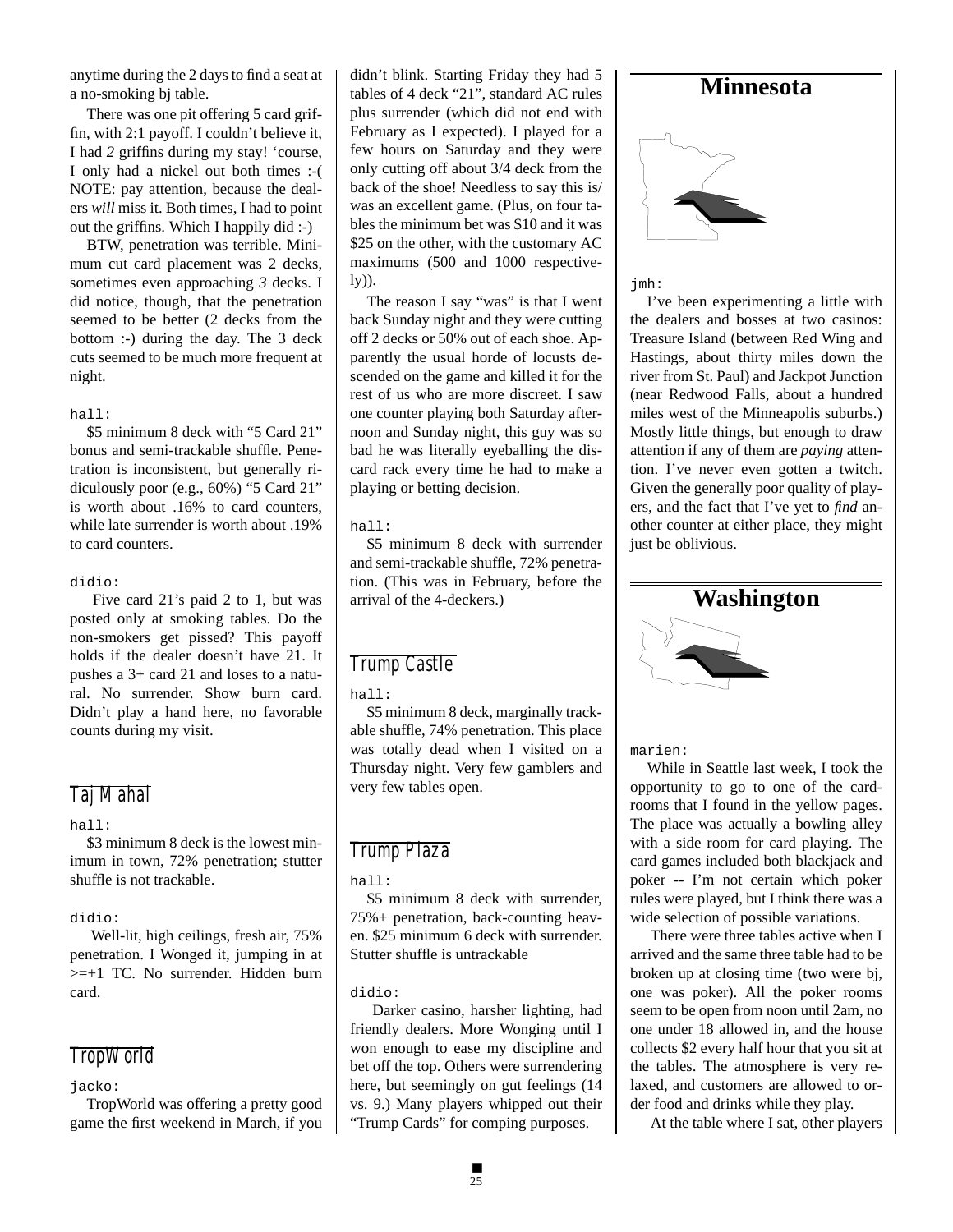were incredibly trusting and trustworthy. If a player made a mistake that would favor another player, that player was always quick to point the mistake out. Another example is when someone would go to the restroom, he would usually ask another player to play his hands for him, so that he would not lose his seat. This friendliness was extended to both regulars and newcomers. My table may have been an exception, as an extremely heated discussion did break out at the poker table.

The blackjack rules are as follows: two decks, double on 9-10-11, no DAS, no insurance, no resplit, split aces one card only, dealer peeks, *blackjack pays 2 to 1*. The deal rotates, with each player dealing up to an entire shoe, or passing the deal at any point between hands. When a player receives the deal, he states the maximum bet that the players can make, with the max-max being \$10. All chips are \$1 and \$5. Also, he can state a certain size bank, which limits the amount that he can lose. When a player places his bet prior to deal, the dealer matches this bet with an equal-sized stack of chips that he places next to the player's bet. The winner of the hands gets both stacks of chips. Player signals are typically verbal. Player's cards are dealt up, and about nine or ten players can sit at a table.

When I first saw the quality of play at the tables, my eyes lit up like dollar signs! However, the bj-pays-2:1 rule can overwhelm just about any level of player incompetence, and he should still have an advantage over the house. According to my calculations, this one rule should favor the player by greater than 2%, giving the basic strategist an edge of about 1.5%. Running some brief simulations of these rules results in similar numbers. The level of play wasn't terrible, but even the better of players would not be able to write up a basic strategy chart. I ran a simulation with what I deemed to be a slightly-above-average player (stood on 16 vs. 7-8-9, stood on soft 18, never splits 6's and 9's, etc.), and this player still had far greater than a 1% edge over the dealer.

The night I was there, I dealt every chance I had, and set a maximum of \$10 every time except the first couple of shoes. This was probably a blunder on my part, but I thought the mistakes that other players made would negate the two-for-ones. I ended up winning some bucks, but winning as a dealer seems to brew up some animosity from the other players. (I nipped this in the bud by ordering all the players drinks after I had a good shoe.) Also, every player at the table seemed to think dealing was a good thing, so they certainly would not object to you passing the shoe.

If a ten-dollar limit were always in effect, a counter could win up to \$20/hour at this game. The problem is that many people set a three or four dollar limit for their deal. I think that the other table had some higher stakes people, so shopping around for a good table is probably the most important thing. The quality of play doesn't really matter, since it's probably best to depend on getting the income as a player, and not as a dealer.

There are many dealer mistakes and tells that can be taken advantage of -- I did not take advantage of any of the actual mistakes, but some tells can come in handy. For example, if the player that just bought the dealer a drink is trying to decide if he should hit his 15 vs. ten, any encouragement on the dealer's part probably indicates that the dealers hand is pat. With the dealer looking at the hole cards on ten, there is a tad bit of bluffing. Sometimes the dealer would accidentally flash his down card -- I still stuck to basic strategy in these situations. The shuffling is sloppy, and one can often get a read on some of the bottom cards for an initial count. Remember these cards for later, as many dealers will deal to the very bottom of the shoe (the last card isn't dealt). Another mistake that was made was when I cashed in my chips -- the 'cashier' gave me a fifty in place of one of the twenties. I gave it back to him -- I think I would've felt guilty if I hadn't. A lot different than Ren-yo or AC, that's for certain.

One thing that annoyed the hell out of me was the fact that the dealer can state his bank size, and that limits how much he can lose. In a situation where he is completely covered by all the bets, one can't double or split hands! A person can't even adjust his bet size to make up for this, because then the other players just adjust their bet size. It just seems terribly rude on the dealer's part, but I was the only one bothered by it.

Oh, and one more pleasantry that made it such a good time: the woman that sat directly across from me was totally stunning! Basically, I was in love. To top things off, whenever she would deal, she'd stand up and then lean over to reach the table, giving me a wonderful view! No wonder all the players played so poorly.

All in all, a good time, but I don't think one could depend on this game for a living. I plan to play whenever I am in Seattle, but a lot of that is just because I'm diseased. I *do* feel that I can win greater than the \$4/hour it costs to play, though. Also, I'm hoping to use some of these rooms to get a poker education. I keep saying that, but I never do it.

# **Canada**

blight:

Just in case anyone out there is planning a trip to Winnipeg Manitoba, I thought I would offer a review of Winnipeg's version of European style casinos. Operated by the Manitoba Lotteries Foundation (Government Run) the Crystal Casino is located in the Hotel Fort Garry in downtown Winnipeg. The casino attempts to match the atmosphere of European Casinos. All profits go to Manitoba Health Services Development Fund (Health Care is also Government Run).

Location: 7th floor, Hotel Fort Garry,: Winnipeg MB Canada R3C 0R3, (204) 957-2600

Hours: Monday - Friday 6 pm to 2 am, Saturday Noon to 2 am.

Games: Blackjack, La Boule, Roulette, Slot Machines, Baccarat.

Dress Code: Semi-formal (jacket and tie and equivalent attire for women).

Blackjack conditions:

| Min/Max           | $# \, \text{Decks}$ | # Tables                    |
|-------------------|---------------------|-----------------------------|
| $2.00 - 20.00$    | 6                   | 3                           |
| $10.00 - 100.00$  | 6                   | 6                           |
| $25.00 - 200.00$  | 6                   | 5                           |
| $50.00 - 500.00$  | ı                   | $\mathcal{D}_{\mathcal{L}}$ |
| $100.00 - 500.00$ |                     | 2                           |

Rules are split after splits, double after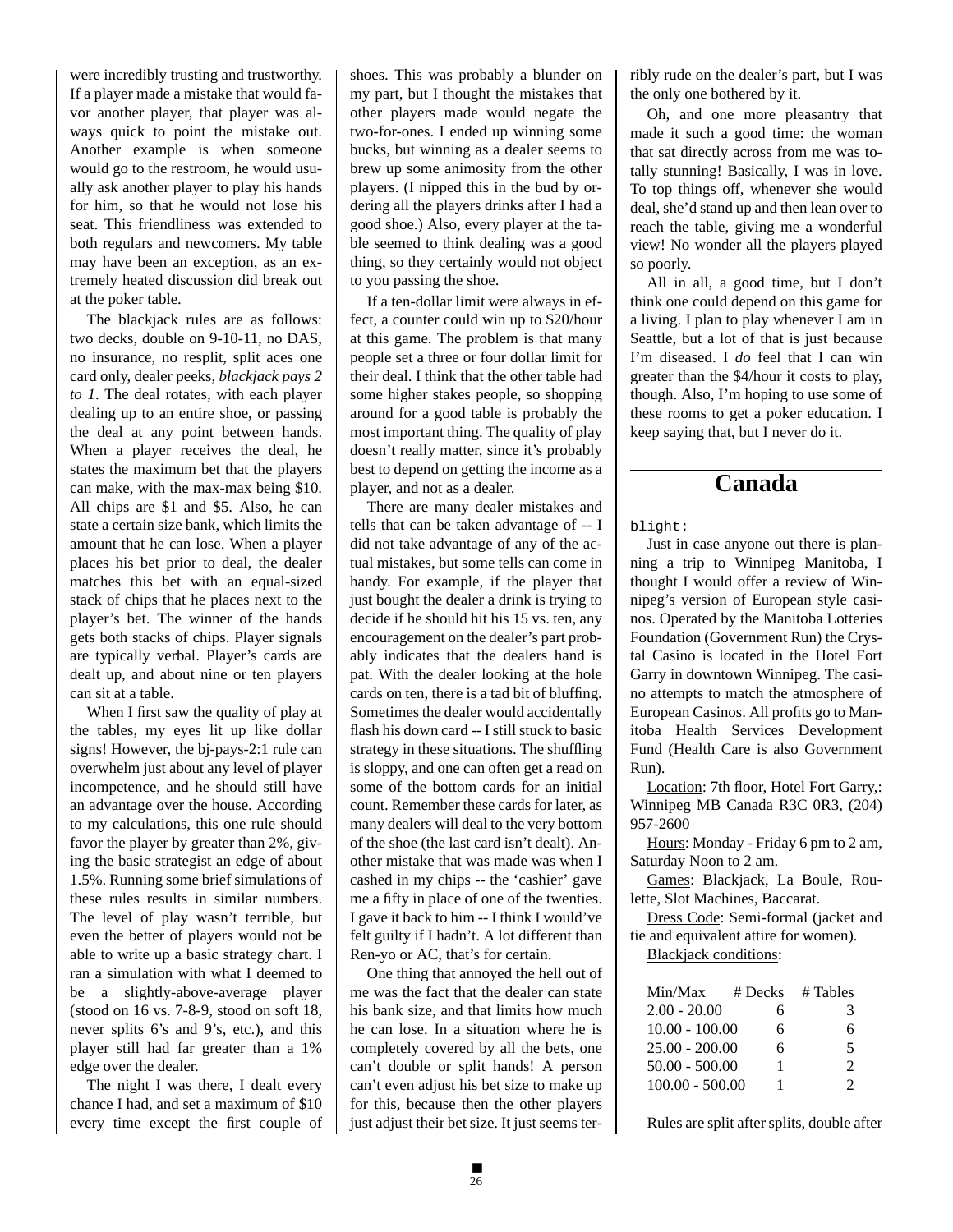splits, double on 10 and 11, no insurance bets, no surrender, dealers hit soft 17

Penetration is 65-75% on 6 deck games, single round for single deck with 4+ hands, two rounds for single deck with 3 or fewer hands.

History: The crystal casino has been in operation since Jan 1990. Previous to the opening of this casino, the Manitoba Lotteries Foundation operated temporary casinos which would move around the province of Manitoba, with proceeds going to the local community hosting the casino. Since the opening of the Crystal casino, this has been the only casino in Manitoba.

There was a dealer strike for approximately two months last year when the casino employees went on strike for a contract. Casino employees are provincial government employees.

The Casino does not have a liquor permit, and as a result no alcoholic beverages are served.

dt:

Calgary has four casinos. I was at the Frontier over by the saddle dome. Blackjack is the main event. They had about 30 tables of BJ. There was also a table of Red Dog and Sic-Bo, plus two each of mini-baccarat, and roulette -- no craps. The casino is open Mon-Fri, 11 AM until midnight.

The casino was crowded with players (it was Saturday night), but not many people wandering the aisles like in LV. It was very difficult to get a seat.

Unbelievably, the cashier wouldn't even take a Canadian traveler's check. I had to go the restaurant upstairs to get my cash.

BJ was divided into two equal sized pits. One had betting limits of \$1-25, and the other \$2-50. Imagine the worst blackjack rules you can think of, then take away insurance. Double on 10/11 only, no DAS, no resplit anything, and as I said, no insurance. The dealer doesn't take a hole card. All tables are 4-deck shoes.

OK, now the good news. Penetration is good. Most dealers try to cut off 1 deck, but miss on the short side. I estimate penetration of 75-85%. One dealer even commented that there were only about 20 cards left after the last round, so he would have to try to cut off more. The shuffle is very trackable. The unplayed cards are plugged in two places -- kind of worthless since there aren't many cards to plug with. The pile is divided in two, then each half is divided in two toward the outsides. If the original stack is

- A
- B
- C D

then the resulting 4 piles are C D B A. The dealer takes 1/2 of D and 1/2 of A and riffles and strips a few times and sets them on the done pile. Likewise with 1/2 of C and 1/2 of B. Then repeat with the rest of D and A, and finally with the rest of C and B. I'm new to shuffle tracking, and the dealers were very fast, so I couldn't take advantage of this.

The other good news is that large, sudden betting spreads seem to be tolerated. I didn't notice any evidence of heat.

Overall, it's not a great game, but can probably be beaten with large betting spreads or shuffle-tracking. On the other hand, it's an excellent place to ski.

## **Bahamas**

ege:

I spent 4 days recently at Carnival's Crystal Palace Resort and Casino in Nassau, Bahamas. I played BJ and craps and this is my trip report.

I probably played BJ too much. The rules are not favorable. Double down is allowed only on 9, 10, or 11 and there is no re-splitting. Other than that, standard LV rules were in place, 3-2 on BJ, dealer stands on soft 17, no surrender. They are all shoe games, 8 decks, with maybe 2/3 penetration (OK maybe 70%). They have mostly \$5 and \$10 tables with \$500 maximums, but they do have a couple of \$25-\$1000 tables. In the baccarat room they have some high roller BJ tables with \$25-\$1000 during the day but with \$50 and \$100 minimum tables at night. They had one BJ table that was reserved but I never saw anyone playing there.

The crap table was just like Vegas. Double Odds. They have mostly \$5 tables but sometimes they opened up one or two \$10 tables. I did better at the crap

table, winning \$900 one time and \$600 another time. I'm a pass line and number bettor. I'll bet \$26 or \$27 across the numbers and press them up a few times. I won the \$900 when a shooter must have rolled 8 or 9 9s while trying to make a 6, which he eventually did!

Unfortunately I was playing too much \$25 BJ and gave most of the winnings back. I ended up stuck a few bucks. However, I was getting rated. My average bet was \$38 and I played for six hours total (I was getting killed at BJ, and at craps its usually better to hit and run), but the house gave me \$130 off my room bill. Not bad.

The casino also has roulette with both a 0 and 00 and the big wheel. And don't forget the slot machines - they have lots of 'em. I even saw some \$5 slots and one \$25 slot machine.

![](_page_26_Picture_26.jpeg)

brody:

Just got back from taking Princess' Fair Princess to the Mexican Riviera and thought people might be interested in the gambling conditions on board. Three BJ tables with limits \$5 - \$100. Double on 10, 11, hit on soft 17. 6 deck shoe, cut card at about 1 deck. Tournament on last day. \$75 buy in \$20 from each of 12 players goes to first place winner in addition to winnings. (\$75 gets you \$50 in chips).

 They also had one table of Caribbean Stud. Min ante \$5. You either give up your ante if you have nothing or bet another 2x ante to go head to head against dealer. If dealer has A, K or better and you win, payoff is according to schedule with Royal Flush at 100:1. I didn't notice anybody winning money at this game. Princess had a lot of personnel and other problems with their cruise and I would not recommend it to others unless it was steeply discounted (like free). ♠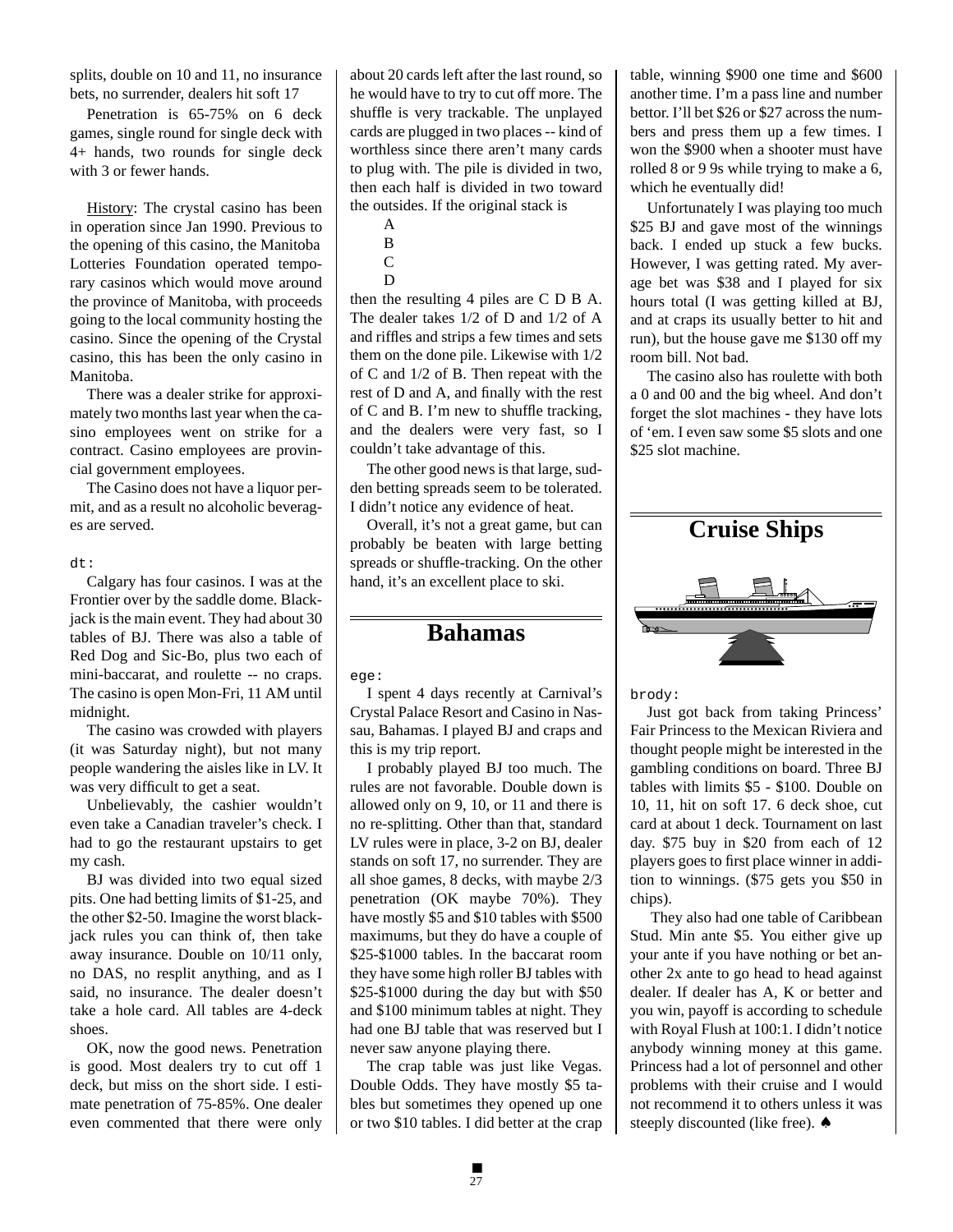# **Getting There and Staying There**

 $\Box$  $\overline{\text{min}}$ 

 $\overline{\text{min}}$  $\overline{\text{min}}$  $\Box$  $\Box$ 

![](_page_27_Picture_1.jpeg)

weinstoc:

Here's a tip that may be of interest to those of you who like to stay in the fancier hotels, but hate to pay the rates advertised:

If you call the casino marketing department at most of the major hotel/casinos (it may be under a different name, but they all have such a department), they will usually be able to book a room when the main 800 number can't.

For instance, last October I booked a room at the **Flamingo Hilton** for \$69.00 per night via Casino Marketing. The reservations office wanted \$99 to \$119 for the same room but didn't have any rooms available. Also, I was told that if I gambled four hours at \$5 average bet, they'd reduce the rate to \$42.00 per night. I did, and they did (though there was some question about whether it was 4 hours per day, or 4 hours total...my view prevailed).

## **Las Vegas**

## *Las Vegas Travel*

jacko:

For folks in LA, America West has \$49 one way fares on some of their evening flights LAX-Vegas plus a couple of morning flights, perfect for that fast all-nighter in Sin City.

## *Las Vegas Lodging*

#### ron:

**Circus Circus** usually has some of the cheapest rates of all the LV casinos. I found, however, that you can stay even cheaper by staying at motels near the strip which don't have casinos. I stayed for about \$15 per night (they have cheap

weekly rates as well) at a place behind the **Flamingo Hilton/Imperial Palace/ Barbary Coast** area -I think it was called King David's Motel or something similar. Call the Las Vegas Tourism Bureau for details - they have an toll-free number - 1-800-522-9555. Whoops - I just called it and they only handle casinos. But these 800 numbers DO handle the smaller places as well. I called the LV Chamber of Commerce for these numbers, and they had even more than these:

- 800 458-6161 800 - 822-2268 800 - 522-9555 800 - 548-2008
- 800 345-7177

They know all the deals in town! Good luck, hotel bargain hunters!!

#### jpak:

 I almost always stay at the **Imperial Palace** when I go to Vegas, and to my recollection, it does have a pool. I know because I was in it last September, and it wasn't too hot to be outside then. Of course, it could be hot this September.

 It's a nice place, but in my opinion, not as nice as the **Flamingo**. Remember to bring shampoo on the trip because they don't provide the little complimentary bottles in the bathroom. The only thing about it that annoys me is that they don't have ESPN or any of the cable channels. If that doesn't bother you, then you should have no problem.

 The green carpets in the hallway are kind of ugly, though.

#### jasunas:

We had a room at the **Excalibur**; it had two double beds. The cost that we paid was \$69.00 for Saturday and \$39.00 for Sunday, Monday, and Tuesday. If anyone is making plans to go out there I

![](_page_27_Picture_25.jpeg)

![](_page_27_Picture_27.jpeg)

suggest not staying on Saturday, Real busy. The room was real nice, the service was always prompt and friendly.

## blackstock:

I stayed at the **Tropicana**, on the lower strip. The room was fair to poor. No air conditioning (and I needed it), dim lighting, poor TV. Quietest plumbing I've ever seen, though. The rest of the hotel (the "water park") was fabulous.

#### ble:

The **Imperial Palace** is a fine place to stay. It is located at the most interesting part of the strip. The rooms and service are not the best but better than many other places. Try to get a room in the new section (constructed 2 or 3 years ago). Also ask for one with a large tub; they are in the nicer rooms.

## charlyn:

If you are going to Vegas for the first time, call a few of the strip casinos (**Tropicana, Frontier, Bally's, Flamingo Hilton, Mirage, Riviera, Dunes**) and ask if they have any specials you can get. If they don't have anything affordable, try **Binion's** and the **Fremont** downtown. They all have 800 numbers which you can get by calling 1-800-555-1212.

You can get a suite at the **Frontier** for \$85, which is very reasonable. You can get a room with a *gigantic bathtub* at the **Imperial Palace** for about \$80. If you whine at the check-in counter at the **Tropicana**, they will sometimes give you a room for \$39 but it might be dumpy. Insist on a room in the Tower or you will really regret it. **Circus Circus** and **Excalibur** have thousands of cheap rooms, but they are both noisy and cater to people with children. I avoid them. The **Mirage** is new, spectacular, and not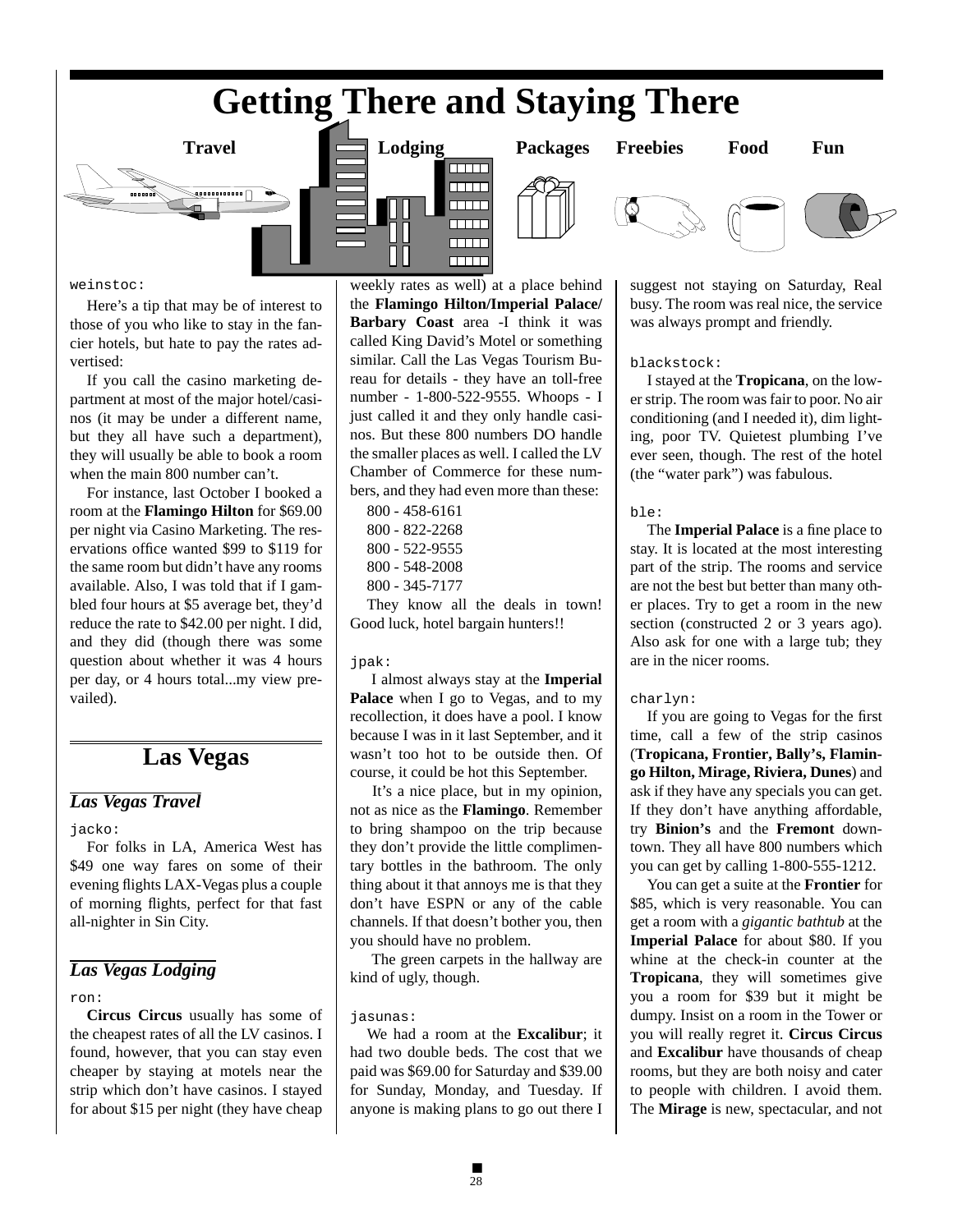that expensive; about \$150 a night. The rooms are garish, though.

## *Las Vegas Packages*

#### berger:

I recently received information in the mail saying I'm entitled to a great deal at Bob Stupak's **Vegas World**.

I'm sure some of you must have seen this before: \$1200 in casino money... a free gift of some sort, free drinks and free show tickets. All for just \$398.

#### eshen:

I've seen the package before and my parents actually did the package. They liked the deal...free room and free money to play. However there are catches...

1) Vegas World looks pretty run down. It's suppose to have a "space" theme, but to me it was dark and depressing. Kinda reminded me of a bad disco.

2) You get "action money"! For table games, it's a one time play only. So in blackjack, whether you win, lose or push, the money disappears! If you want to minimize risk, put half on black, half on red and take some money out of your pocket to cover 0 and 00. (You can only play even money games with the "action" money) This way, you'll at least get 50% of the "action" money back in real money.

3) The slot action money is only used for certain slot machines. They give you this big coin that goes in the side of the slot machine. Each coin represents \$5, so it's \$5 per shot. Also, the slots are really *tight* so don't expect much back.

4) **Vegas World** is at the end of the strip and at least 1/4 mile from the other casino. Closest ones are **Circus Circus** and **Sahara**.

The **Vegas World** deal is good for the heavy duty gamblers that don't care where they stay. If this is your first time in Vegas, I strongly suggest that you put up \$30/night for a room at **Circus Circus** and have a favorable impression of Vegas rather than stay in a pretty depressing place.

Oh, also check "Vegas Today", it's an entertainment guide book next to the registration desk of various hotels. It contains coupons for deals at different casinos. When I was down there, there

was a coupon for **Vegas World**. The cost was \$2. We got it back in play money. At least with that, you don't tie up about \$400 for something that isn't that great.

#### markd:

I saw a new **Vegas World** offer yesterday in the LA Times Calendar section. You get all the usual things (room, show tickets, buffets, etc.), but your "casino money" is \$400 in cash. So you are actually \$4 ahead before you even start (more if you charge the \$396 to Discover |-) in addition to the other freebies.

Knowing the source of this offer, I read it about 4 times, but there is no catch. They have the usual restrictions, like no Thu or Sat arrivals, and you have to reserve the room at least 20 days before you arrive. There's also some threat that if you make your reservation and don't cancel within 72 hours, you lose your \$396.

It says you have to mail in (or call in) your \$396 before March 2, and you can take your 2 nights any time before May 1, 1992.

Take this offer instead of the "\$1200" one.

#### charlyn:

My daughter and her boyfriend tried out the **Vegas World** package last year. They got approximately what they paid for; that is, it was worth about \$400 per person. They wouldn't do it again. The biggest problem with the package was that they felt trapped in **Vegas World**. Part of the fun of Vegas, unless you are a hard-core serious gambler, is roaming around and casino hopping. The "free money" you get from **Vegas World** is in the form of tokens and coupons that you can spend only in that casino. Something like \$200 had to get pumped into a slot machine. My daughter turned \$200 into \$30 playing the special slot machine that took the tokens. Not a great deal.

*[Beware: Vegas World has braindamaged blackjack. -ed.]*

#### hall:

Here's some information I gathered for Newark->Vegas packages. You pay between \$300 and \$500 up front. If you gamble for 8 hours at \$5 minimum, you get back some mixture of match play and cash, effectively lowering the cost to more like \$200. Note that round trip airfare alone is normally about \$300, and these packages give you airfare, lodging, and various goodies such as free shows and food. To get costs as low as the ones here, you may run into restrictions on when you can travel.

Agency: Air One Tours Phone: 1-800-338-8860 Airline: Continental Casinos: **4 Queens, Stardust, Dunes** Nights: 2, Sun-Tue Couple: "FREE", actually \$409 pp, \$209 after rebates Single: add \$40 Weekend: add \$60 Freebies: ? Gamble: \$5, 8 hours Rebates: \$50 match play before, \$150 match play after \$100 cash after, 5 \$20 match play coupons for other casinos

Agency: Casino Caravans, Marcus Trav. Phone: 1-800-359-4786 /201-731-7731 Airline: America West Casinos: **Riviera** Nights: 4, Sun-Thu Couple: "FREE", actually \$419 pp, \$169 pp after rebates Single: ? Weekend: ? Freebies: rental car for one day, more Gamble: \$5, 8 hours Rebates: \$50 match play before, \$200 match play or hotel credit after, \$100 cash after

Agency: Prime Travel Phone: 201-325-2727 Airline: ? Casinos: **Excalibur, Circus Circus, Dunes** Nights: 4 Couple: \$299 pp, \$149 pp after rebates Single: ? Weekend: ? Freebies: ? Gamble: \$5, 8 hours Rebates: \$100 cash after, \$100 match play after

The thing to realize about these trips is that these guys aren't very honest. They advertise that the cost will be "FREE" to qualified \$5 minimum players, but that's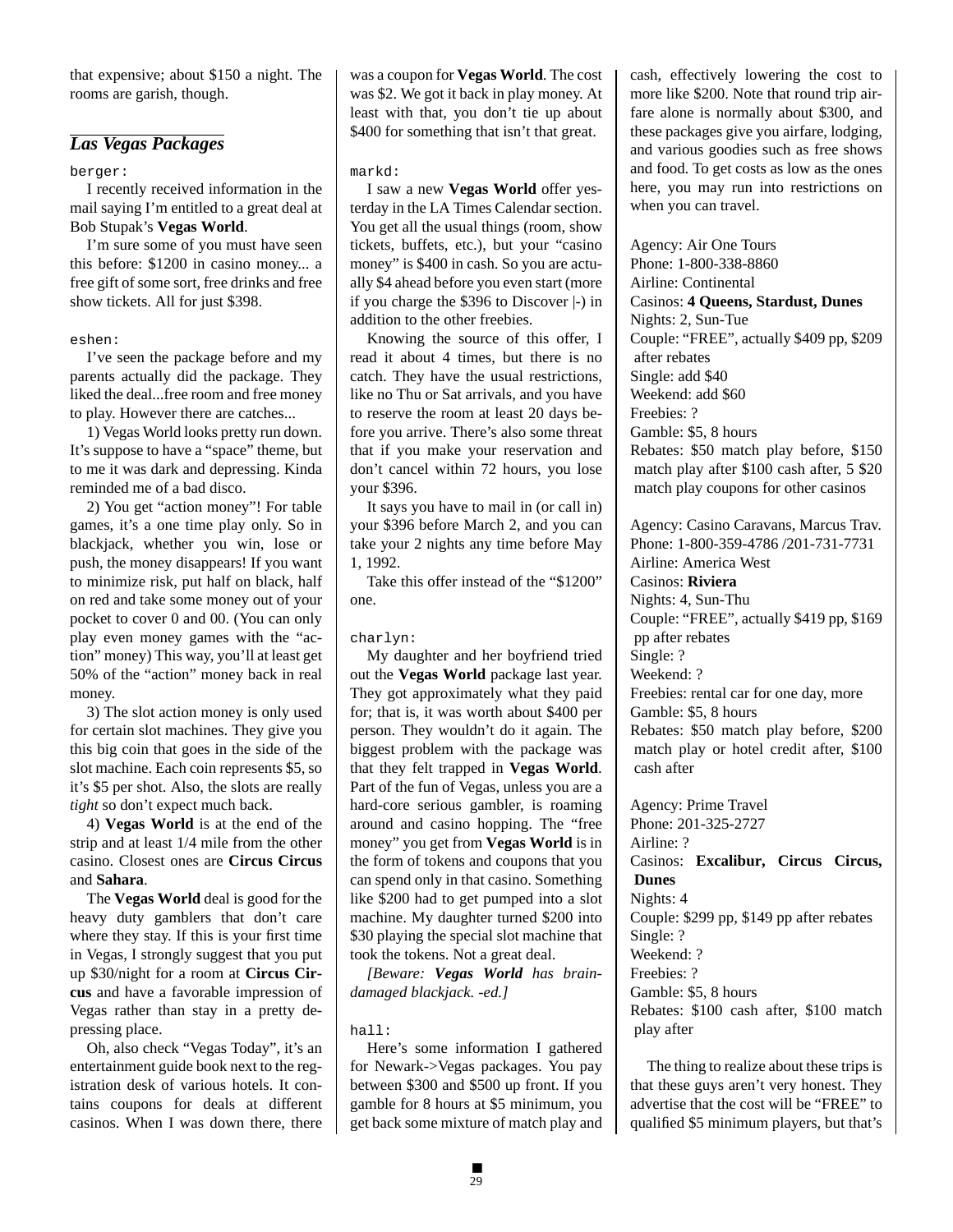because they count match play chips just like real money, whereas it's worth only about half. Always ask them to divide up the rebates to see how much is match play and how much is cash, explaining that you realize that match play chips are worth only half of face value.

My experience talking with these guys is about like my experience with car salesmen, though I have never actually gone on one of these trips. I called Marcus Travel during the America West 1/2 price deal, and they were willing to cut me a "great deal" and come down \$10 to \$409, whereas America West had cut the airfare \$150; I was not amused and didn't feel like haggling.

Prime Travel, however, was the exception; they were very straight-forward and did not try to trick me with the value of match play chips. They also definitely did not expect me to gamble, offering the gambling rebates only after I mentioned that I play blackjack. They are the cheapest of the three before the rebates and the cheapest after. They were the only one with virtually no restrictions on when you can travel and still get the advertised cost.

## *Las Vegas Food*

#### weinstoc:

My first stop was the **Lady Luck Casino** where I got one of their free shrimp cocktails (about half lettuce).

I went back across the street to the **Golden Gate** and had a 50 cent shrimp cocktail, and a hot dog. The shrimp cocktail was full of bay shrimp and was much better than the one at the **Lady Luck**.

## jasunas:

As far as food goes, the best (cheap) food that I had was at the **Showboat**: dinner \$5.55 with a drink. The (cheap) food at the **Excalibur** was ok for lunch and good for breakfast. At **Circus Circus**, the food (brunch) was not that good (I would not go there again.)

#### irwin:

The **Stardust** buffet is good, as well as the one at the **Holiday**.

#### msw:

Lunch at the **Stardust** buffet was not

bad for \$5.95.

#### hall:

Vegas is great. It is nothing like Atlantic City. You are treated well by the hotels in Vegas, who try to please you to have you stay and gamble, rather than squeezing you for every penny like in Atlantic City. I had the best pizza ever at the Cafe in the **Golden Nugget**, and it was super cheap. The buffet at the **Golden Nugget** was the best I've ever had too. I didn't try any of the \$1.99 deals, partially because I'm a vegetarian and so that eliminates all the steak deals, but anyway you get a great room and great food for low prices. Even the restaurants outside the casinos are very reasonable, compared to New Jersey prices.

## *Las Vegas Freebies*

weinstoc:

I stopped at **O'Shea's**, where I discovered that the coupon book that was so good in October, wasn't that great in February. In particular, I couldn't exchange my free drink coupon for a glass of Harp Ale. I played a few lucky bucks which weren't lucky for me, and got out of there down \$3.00.

After picking up the obligatory free coffee mug at the **Sands**, I discovered a deal that you folks should know about. They give you a coupon which, when filled out and presented with \$10 cash, gets you \$15.00 of (non-cashable) chips. These are *not* match play chips, but are as good as cash at the tables. That is, if you bet them and win you get paid off in real chips, and get to keep the special chips as well to bet again.

#### irwin:

You can get Basic Strategy cards at the "Learning Center" in the **Las Vegas Hilton**. It's just the color coded chart, with the LV Hilton logo on the back. I'm tempted to get one of these cards, and ink in the strategy variations over the basic strategy. The cards are small enough (size of a playing card) that no one would be able to notice without examining it, and it has the LV Hilton logo on it, so it looks official.

## *Las Vegas Fun*

#### jasunas:

As far as shows go, there was **Bill Cosby** (hey what can you say, great seats and always a good show), **Milinda's Magic Show** (nice skimpy outfits, good side acts, and ok magic), and **Round Table Show** (at the **Excalibur**, ok food, good show within a horse arena, but the fighting was preplanned). All these shows I would recommend going to go see.

**Caesars** is still the best place on the strip. The theater is the best (\$6.00.)

## blackstock:

I did see the show at the **Riviera**, **"Splash"**, and it was well worth it.

#### hall:

I was comped to front row seats for the show **"Splash"** at the **Riviera** (cheesy cheesecake - lots of nude breasts at the late show - some parts of the show are incredibly stupid). By the way, it's dangerous to sit in the front for Splash, because not only can you get wet, but you could get killed if the motorcycle act goes wrong; three guys go into a tiny steel mesh globe and drive around and around; then the bottom 1/3 of the globe drops open; if any motorcycle were to drift down a bit, it would fly in a straight line, possibly out across the stage and into the audience.

## *Las Vegas Etcetera*

blackstock:

The **Gambler's Book Store** at 11th and Charleston is pretty nice. Better than the one in Reno (which is good, itself).

## **Reno**

## *Reno Lodging*

#### jkimble:

If you're looking for the cheapest, **Circus Circus** is probably a safe bet (no pun). However, you might notice that every other car cruising that corner of the "strip" is a police car; stay with the crowds if you're walking around and you probably won't even notice...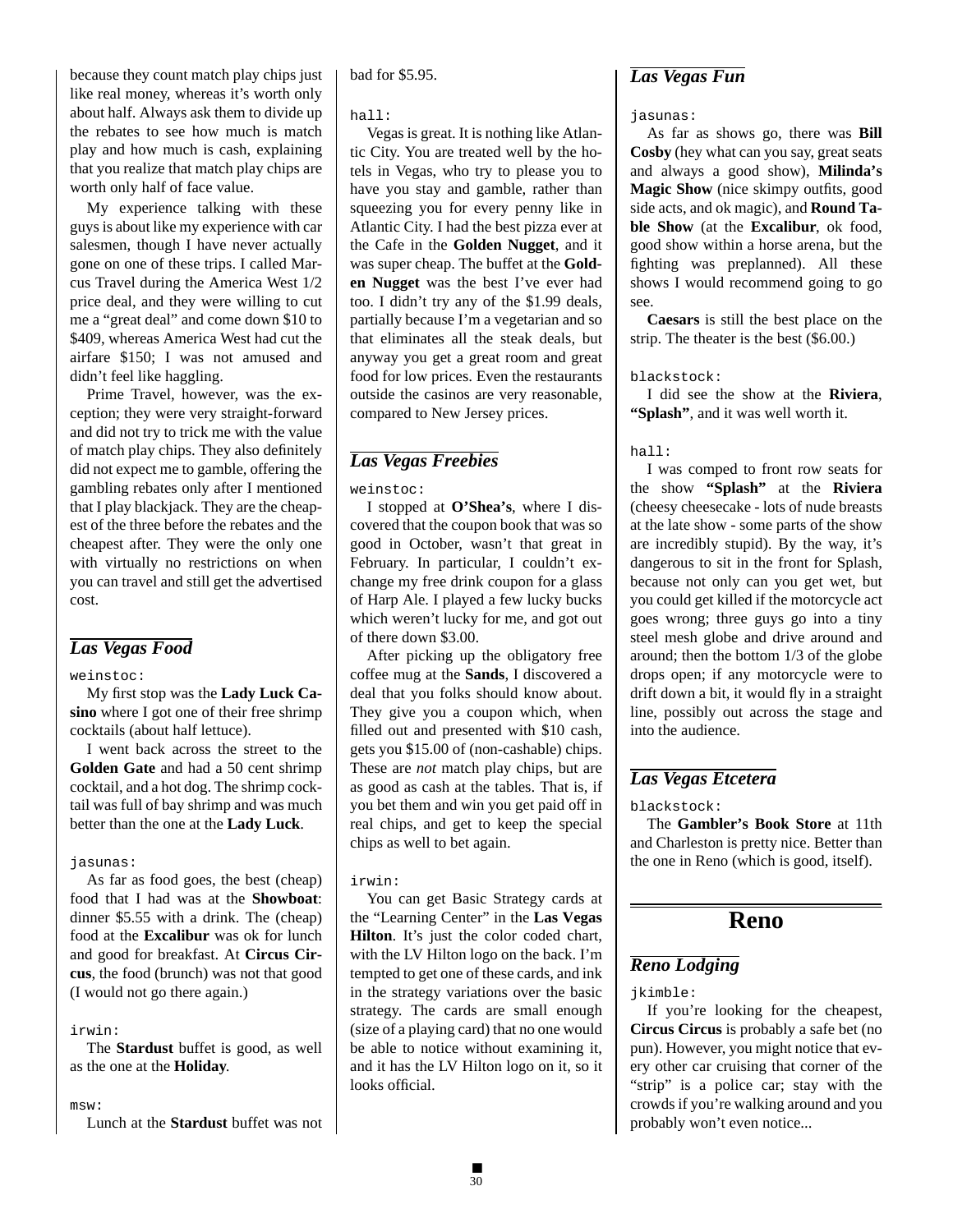The other good one is **The Peppermill**, which has specials like \$20/night. They also have the best-looking cocktail waitresses and blackjack dealers you will ever see in your life (I live two blocks from the 'Mill and speak from lots of experience). ;-)

Drawbacks to **The Peppermill** are that it's usually more crowded than other places, the bands are good but loud, and it is quite a ways from downtown (about 5-15 minutes drive or \$5-10 cab fare).

#### whaley:

By far the cheapest casino deal for two nights was **Circus Circus** at \$36/ night for a room with 2 queen beds. Of the other places I called, \$68/night was the cheapest. The only catch was that **Circus Circus** requires two nights on the weekend (Friday and Saturday), but that was no problem. I didn't really look into non-casino lodgings, because I've never stayed in a casino and wanted to see what it was like.

The room was clean, with a huge bathroom, and a modest amount of space in the sleeping area that included two queen beds. Someone at work said that **Circus Circus** was noisy due to its family orientation (i.e., lots of kids), but our floor (non-smoking) was very quiet, and I had no trouble napping/sleeping (not that I did much of it!), even though I'm a very light sleeper.

## *Reno Food*

mannys:

Great restaurants at the **Nugget**.

#### whaley:

My friend heard a good recommendation for the buffet at the **El Dorado**, so we went there for lunch after settling into our room. The only other buffet I'd been to in Reno was at **Fitzgerald's**; the **El Dorado**'s was much better, and only a few bucks more. It had all the usual mayonnaise/jello salads and meats, but it also had several pasta dishes (tortellini, lasagne, and ravioli), a spicy sausage and peppers dish, lots of rolls and numerous other entrees, and an extensive desert bar. Well, the deserts didn't look that good, but they did have a frozen yogurt machine, too. The only problem was the beverages--the waitresses didn't come around enough to suit my tastes (I like lots of water with my meals). We went to Friday dinner here too. Crowded, and we were seated next to a squealing bunch of Las Vegas high school girls (which *was* kind of fun when they weren't discussing how much the frozen yogurt looked like a big turd). The dinner wasn't nearly as good (or we weren't as hungry!), and we didn't go back after that.

I had a half-pound hot kraut dog that night at the **Nugget** (\$1.65) that was really pretty good. However, it was so smoky in there that I had to step back into the casino for a breath of "fresh" air!

One of my favorite places to go is the restaurant in the **Virginian**, which has a \$1.65 gambler's breakfast. They make *really* good omelets, and will give you a pitcher of water if you request one!

We also ate at the Vietnamese place near the **Sands** and **Sundowner**. My food was pretty good, but my friend's chicken dish looked like mystery meat.

## *Reno Fun*

jkimble:

If you're losing/winning big and want a break from the action, look into the **Flamingo's Comedy Club** -- they have some funny acts come through town.

whaley:

 Go to **The Peppermill** and check out the Fireside lounge. (There's actually one in Silicon Valley that's a pretty good replica!)

# **Atlantic City**

## *Atlantic City Lodging*

butler18:

The **Trump Hotels** usually offer very attractive hotel rates. If you sign up for the **Trump Plaza** Players Card (a free card) they will give you a hotel deal for about \$35/night.

Also, the **Trump Regency**, which does not have a casino on the premises, offers good hotel rooms because they expect people who stay their to lose their money at **Trump Plaza**. The phone numbers is (800)677-RESV.

hart:

Played & stayed at **Resorts**...\$86 for the room, \$20 in coin back, free buffet, show tickets (the show was closed, so we got extra buffet tickets), coupons for 50% off another visit before a certain date, and coupons for \$25 off a \$40 purchase at the Resorts Players Choice, a clothing shop in the hotel.

The room was nice. The hotel is older, and it's not as garish as some of the others. The room was big, 2 double beds, and a sleeper sofa. Windows that *open*!

## *Atlantic City Food*

#### stank:

After Donald announced in advertisements that the buffet at **Trump Plaza** was only \$5.95 for lunch and \$7.77 for dinner, provided you have a slot card or a filled-out application for one, there were signs at the promo booth and buffet that any coupon offers were based on the "regular" price of \$12.95 for lunch and \$15.95 for dinner (Las Vegas/Reno patrons: see why Nevada gaming has nothing to worry about concerning competition from A/C; anyone who can afford to travel to gamble, and chooses A/C over Nevada, deserves what they get. Also, the menu selection at most of the Nevada casino buffets that I've been to was more extensive than at A/C. I guess one reason we pay so much more here is that access to hotel facilities cannot be through the casino; I haven't been to one Nevada buffet where the entrance, exit, or both, wasn't through the casino floor).

#### butler18:

The **Trump Hotels** have the George Foreman All you can eat buffet for \$7.77 which includes very tasty shrimp and lots of other good food.

#### didio:

**Resorts** has the \$4.99 buffet, where we waited in line for 20+ minutes at 5:30 PM on a Thursday. There was a *tacky* "Tribute to Hollywood" performance for the waiting patrons which culminated with the singers/dancers wading through the lines like politicians to shake our hands. Was the cheap food worth this humiliation? Probably. The entrees were